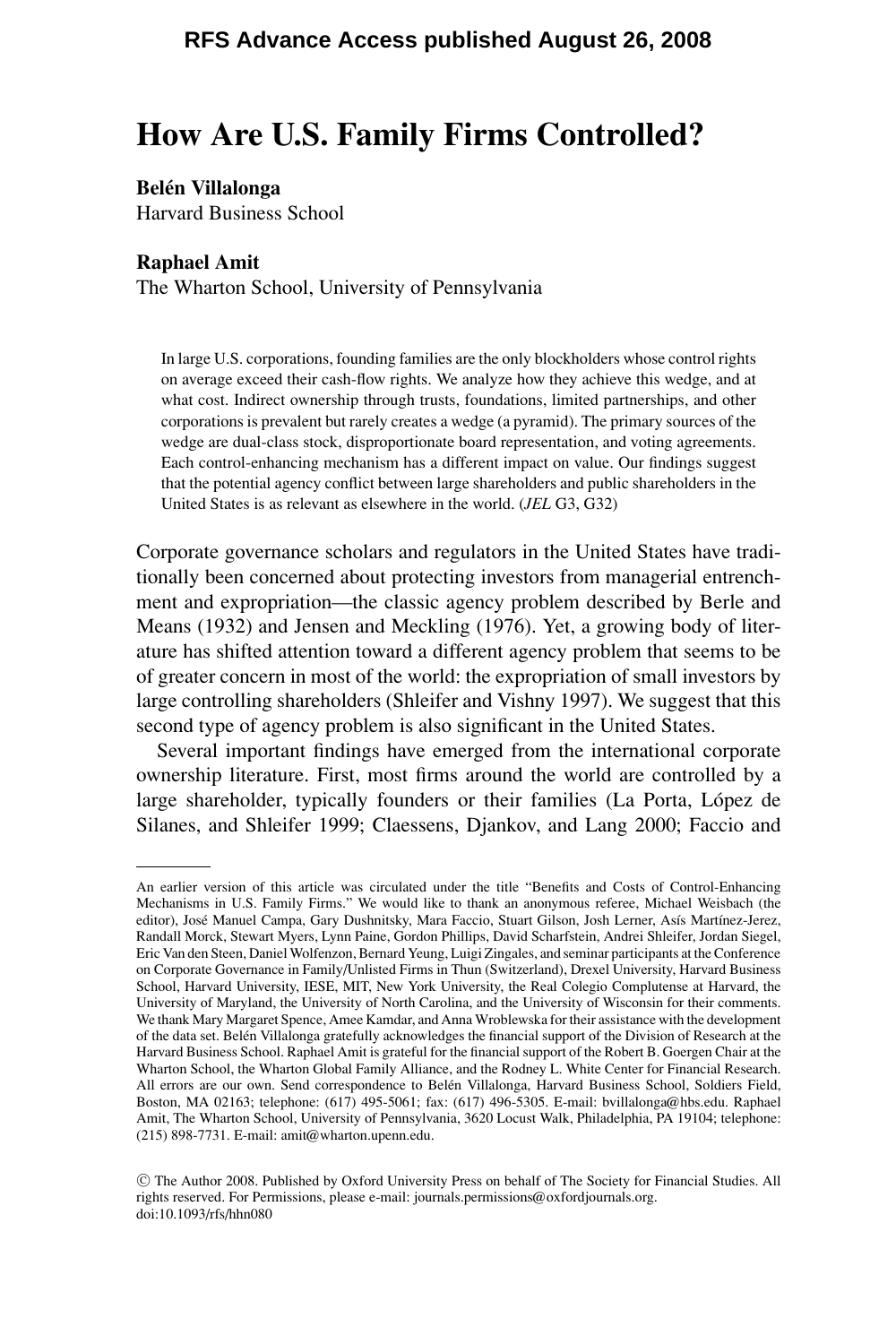Lang 2002). Even in the United States, where ownership dispersion is at its highest, founding families exercise a significant degree of control over a third of the 500 largest corporations (Anderson and Reeb 2003; Villalonga and Amit 2006), and over more than half of all public corporations (Villalonga and Amit 2008).

Second, founding families are often able to leverage their control over and above their sheer equity stake through mechanisms such as dual-class stock, pyramidal ownership, and cross-holdings (La Porta, Lopez de Silanes, and ´ Shleifer 1999; Claessens, Djankov, and Lang 2000; Faccio and Lang 2002). Here again, the United States is no exception. La Porta, López de Silanes, and Shleifer (1999) show that, in seventeen of the twenty-seven countries in their sample, the deviations from the one-share one-vote norm are lower than they are in the United States; in fact, among the twelve countries they classify as having high investor protection, only Norway exhibits greater deviations.

It is important to note that the most widely researched of these mechanisms, dual-class stock, has traditionally been studied in the context of insider holdings, and interpreted as a manifestation of the agency problem between owners and managers (e.g., Partch 1987; Jarrell and Poulsen 1988). However, DeAngelo and DeAngelo (1985) and Nenova (2001), who look at the identity of those insiders, show that the primary beneficiaries among them are also founding families: Nenova (2001) reports that this is the case for 79% of dual-class firms in her comprehensive international sample, and for 95% of U.S. dualclass firms. Relatively, Gompers, Ishii, and Metrick (2008) find that the single most important determinant of dual-class status is having a person's name in the firm's name (e.g., Wrigley or Ford), an obvious proxy for family control. These results suggest that the separation of ownership and control enabled by dual-class stock is in fact a manifestation of the second agency problem, the one between large (family) shareholders and small (nonfamily) shareholders.

Third, when founders or their families use control-enhancing mechanisms to create a wedge between their cash-flow and control rights, firm value is reduced (La Porta et al. 2002; Claessens et al. 2002; Barontini and Caprio 2006; Villalonga and Amit 2006).

This article builds on these findings to develop and empirically test a unifying framework that shows how different mechanisms contribute to the wedge between the cash-flow and control rights of founding families or other controlling shareholders. The framework reconciles the discrepancies in the way the wedge has been measured in earlier studies.

In addition to dual-class stock and pyramidal ownership (the two primary mechanisms considered in earlier studies), we analyze the wedge between cash-flow and control rights created by voting agreements, whereby voting power is transferred from one shareholder to another, and disproportionate board representation—control of the board of directors in excess of voting control.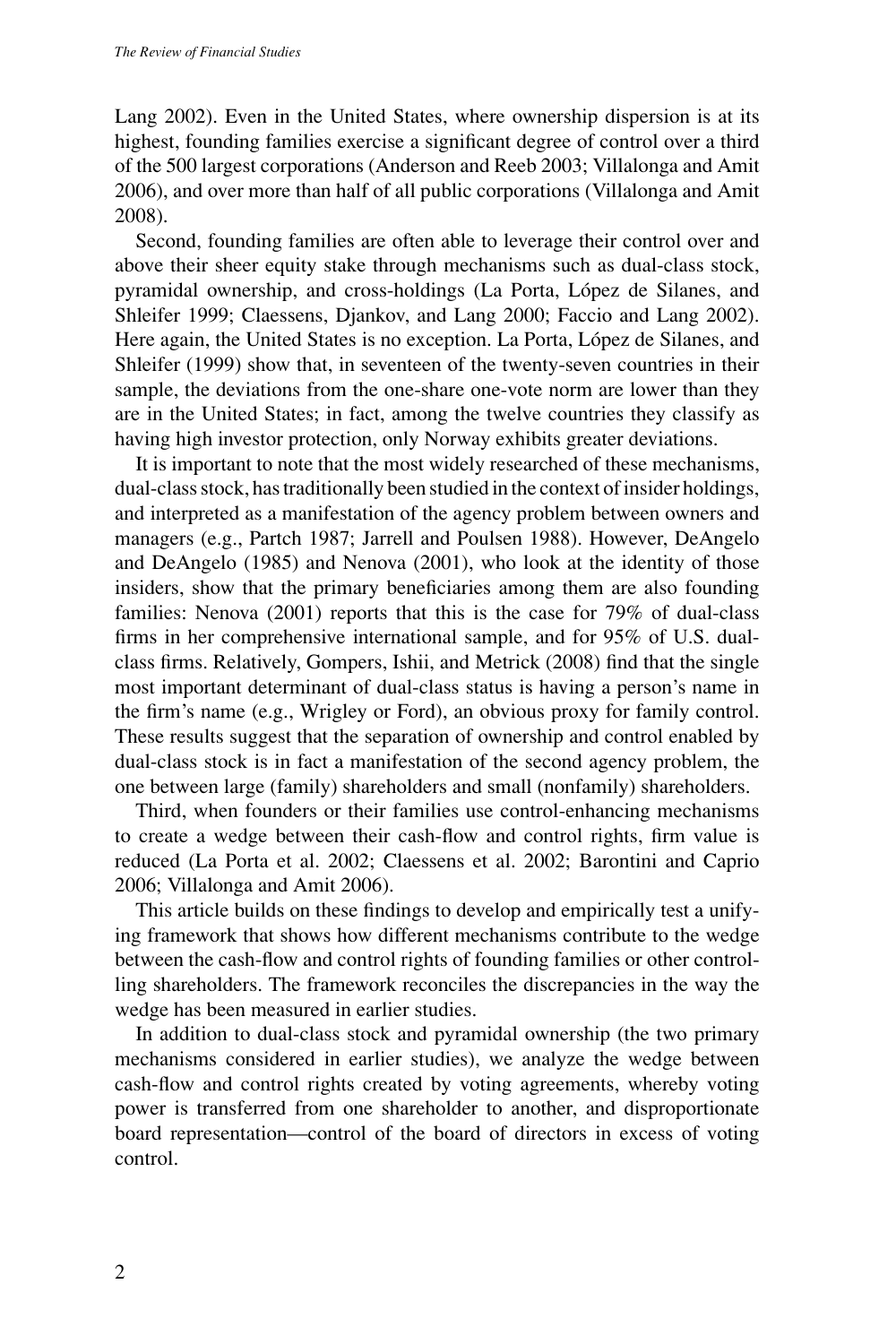Further, we argue that, because some mechanisms can serve purposes other than pure control enhancement, different mechanisms should have a different impact on value. In fact, the value effect of some mechanisms may be nonnegative, even when those mechanisms enhance control rights over and above cash-flow rights.

We apply our wedge decomposition framework and test our hypotheses using a uniquely detailed data set about the ultimate ownership and control of large U.S. corporations. The sample comprises 3006 firm-year observations from 515 firms between 1994 and 2000. Our data enable us to observe six different forms of share ownership—by one sole person (or family group) or shared with another investor, and with investment and voting power, or with only one of the two powers. Through voting agreements among shareholders, this multiplicity of share ownership forms creates a divergence between cash-flow and control rights, independent of that created via dual-class stock and pyramids, which has not been captured by earlier studies.

We begin by identifying which types of blockholders have control rights in excess of their cash-flow rights in U.S. corporations, and find that this is only the case for founding families. These families are present as blockholders, officers, and/or directors in about 40% of our sample firms, and own an average of 15.3% of the shares and 18.8% of the votes in those firms. For all other types of blockholders—institutions and individuals other than founders—the wedge is negative even in nonfamily firms.

In light of this finding, we focus the empirical application of our wedge decomposition framework on founder- or family-controlled firms only. We note, however, that the framework applies more generally to any ultimate owners whose control rights exceed their cash-flow rights.

We find that direct ownership is the most common form of founding-family ownership in the United States and accounts for 62% of total family holdings of both shares and votes. Nevertheless, 80% of the firms also use some form of indirect ownership, through trusts, foundations, corporations, and limited partnerships.

We also find that the primary source of the wedge between founding-family ownership and control in the United States is disproportionate board representation, followed in importance by dual-class stock, voting agreements, and pyramids. We explain how each of these mechanisms contributes to enhance corporate control by decomposing our wedge measures into three components: the difference (or ratio) between share ownership and vote ownership, the difference between vote ownership and voting control, and the difference between voting control and board control.

Finally, and consistent with our predictions, we find that the impact of control-enhancing mechanisms on firm value depends on the mechanism used: dual-class stock and disproportionate board representation have a negative impact, while pyramids and voting agreements have the opposite effect.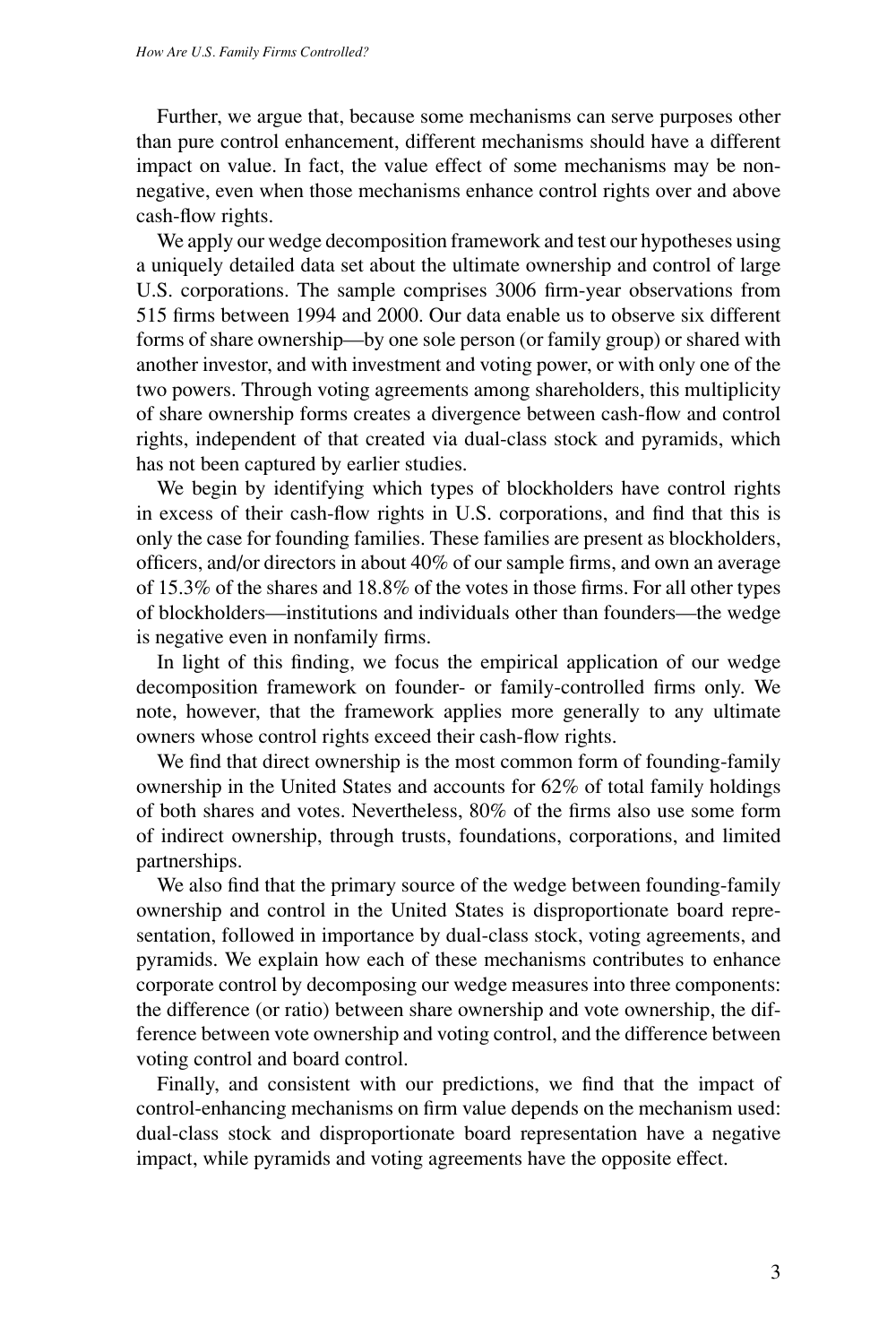The article is structured as follows. In the following section, we develop our framework for understanding how different mechanisms contribute to the separation between cash-flow and control rights. Section 2 describes the data. In Section 3 we document who owns large U.S. corporations and how they are owned—what investment vehicles are used by controlling shareholders, in particular by founders and their descendants. In Section 4 we document founding families' usage of different control-enhancing mechanisms. We also show how much control founders and their families gain through the use of each mechanism, by apportioning the wedge between their cash-flow and control rights among its different sources. Section 5 presents the results about how the different control-enhancing mechanisms affect value. Section 6 concludes the article.

# **1. Decomposing the Wedge between Cash-Flow and Control Rights: A Unifying Framework**

Prior studies about the mechanisms used by controlling families to leverage their control rights over their cash-flow rights suggest that all of these mechanisms reduce firm value. However, because some mechanisms can serve purposes other than pure control enhancement, their net effect on value may not always be negative.

Pyramidal ownership is one such mechanism. Almeida and Wolfenzon (2006) provide a rationale for the use of pyramids that differs from the agency argument in Bebchuk, Kraakman, and Triantis (2000) and others. In their model, pyramidal structures emerge as families use a firm they already control to set up a new firm, which allows them to access the entire stock of retained earnings of the firm they control and to share the security benefits of the new firm with other existing shareholders of the original firm—a valuable feature when internal funds are important and when the security benefits of the new firm are low, as is often the case in settings with poor investor protection. Consistent with their theory, Khanna and Palepu (2000) provide evidence of internal capital market advantages to pyramidal business groups in emerging markets.

In high investor protection economies like the United States, pyramids can also appear as a result of leftover blockholdings from unsuccessful takeover bids, equity carve-outs where the spun-off firm is not yet fully divested from its parent, and equity cross-holdings between joint venture partners (Morck 2005). Allen and Phillips (2000) show that such intercorporate equity holdings are often long-lasting and value-adding, particularly when they support strategic alliances and other product-market relationships among partner firms.

Moreover, in high investor protection economies, privately held intermediate entities in pyramids may also serve as investment vehicles for sophisticated investors like private equity funds, pension funds, and other institutional investors. Such investors may play a monitoring role with respect to the founding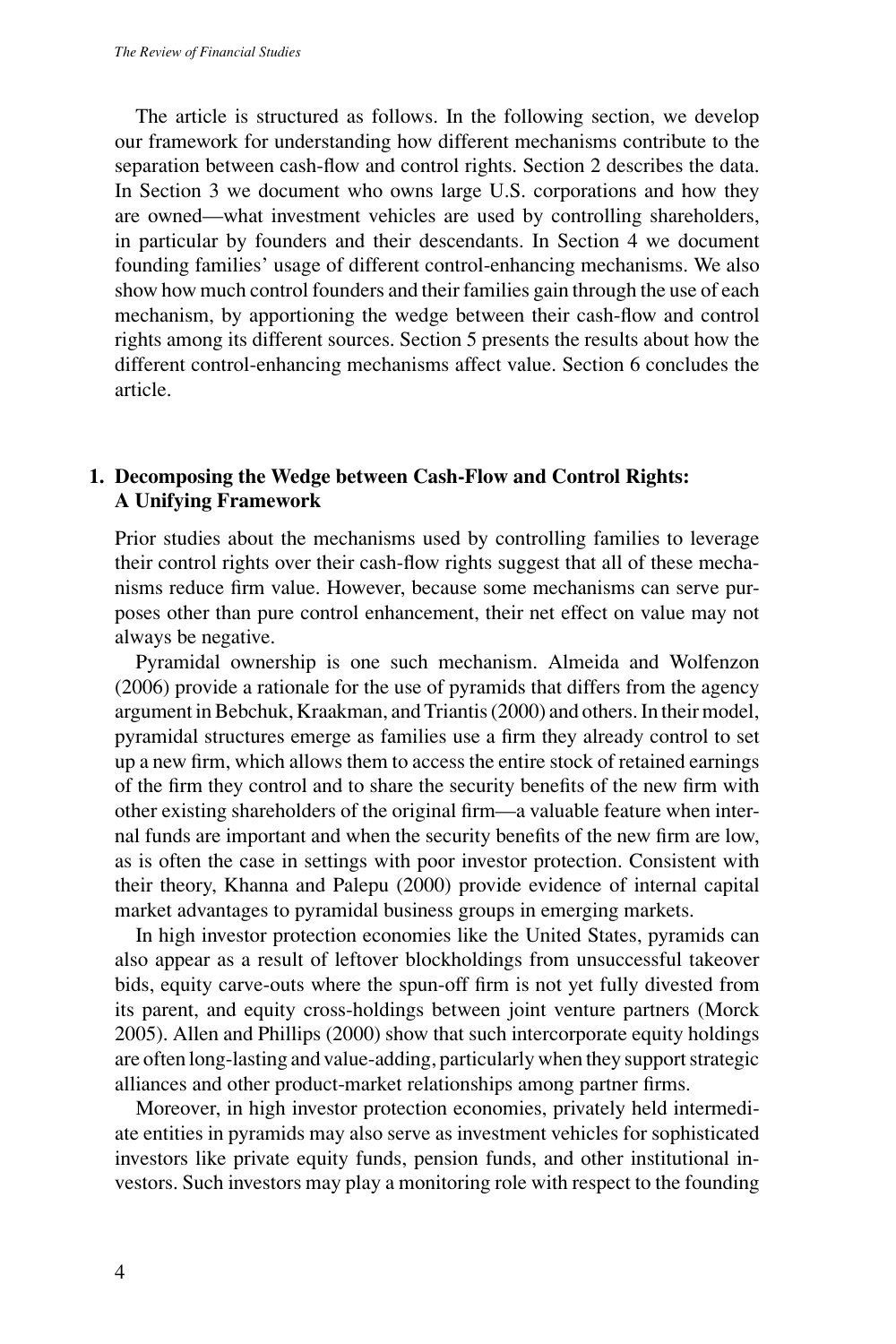family and, unlike retail investors in publicly traded corporations, are vigilant in preventing tunneling.

Another mechanism that can serve purposes other than pure control enhancement is voting agreements whereby blockholders pool their voting rights. Several papers have pointed out the benefits of shared control among large shareholders for firm value as a whole. Bennedsen and Wolfenzon (2000) show that founders can optimally choose an ownership structure with multiple large shareholders to force them to form coalitions to obtain control. In their model, by grouping member cash flows, coalitions internalize to a larger extent the value consequences of their actions and hence take more efficient actions than would any of their individual members. Thus, coalitions serve as a commitment device. In Gomes and Novaes (2005), the governance role of shared control stems not only from reduced ex ante incentives to appropriate private benefits at a high efficiency cost but also from ex-post bargaining problems among controlling shareholders that raise the cost of such behaviors.<sup>1</sup>

Dual-class stock and disproportionate board representation, on the other hand, serve as pure control-enhancing mechanisms. Therefore, and to the extent that markets understand the rationale behind some of these mechanisms, stock prices should reflect a different effect on firm value for different mechanisms. We specifically expect dual-class stock and disproportionate board representation to have a negative impact on firm value, whereas pyramids and voting agreements can have a neutral or even positive impact.

Because of this differential impact, it is important to understand how the various mechanisms contribute to the separation between corporate ownership and control. Two strands of research have empirically measured the wedge between a controlling shareholder's cash-flow and control rights: dual-class stock studies (e.g., DeAngelo and DeAngelo 1985; Partch 1987; Doidge 2004; Gompers, Ishii, and Metrick 2008) and ultimate ownership studies (La Porta, López de Silanes, and Shleifer 1999; Claessens, Djankov, and Lang 2000; Faccio and Lang 2002).

Both sets of studies use fractional equity ownership (the percentage of all shares outstanding of all classes held by the shareholder) as a measure of cashflow rights, and voting rights as a measure of control rights. However, voting rights are computed differently in the two sets of studies. Dual-class stock studies measure voting rights as the ratio of the number of votes associated with the shares held by the shareholder to the total number of votes outstanding in the company. In companies with multiple classes of shares, different classes may entitle their holders to a different number of votes per share, and holding relatively more shares of the superior voting class is what creates the wedge between controlling owners' cash-flow and control rights.

<sup>&</sup>lt;sup>1</sup> A different viewpoint is articulated by Zwiebel (1995), who argues that blockholders in a coalition can extract partial benefits of control from smaller shareholders. Such behavior would imply an adverse effect on firm value.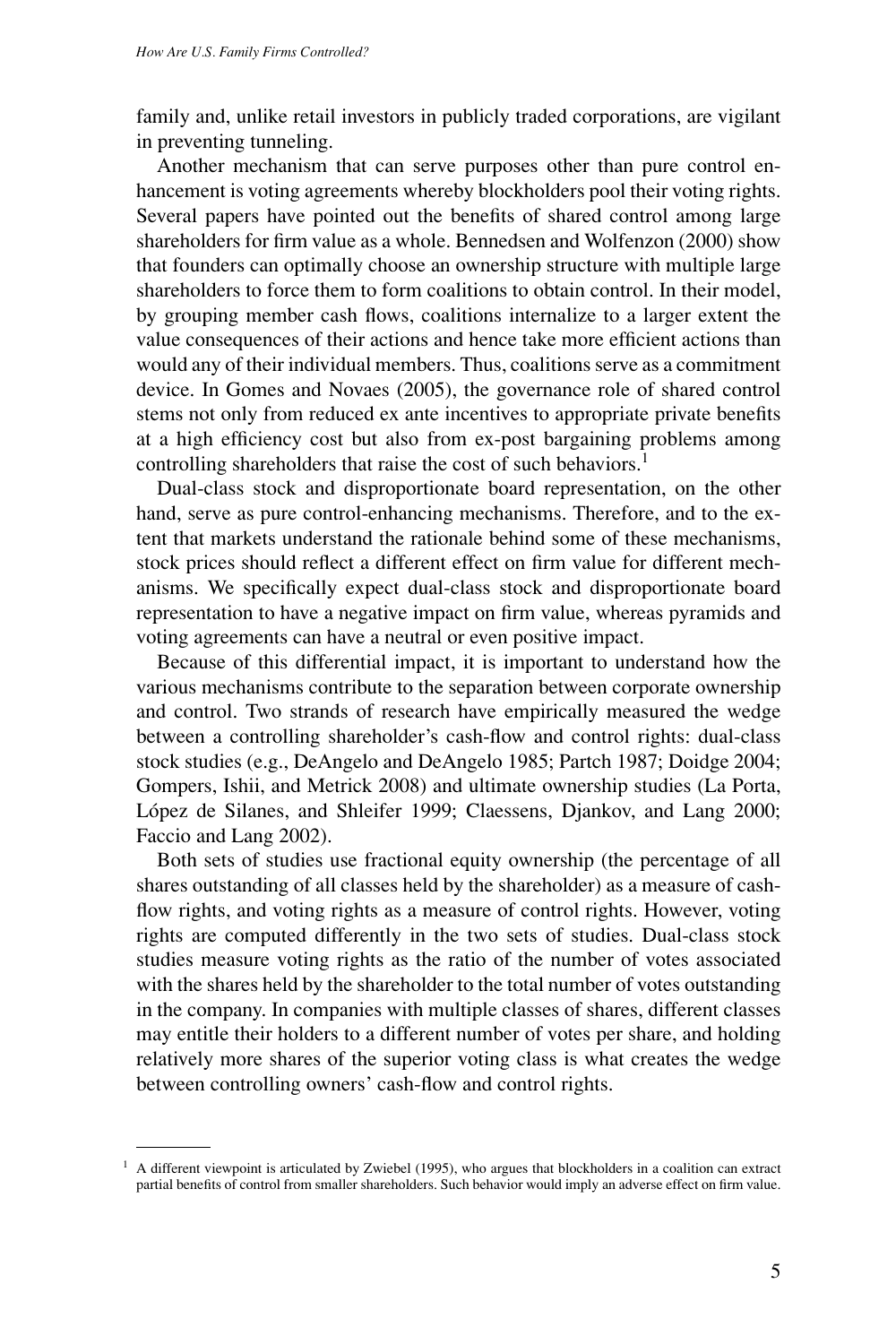

**Figure 1**

**Example: Wedge between cash-flow and control rights due to dual-class stock and a pyramid** Firm A has one class of shares. Firm B has two classes of shares with different voting rights.

In the literature on ultimate ownership of corporations that starts with La Porta, López de Silanes, and Shleifer (1999), a controlling shareholder's cashflow and control rights may differ not just because of dual-class stock but also due to indirect ownership through one or more intermediate corporations that the shareholder also controls (a control chain). In that case, cash-flow rights are measured as the product of the ownership stakes along the control chain, and voting rights are measured as the "weakest link" (the lowest percentage) in the control chain.

A simple example can help illustrate the different measures. Figure 1 depicts a company, firm B, which is controlled by a family through the family's ownership stake in firm A. Firm A has one class of shares, but firm B has two classes of shares with different voting rights. The family owns 80% of all shares and votes outstanding in firm A, which, in turn, owns 40% of all shares outstanding in firm B. Because firm B has dual-class stock, firm A is actually entitled to 60% of all votes outstanding in firm B. The family's cash-flow rights would be measured (in both sets of studies) as the product of the family's share ownership in firm A (80%), and firm A's share ownership in firm B (40%), or 32%. The family's control (or voting) rights in the dual-class stock literature would be measured as the product of the family's share (and vote) ownership in firm A (80%), and firm A's vote ownership in firm B (60%), or 48%. In the ultimate ownership literature, however, the family's control rights would be measured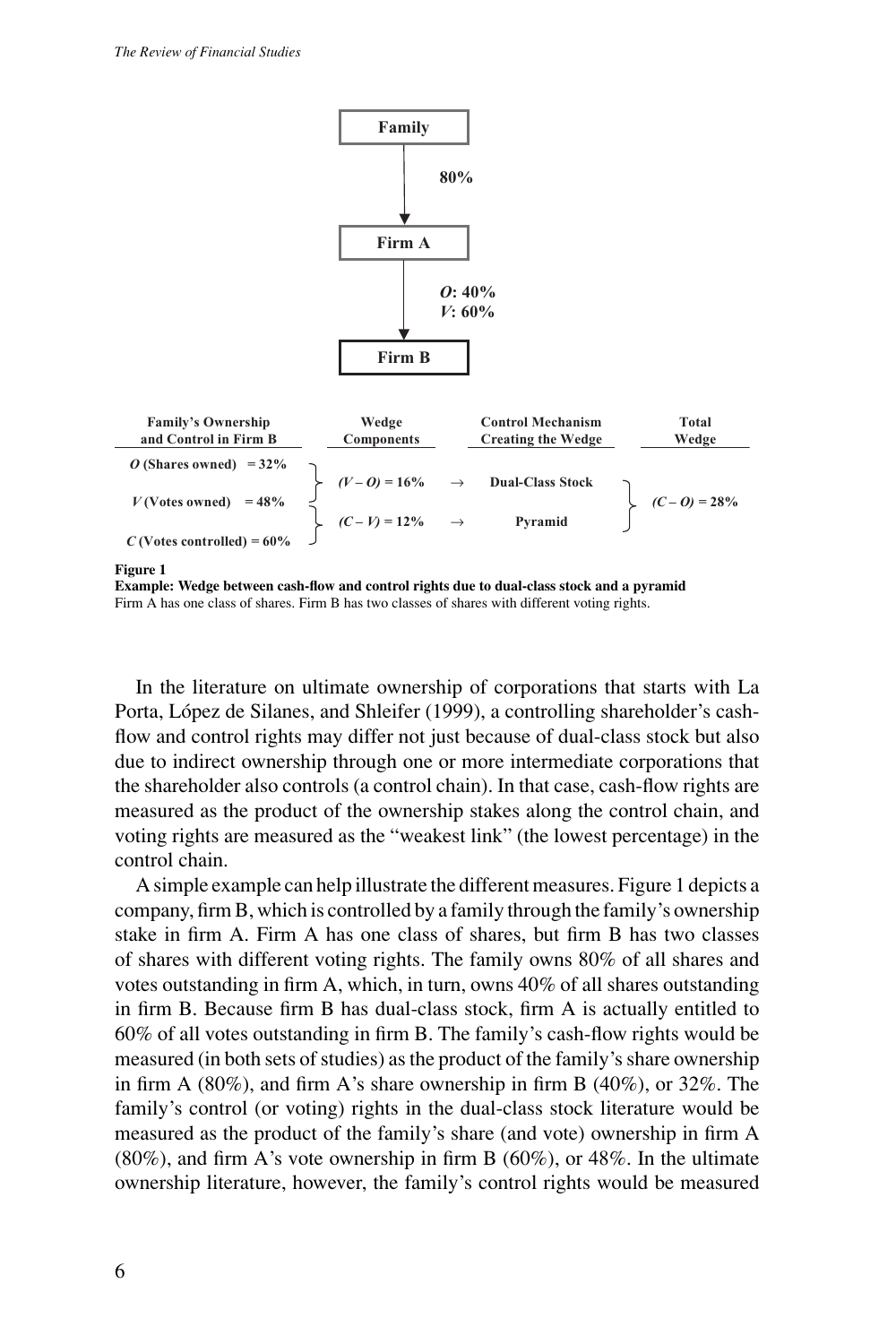by the "weakest link" in the control chain, i.e., the minimum of the two voting stakes, which is 60%.

We note that the two measures of control rights only differ in the presence of indirect ownership, provided that all the links are lower than 100%. Moreover, the rationale for using the weakest link to measure control rights requires the adoption of some minimum threshold for a shareholder to be considered in control, which in prior studies is arbitrarily set at either 10% or 20%. That is, under the approach followed in the ultimate ownership literature, we can only say that the family controls 80% of firm A because 80% is greater than any of those thresholds. If the family owned only 5% of all shares outstanding in firm A, and we were using a control threshold of 10% (or 20%), we would not classify the family as an ultimate owner. Instead, we would say that firm B is controlled directly by its owner, firm A.

These thresholds, combined with data limitations, such as the difficulty of tracing indirect ownership when intermediate corporations are privately held, drive the definition of pyramid used in the various studies of ultimate ownership. La Porta, López de Silanes, and Shleifer (1999), for instance, define a pyramid as an ownership structure where the firm has an ultimate owner (at either the 10% or 20% level) and there is at least one publicly traded company between the firm and the ultimate owner in the chain of voting rights. Faccio and Lang (2002, p. 372) posit that "firm Y is said to be controlled through pyramiding if it has an ultimate owner, who controls Y indirectly through another corporation that it does not wholly control" and note that "pyramiding implies a discrepancy between the ultimate owner's ownership and control rights."

There are two other potential sources of divergence between cash-flow and control rights that have not been considered by prior studies. The first is the variety of ways in which a share can be held. In the United States in particular, shares can be held in one of six ways. First, shares can be held with investment and voting power, or with only one of the two powers. Investment power, also called dispositive power, refers to the right to buy and sell the shares. Holders of shares with investment power are also typically entitled to the cash-flow rights associated with those shares, unless they disclaim beneficial ownership of the shares (and hence any pecuniary interest in them). Voting power refers to the right to exercise the voting rights associated with the shares. Shareowners have the right to cede this power to others via voting agreements. In addition, a share's investment and voting power can be held solely by a single person or shared among two or more individuals or institutions. As a result, controlling shareholders' cash-flow and control rights may differ, even in the absence of dual-class stock and pyramidal ownership, simply because the number of shares over which they hold investment power differs from the number of shares over which they hold or share voting power.

The second source of divergence between cash-flow and control rights that is not fully captured by prior studies is the fact that founding families' rights to the election of directors often entitle them to a fraction of the board that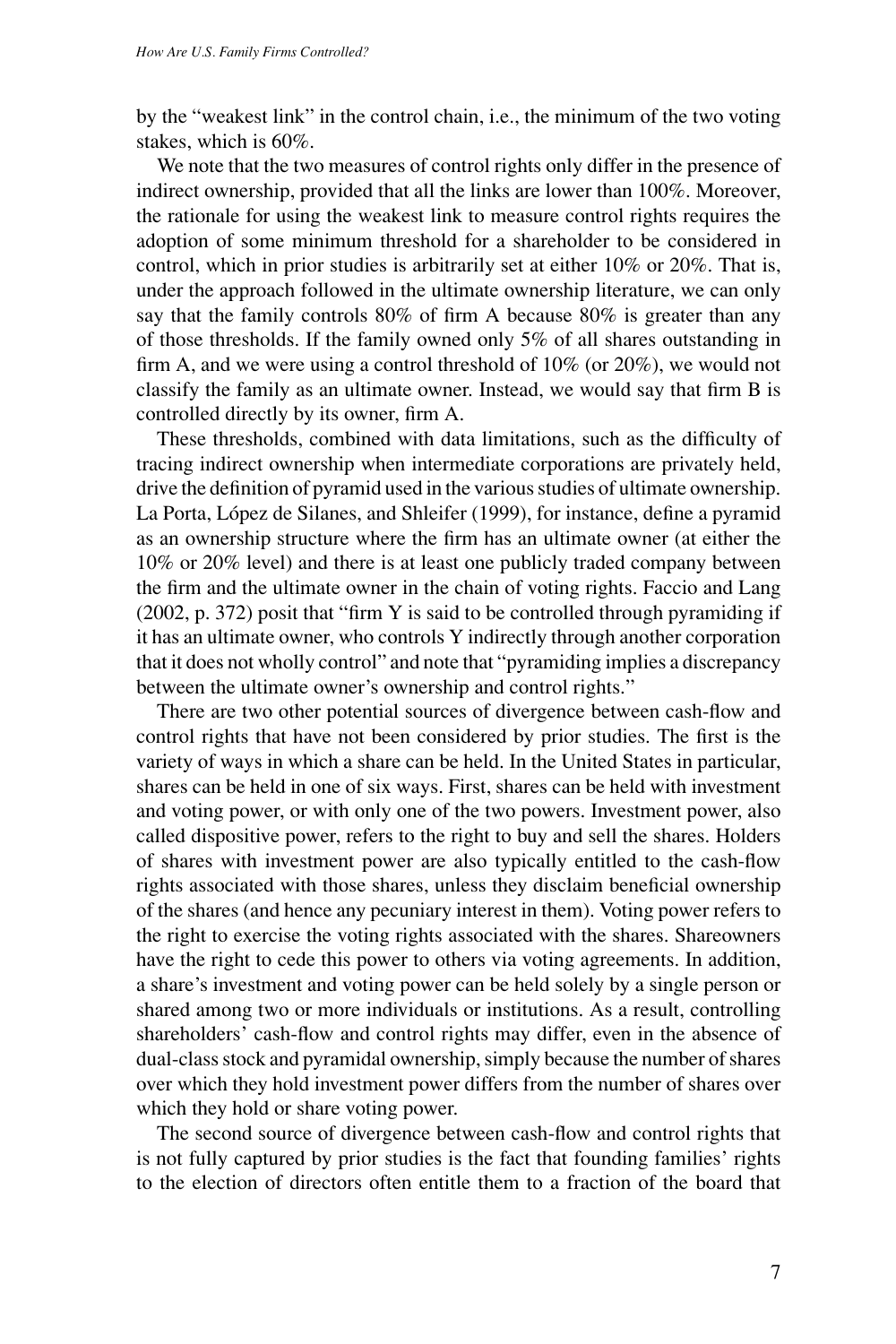exceeds their fractional share ownership, and even their voting control—what we refer to as disproportionate board representation. This can be an important form of corporate control because, by having the right to elect a large fraction of the board, families can control the firm's management, strategic direction, and voting agenda. Indeed, earlier studies of dual-class stock like DeAngelo and DeAngelo (1985), Zingales (1995), and Gompers, Ishii, and Metrick (2008) recognize the existence of dual-class stock where the only difference in rights between classes pertains to the election of directors. We explicitly incorporate this form of control into our wedge decomposition framework by measuring the percentage of all board seats controlled by the founding family, independently of whether firms have dual-class stock or not.

To help understand the relation between the different measures of voting control used in earlier studies and incorporate the additional sources of separation between cash-flow and control rights, we provide a unifying framework where we label and define the different concepts as follows:

- $O =$  Shares owned: shares held by the family or blockholder with investment power (with or without voting power), in sole form, as a percentage of total shares outstanding. $2,3$
- $V =$  Votes owned: votes associated with the shares held by the family or blockholder with voting power (with or without investment power), in sole form, as a percentage of total votes outstanding.
- $C =$  Votes controlled: votes associated with the shares held by the family or blockholder with voting power, in sole or shared form, as a percentage of total votes outstanding, plus any additional voting control resulting from pyramidal ownership (measured by the weakest link in the chain of control).
- $B =$  Board seats controlled: percentage of all board seats controlled by the family or blockholder.

Using this notation, we can define the wedge between cash-flow and voting control rights more precisely as the difference (or ratio) between *C* and *O*, which is the wedge measure used in the ultimate ownership literature, and decompose it into two additive parts: the difference (or ratio) between *V* and *O* (which is the wedge measure used in the dual-class stock literature), and the

<sup>&</sup>lt;sup>2</sup> If family shareholders are aggregated into one unit, as we do in this study, "sole form" also includes those shares or votes that are shared within the family or with family representatives, such as co-trustees.

<sup>&</sup>lt;sup>3</sup> We exclude shared investment power from the definition of share ownership because there are only two companies where we find shared investment power between family and nonfamily shareholders: Ralston Purina Company and Anixter International. In both cases we attribute 50% of the investment power to the family shareholder(s). In Ralston Purina, brothers Donald Jr. and William Danforth share investment and voting power over a fraction of their shares with an institution that changes over the years (first Boatmen's Bancshares, then Nation's Bank, and later Bank of America). In Anixter, a large fraction of the shares attributed to founder Samuel Zell in the proxy are held by three limited partnerships. The general partners are the Samuel Zell Revocable Trust and the Robert H. and B. Ann Lurie Trust, of which Ann Lurie, the widow of cofounder Robert Lurie, is a trustee. A change in the company's ownership structure in 1998 reveals that Zell and Lurie were indeed 50/50 partners.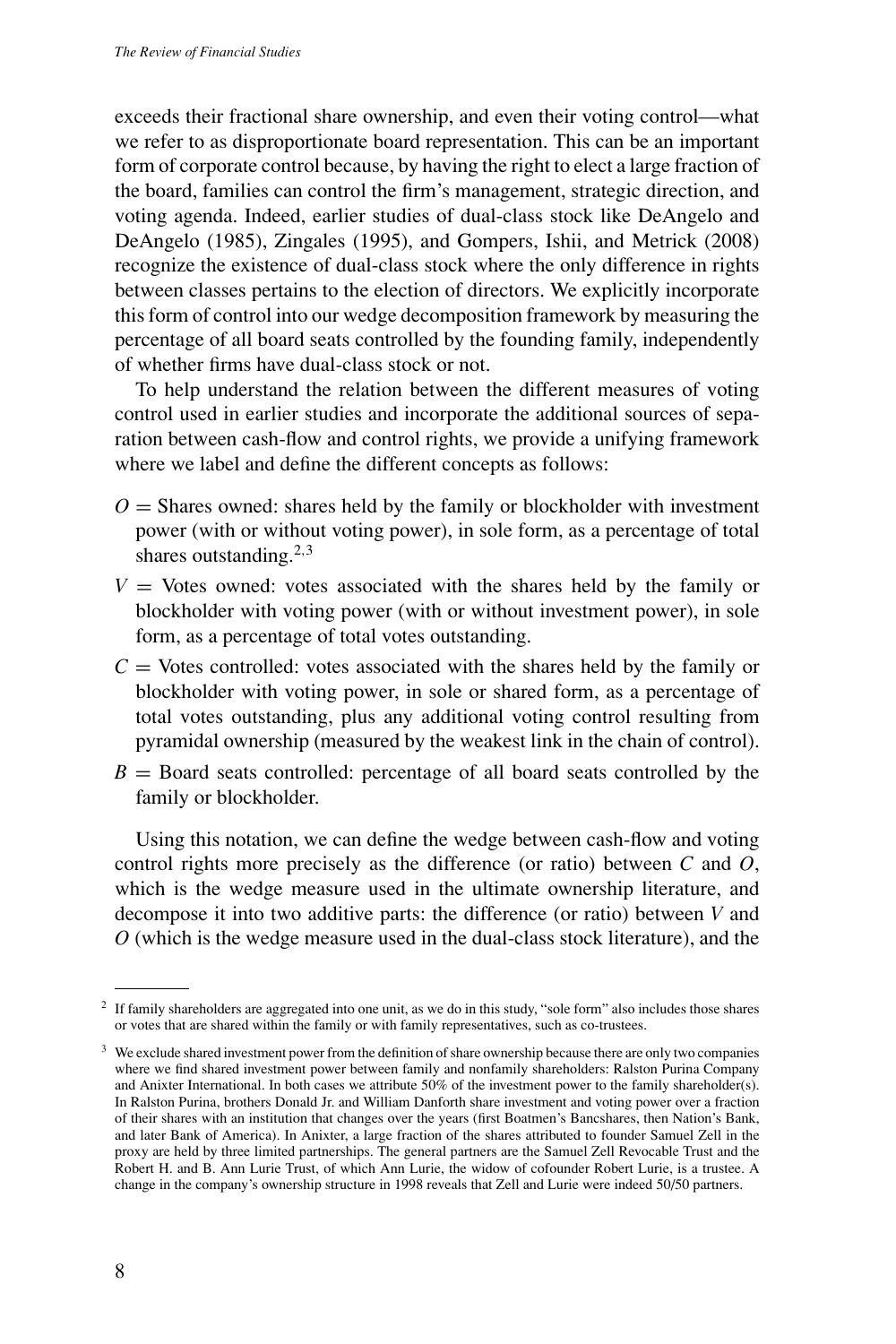

**Family's Ownership and Control in Firm C Wedge Components Control Mechanism Creating the Wedge Total Wedge**  $O$  (Shares owned) =  $32\%$  $(-0) = 16\%$   $\rightarrow$  **Dual-Class Stock** *V* (Votes owned) = 48% <sup>2</sup> *(C – V)* **= 12% Voting Agreement**  $C$  (Votes controlled)  $\rightarrow$  $\rightarrow$ 

**Figure 2**



difference (or ratio) between *C* and *V*:

Wedge measured as difference:  $(C - O) = (V - O) + (C - V)$  (1)

$$
Wedge measured as ratio: C/O = V/O \times C/V
$$
 (2)

Furthermore, we include director election rights as an additional form of corporate control over and above voting control, by measuring the wedge between *B* and *C*. Thus, the total wedge can be defined as the gap between *B* and *O*, and decomposed as follows:

Wedge measured as difference:  $(B - O) = (V - O) + (C - V) + (B - C)$ 

(3)

Wedge measured as ratio: 
$$
B/O = V/O \times C/V \times B/C
$$
. (4)

In this framework, different control-enhancing mechanisms contribute to different components of the total wedge: dual-class stock is responsible for the (*V* − *O*) wedge, pyramids and voting agreements are responsible for the (*C* − *V*) wedge, and disproportionate board representation is responsible for the  $(B - C)$ wedge. In the example of Figure 1, the total wedge (measured as a difference) is  $(C - O) = 60\% - 32\% = 28\%$ , which is the sum of  $(V – O) = 48\% - 32\%$  $= 16\%$  wedge attributable to dual-class stock, and  $(C - V) = 60\% - 48\% =$ 12% wedge attributable to the pyramid.

Figure 2 shows how a similar effect can be attained by combining dual-class stock with a voting agreement. As in the previous example,  $O = 32\%$ ,  $V =$  $48\%, C = 60\%$ , and the wedges are the same as before, but in this case there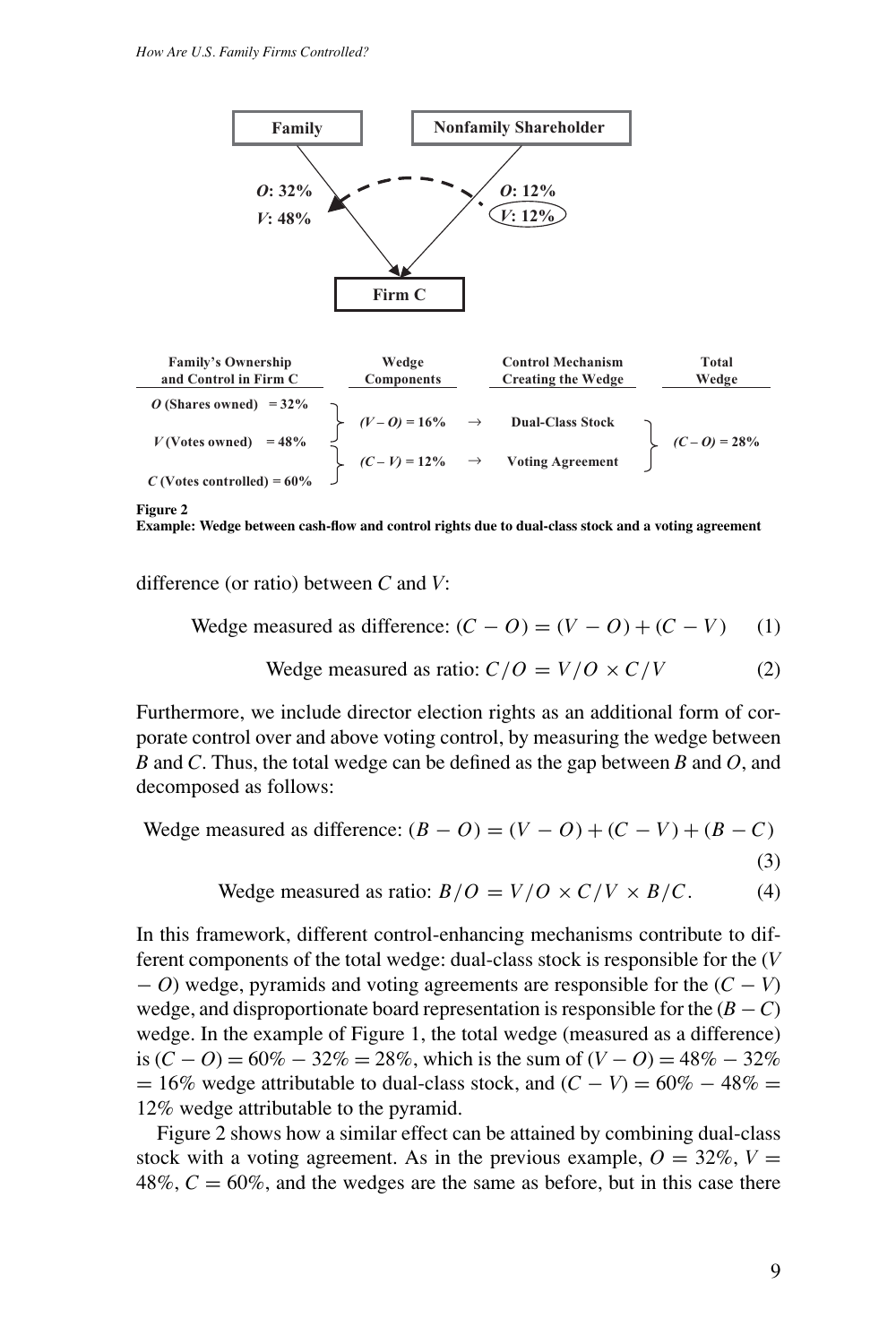is no pyramid. Instead, the 12%  $(C - V)$  wedge is now attributable to the fact that a nonfamily shareholder has ceded to the founding family the voting power over the 12% of firm C's shares that he or she owns.

In either case, the founding family's overall control of firm B (in the first example) or firm C (in the second example) will be further enhanced if the family is allowed to elect, for instance, 75% of the board, instead of the 32% that its share ownership would entitle it to, or the 60% that its voting control would entitle it to. In that case, the total wedge would be  $(B - O) = 75\%$  −  $32\% = 43\%$ , and the additional wedge created by the family's disproportionate board representation would be  $(B - C) = 75\% - 60\% = 15\%.$ 

We note that the wedge decomposition framework we propose is additive by construction. An alternative would be to measure the effect of each mechanism in isolation from all others and allow for interaction effects among the different mechanisms, which could then be apportioned between the interacting mechanisms in proportion to their independent contributions. We call this alternative the multiplicative approach. For instance, going back to Figure 1, one could compute the pure effect of the pyramid had there not been any dual-class shares, which would be the difference between (a) the weakest link between 80% and 40%, or 40%, and (b) the cash-flow rights of  $32\%$ , which is 8%, half the size of the  $(V - O)$  wedge attributable to dual-class stock (16%). The 12% difference between *C* and *V* could be considered as an interaction effect, or apportioned between the isolated effects of dual-class stock and pyramids on a pro-rata basis (2/3 and 1/3, respectively), which would increase the portion of the wedge attributable to dual-class stock to  $24\%$  (=  $16\% + 8\%$ ), and decrease the portion of the wedge attributable to dual-class stock to 4%.

As this example illustrates, relative to the multiplicative approach, the additive approach underestimates the contribution of those mechanisms that appear earlier in our framework (dual-class stock is the first to appear), and overestimates the contribution of mechanisms that appear later (disproportionate board representation is the last). The advantage of the additive approach is that it is more intuitive to comprehend and apply. Therefore, in the empirical analysis that follows, we use the additive version of our framework to measure the separation between cash-flow and control (and director election) rights in U.S. founder- or family-controlled firms, apportion it among its components, and examine the impact of each mechanism on firm value. However, the results are not sensitive to the use of one approach or another.

## **2. Data**

## **2.1 Database construction**

Our data set is a panel of 62,431 shareholder-firm-year observations, aggregated into 3006 firm-year observations of 515 Fortune 500 firms during the period 1994–2000. The sample includes all the firms that were in the Fortune 500 in any of these years; have Compustat data on sales, assets, and market value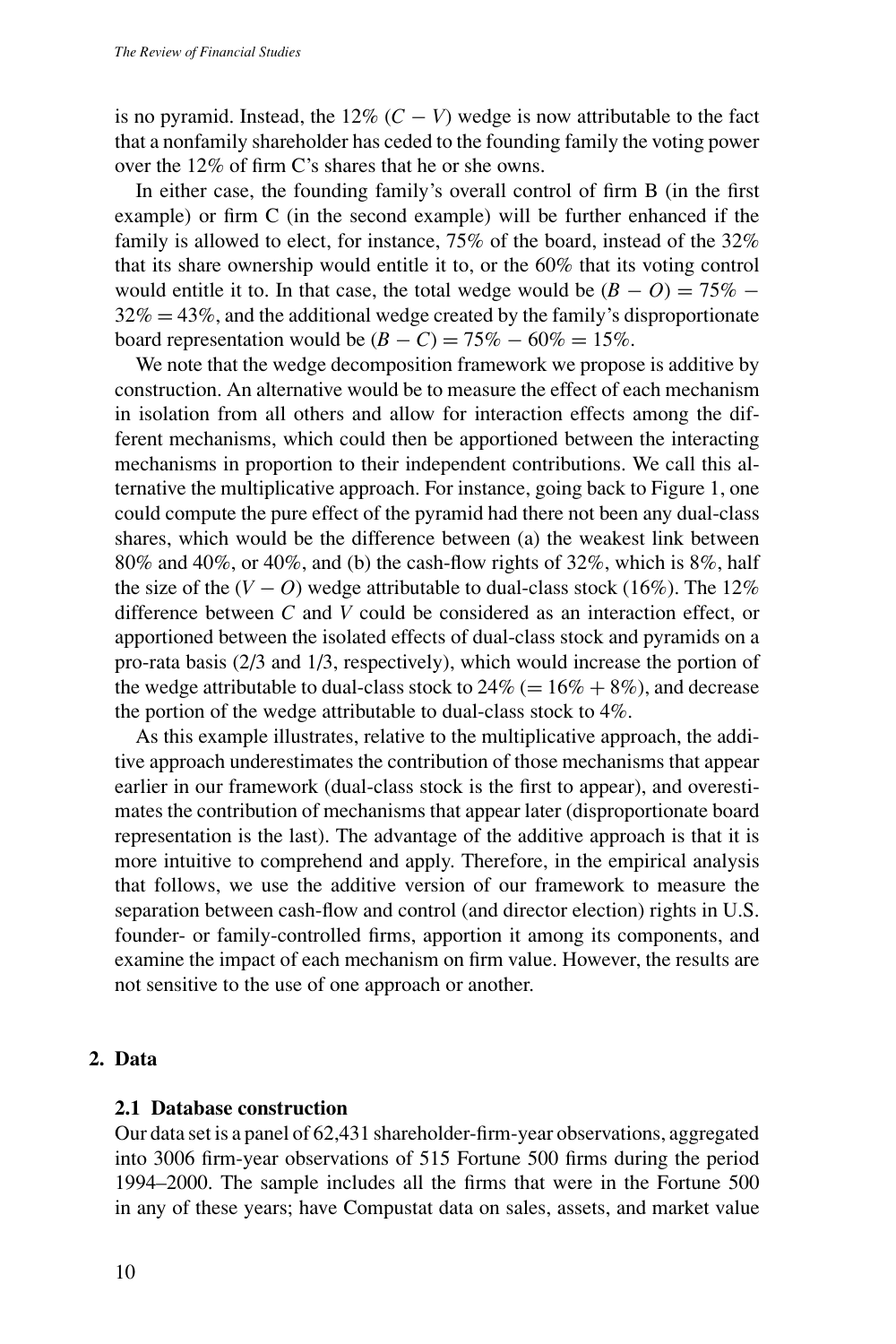during that period; and whose primary industry is not financial services, utilities, or government. The sample firms' primary industries span sixty-one two-digit SIC codes. For those firms that meet these criteria, we include all years with data available between 1994 and 2000, even if the firm is not in the Fortune 500 list in a particular year.

Our data collection process involves three distinct phases. In the first phase, we build a database at the individual shareholder level that covers, for each firm-year in the sample, all of its insiders (officers and/or directors), all of its blockholders (owners of 5% or more of the firm's equity), and the five largest institutional shareholders. We compile our phase I data set from four sources: (1) proxy statements for detailed information about blockholder and insider ownership and about the firm's voting and board structures, which we obtain from either the U.S. Securities and Exchange Commission's (SEC) Edgar database or from Thomson Research; (2) Spectrum data on institutional holdings; (3) Hoover's, corporate websites, and web searches about company histories and family relationships; and (4) various SEC filings, to clarify the identity of ultimate owners whenever their shares in the firm are held indirectly. This data set comprises 62,431 shareholder-firm-year observations.

The second phase of our data collection process consists of aggregating our shareholder-level database from phase I into firm-years. As part of this phase, we aggregate individual family members' shareholdings at the family level. This step requires manual coding of all the information on family shareholdings that appears in the footnotes to the blockholder and insider ownership tables of proxy statements, since the information in those tables (and in any U.S. corporate ownership database that is available electronically) entails a large amount of duplication across members of the same family. We then merge our firm-level ownership data with data on various firm characteristics that we assemble from four other sources: Compustat; the Center for Research on Securities Prices (CRSP); the Investor Responsibility Research Center (IRRC), which provides data on governance provisions in charters, bylaws, and SEC filings; and 10-Ks, from which we manually collect data on dividends paid to shares of various classes, including nonpublicly traded classes. This phase results in a database with 3006 firm-year observations from 515 different firms.

In the third phase, we produce a graphical representation and a detailed quantitative analysis of each founder- or family-controlled firm's ownership and control structure. This analysis enables us to allocate founding families' holdings of shares and votes to the different investment vehicles (trusts, foundations, limited partnerships, or corporations) and control-enhancing mechanisms (dual-class shares, voting agreements, and pyramids) used by founders and/or their families to control firms in the United States.

#### **2.2 What are founder- or family-controlled firms?**

We define founder- or family-controlled firms as those in which the founder or a member of his or her family by either blood or marriage is an officer, director, or blockholder, either individually or as a group. The definition follows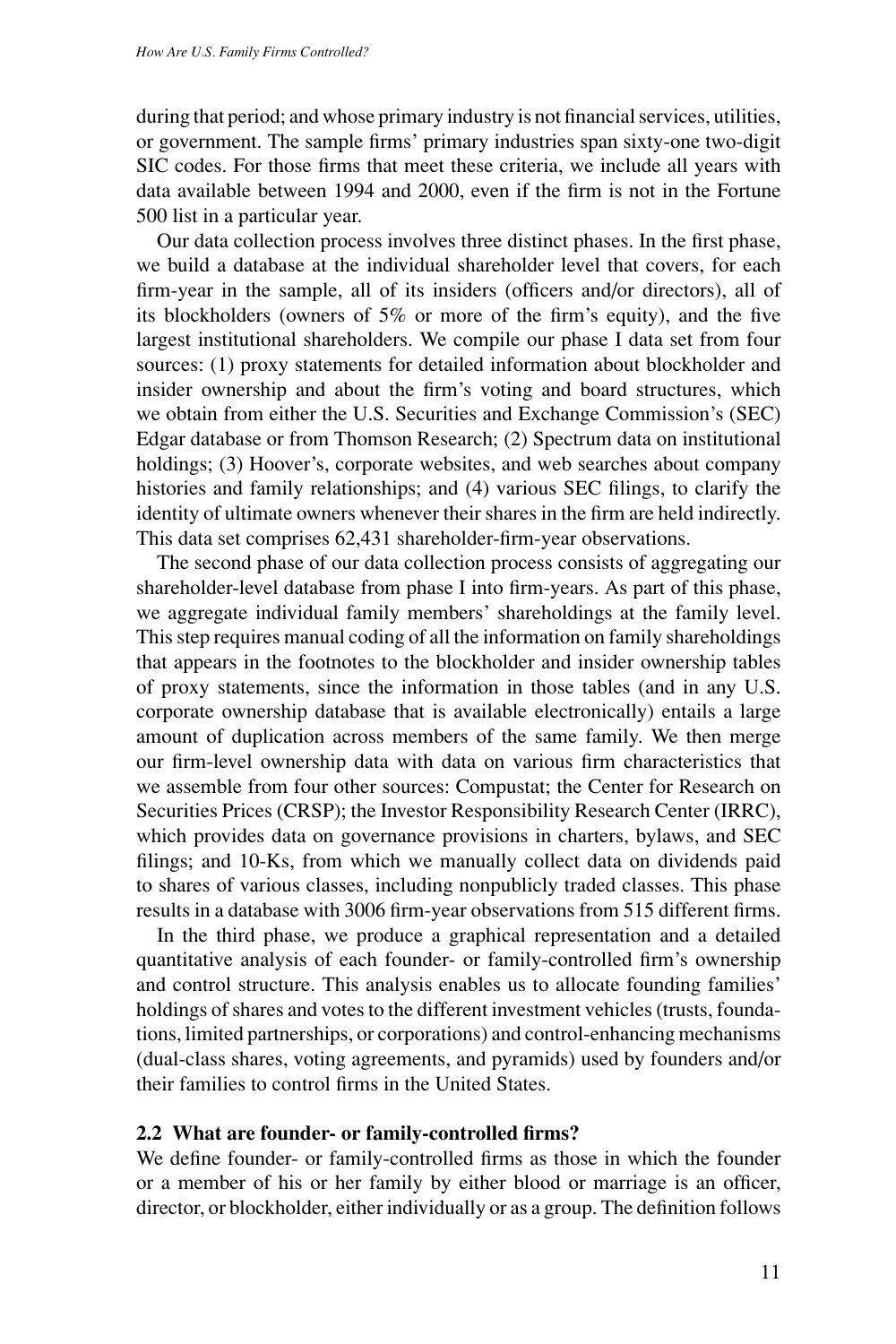Anderson and Reeb (2003), and is the broadest one we can use with our data, as it does not require a minimum threshold for family ownership or control above those imposed by SEC reporting requirements. We purposely chose this definition so as to include as many founder- or family-controlled firms as possible in our analysis of ownership and control mechanisms. As shown in Villalonga and Amit (2006), however, definition matters, particularly the distinction between first-generation (founder-controlled) firms, and secondor later-generation firms (family firms proper). Therefore, in this article, we restrict the term "family firm" to second- or later-generation firms only, and show how the results differ between them and founder-controlled firms.

We consider as founders those individuals who are identified as such in at least two public sources and no other data source that we are aware of mentions a different person as the founder.<sup>4</sup> The person who is publicly recognized as the founder is typically the one responsible for the early growth and development of the company or a predecessor firm into the business that it later became known for. This need not be the same individual who started and incorporated the company, nor the one who took it public. The extension of our definition of founders to predecessor firms implies that we also classify as founder- or family-controlled firms those companies in our sample that are the result of an earlier acquisition or merger with such a firm.

On the other hand, we exclude the following individuals and groups from our definition of founding families: (1) individuals or families behind investment management companies, such as Fidelity (controlled by Edward Johnson and his daughter, Abigail), or Franklin Resources (controlled by brothers Charles and Rupert Johnson), whose funds are large institutional investors in our sample firms; (2) general partners in venture capital funds or leveraged buyout funds, such as KKR (controlled by Henry Kravis and George Roberts, who are first cousins). We exclude (1) and (2) because the ultimate shareholders in these funds are a widely dispersed base of diversified investors. We also exclude (3) executives who became the largest noninstitutional shareholder in their company through the accumulation of stock-based compensation, through a spin-off, or through a management or leveraged buyout.<sup>5</sup> While these individuals may also set up control-enhancing mechanisms and have conflicting objectives from those of other shareholders, we believe that their incentives for corporate control differ intrinsically from those of founding families, who are typically concerned about preserving wealth and their business for successive generations, and tend to have a much longer-term orientation.

<sup>4</sup> When there is more than one founder, either because there were two or more cofounders of the firm or because our sample firm is the outcome of a merger of family firms, we consider as the founding family the one with the largest voting stake.

<sup>&</sup>lt;sup>5</sup> The one exception is Cardinal Health, whose predecessor firm Cardinal Foods was acquired through an LBO by Robert Walter, yet he is generally perceived as Cardinal's founder after he shifted the company's core business to health services.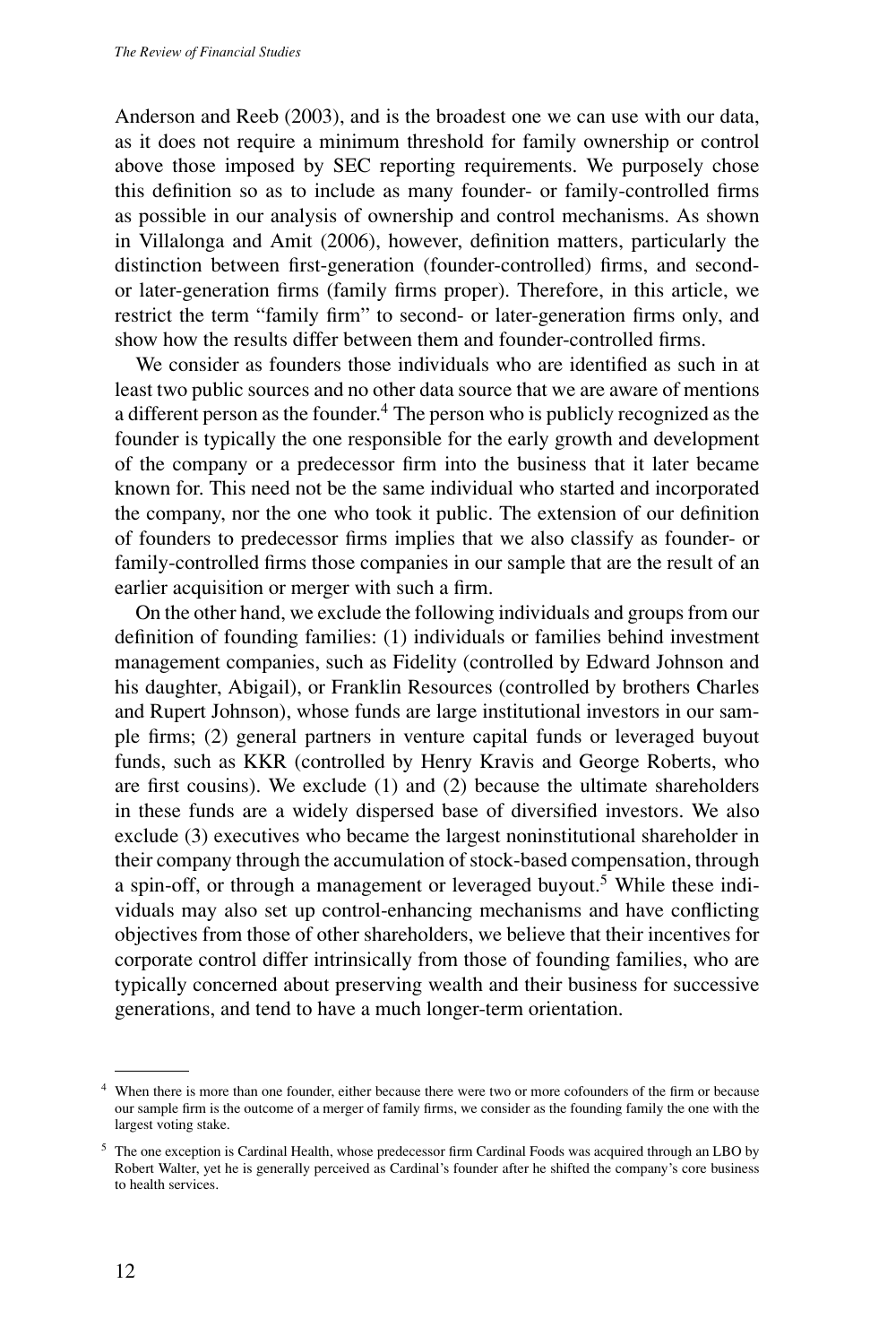# **2.3 Examples of control-enhancing mechanisms**

In this section we provide detailed examples from our database of the main mechanisms used by founders or their families to enhance their control of U.S. firms.

**2.3.1 Dual-class stock.** As described in the previous section, dual-class stock enhances founding-family control by creating a wedge between the percentage of votes owned by the founding family (*V*) and the percentage of shares it owns (*O*). The wedge is due to the superior voting rights associated with the shares held by the family with voting power, and will exist even when all shares are held with both investment and voting power. Examples of dual-class companies in our sample where the founding families' voting rights greatly exceed their cash-flow rights include Comcast Corporation, where, in 2000, founder Ralph Roberts and his son Brian owned 3.14% of the shares but 85.64% of the votes; Viacom Inc., where, in 2000, Sumner Redstone and his children owned 13.3% of the shares but 67.55% of the votes; Tyson Foods, Inc., where, in 1998, the Tyson family owned 45.41% of the shares but 89.05% of the votes; and Ford Motor Company, where, in 1998, the Ford family owned 6% of the shares but 40% of the votes.

**2.3.2 Voting agreements.** Voting agreements enhance family control by creating a wedge between the percentage of votes owned (*V*) and the percentage of votes controlled (*C*). Voting agreements whereby one shareholder cedes the voting power over his or her shares to another are common among members of the same family. Proxy statements sometimes describe or at least mention these shareholder agreements, but more often, we just observe the outcome of the agreements in the form of a discrepancy between the number of shares held with investment power and the number of shares held with voting power by any officer, director, or blockholder listed in the proxy. Because, in our database construction, we aggregate the holdings of all founding-family members into one shareholder group, most differences between families' investment and voting power are washed out, and we only record as voting agreements those that take place between the founding family and other large shareholders.

One such agreement takes place in The Washington Post Co. (WP), during all the years in our sample. In 2000, for instance, Katharine Graham and her four adult children held investment and voting power over 44.9% of all shares outstanding in WP. Berkshire Hathaway Inc., of which Warren Buffett and his wife owned approximately 33.6%, held investment power over 18.3% shares of WP. (Buffett served on WP's board of directors between 1974 and 1986, and then again since 1996.) Pursuant to an agreement dated 1977 and amended and extended in 1996, Warren Buffett, Berkshire, and its subsidiaries had granted Katharine Graham's son Donald Graham a proxy to vote such shares at his discretion. As a result, the Graham family actually had voting power over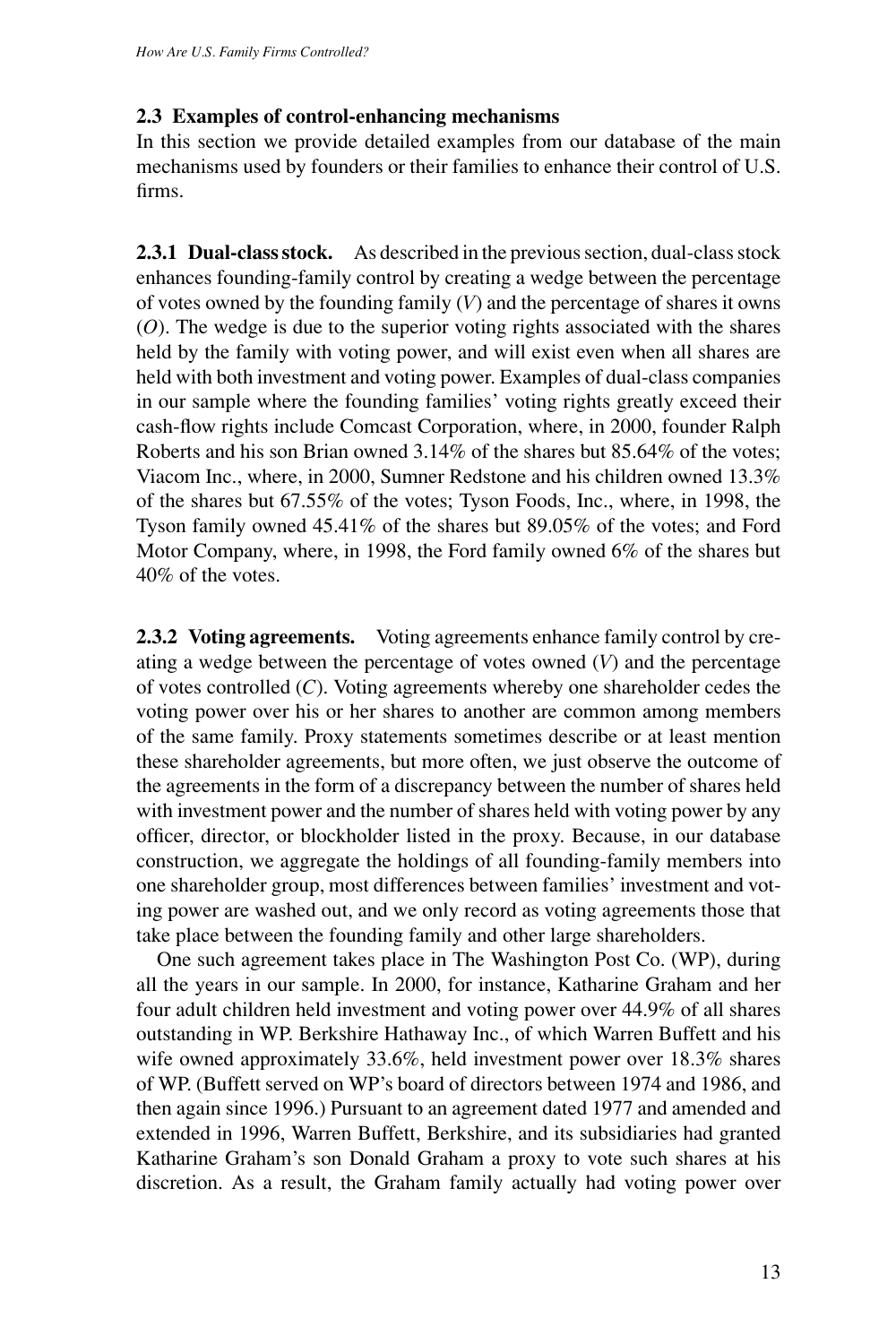63.2% of WP's shares, but investment power over 44.9% (all of which are included in the 63.2%).

**2.3.3 Pyramids.** Like voting agreements, pyramids enhance foundingfamily control by creating a wedge between the percentage of votes owned  $(V)$  and the percentage of votes controlled  $(C)$ . Following La Porta, López de Silanes, and Shleifer (1999), we define a firm's ownership structure as a pyramid if the founding family holds its shares of the firm indirectly, through one or more investment vehicles in which the family owns less than 100%.<sup>6</sup>

Unlike prior studies in this literature, we do not require the family's investment vehicles to be publicly traded for an indirect ownership structure to be considered as a pyramid, because we are not constrained by our data to do this, and founders and their families can and do enhance their control of firms via privately held investment vehicles. Moreover, the dynamics of pyramiding via unlisted entities may be entirely different from pyramiding via public corporations. Unlike the public shareholders who provide passive investment capital to families when the intermediate entity is listed, investors in privately held entities are ordinarily institutions that are willing and able to play a more active monitoring role, thereby reducing the risk of tunneling.<sup>7</sup>

An example of a pyramid in our sample is CBS Corporation, depicted in Figure 3. In 1995, CBS was controlled by the Tisch brothers, Laurence ("Larry") and Preston Robert ("Bob"), through their 32% ownership stake in Loews Corp. Loews owned 100% in LT Holding, which in turn owned 17.63% of all shares and votes in CBS. Therefore, the Tisch brothers' indirect ownership of shares and votes in CBS was  $O = V = 32\% \times 17.63\% = 5.64\%$ , and their indirect voting control was  $C = min(32\%, 17.63\%) = 17.63\%$ . Adding to these figures Laurence Tisch's direct ownership stake in CBS of 0.32%, we obtain the brothers' total ownership and control stakes in CBS, which were  $O = V =$ 5.96%, and  $C = 17.95\%$ . This gave the Tisch family a wedge of  $(C - O) =$  $17.95\% - 5.96\% = 11.99\%$ , which was entirely attributable to the pyramid created by Loews (LT Holding by itself did not create any pyramidal effect since it was 100% owned by Loews).

**2.3.4 Disproportionate board representation.** Disproportionate board representation enhances family control by allowing the family to elect a fraction of the board of directors (*B*) that exceeds not just its share and vote ownership (*O* and *V*) but even its voting control (*C*). Disproportionate board representation

<sup>6</sup> Recall that less than 100% ownership is required for indirect ownership to create a wedge between votes owned and controlled. For instance, Sumner Redstone owns almost all of his stock in Viacom Inc. through National Amusements, Inc., a company founded by his father that owns between 61% and 85% of the votes in Viacom during our sample period. While Sumner Redstone controls only two-thirds of National Amusements, his two children each control a sixth. Thus the Redstone family controls 100% of National Amusements, and there is no additional wedge created by the indirect ownership structure over and above the wedge created by dual-class shares. Hence we do not classify Viacom as a pyramid.

<sup>7</sup> We thank an anonymous referee for suggesting this point.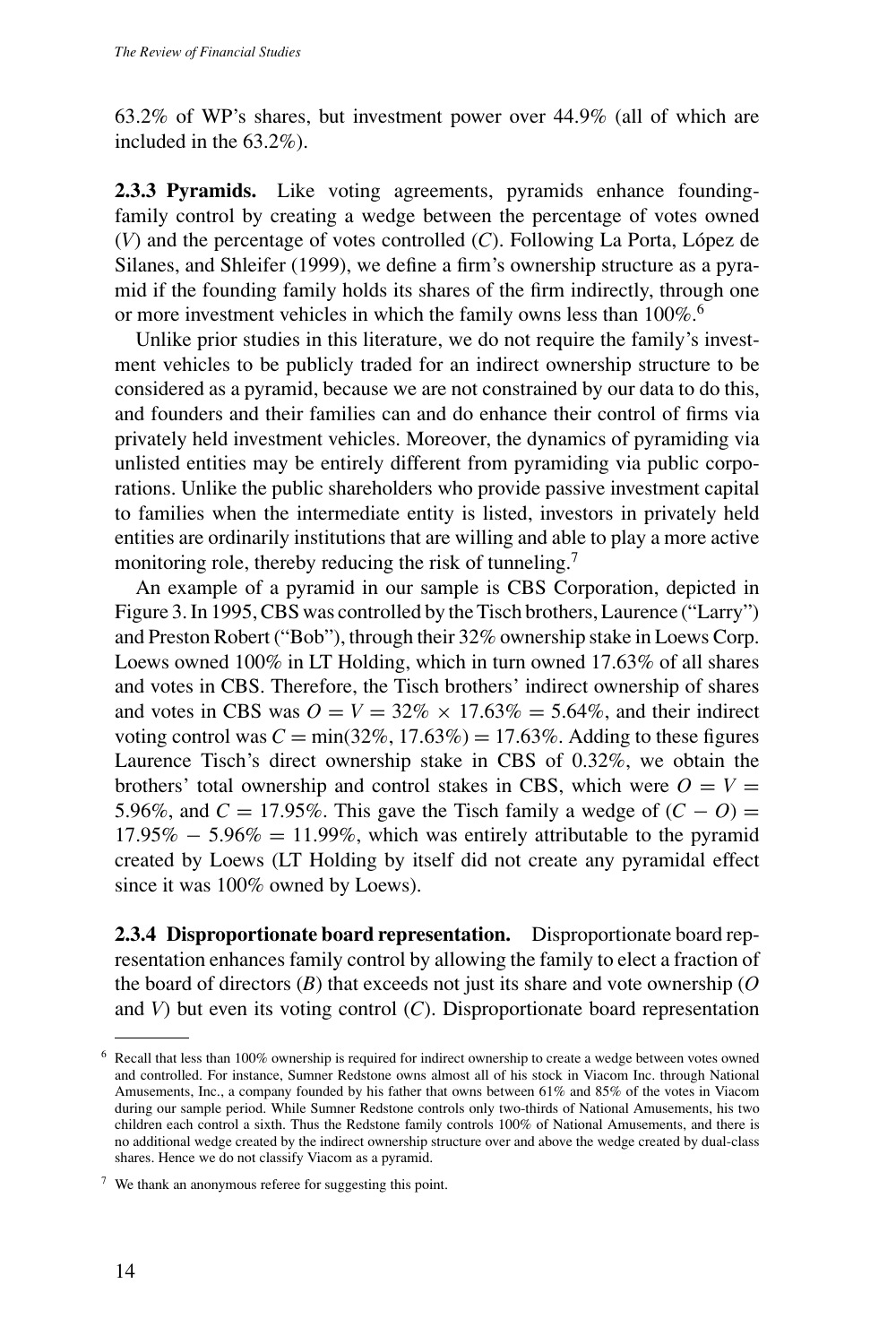

#### **TISCH FAMILY OWNERSHIP AND CONTROL:**  $O$  **(Shares owned)** =  $V$  **(Votes owned)** =  $5.93\%$  $C$  (Votes controlled) =  $17.95\%$

is sometimes warranted by shareholder agreements, and sometimes associated with dual-class stock, whereby the class held uniquely by the family grants it superior rights in the election of directors, even when it does not entitle it to superior voting rights. In most cases, however, the election of family members or representatives to the board in excess of the family's voting control takes place *de facto* rather than contractually.

An example of disproportionate board representation and the way we measure it in this article is the case of The New York Times Co. In 1998, for instance, there were two classes of common stock, A and B, which represented 99.56% and 0.44% of the total shares outstanding, respectively. Each share was entitled to one vote, but class A shareholders could only elect five of the fifteen directors, while class B stockholders were entitled to elect the other ten, or two-thirds of the entire board. The Ochs-Sulzberger family owned 17.9% of the company's total shares outstanding, but 88.7% of all class B shares, which effectively enabled it to elect the two-thirds of the board reserved for class B stockholders. Therefore, the wedge between the family's director election rights  $(66.7\%)$  and its voting rights  $(17.9\%)$  was  $48.8\%$ .

**2.3.5 Combinations of mechanisms.** When founders or their families use more than one mechanism, the benefits they reap in terms of increased control are compounded. Figure 4 shows the example of Cox Communications Inc. In 2000, the Cox family owned 65.69% of all shares in the company (*O*). Through

**Figure 3 CBS Corporation's ownership structure in 1995.** Owners are represented with continuous lines. Laurence Tisch and Preston Tisch are brothers.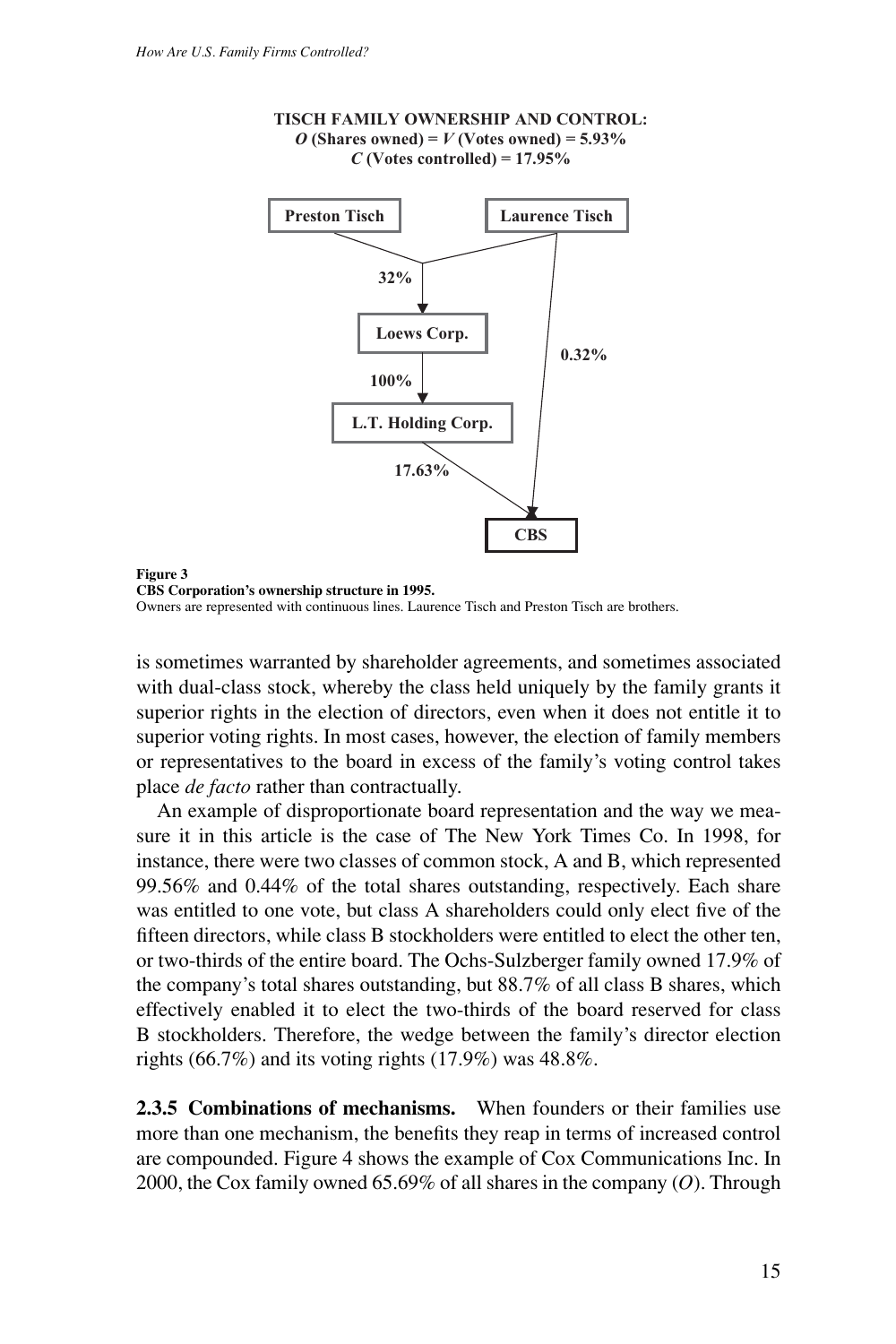

#### **Figure 4**

#### **Cox Communications Inc.'s ownership structure in 2000**

"*O*" denotes ownership stakes; "*V*" denotes voting stakes. Owners are represented with continuous lines; trustees with dotted lines. Anne Cox Chambers and Barbara Cox Anthony are daughters of founder James Middleton Cox. James Cox Kennedy is son of Barbara Cox Anthony. Garner Anthony is husband of Barbara Cox Anthony, and James Cox Kennedy's stepfather. Sarah Kennedy is James Cox Kennedy's wife.

dual-class shares, it owned 75.17% of all votes (*V*). Through its pyramidal ownership via Cox Enterprises, of which it owned 98.4% (263 other people owned the remaining 1.6%), the family controlled an additional 1.19% of the votes in Cox Communications, for a total control stake (*C*) of 76.36%. The total wedge between the Cox family's cash-flow and control rights was therefore  $(C - O)$  $= 10.67\%$ , which can be decomposed into the dual-class stock contribution of  $(V - O) = 9.48\%$ , and the pyramid contribution of  $(C - V) = 1.19\%$ .

#### **2.4 Descriptive statistics**

Table 1 provides descriptive statistics for the full sample, broken down into founder-controlled firms, family firms, and nonfamily firms. Founder- or family-controlled firms represent about 40% of our sample: 1183 firm-years from 210 different firms. Of these, 540 firm-years (from 101 firms) are foundercontrolled, and 643 firm-years (from 117 firms) are family-controlled. The remaining 1823 firm-years come from 333 nonfamily firms. As implied by these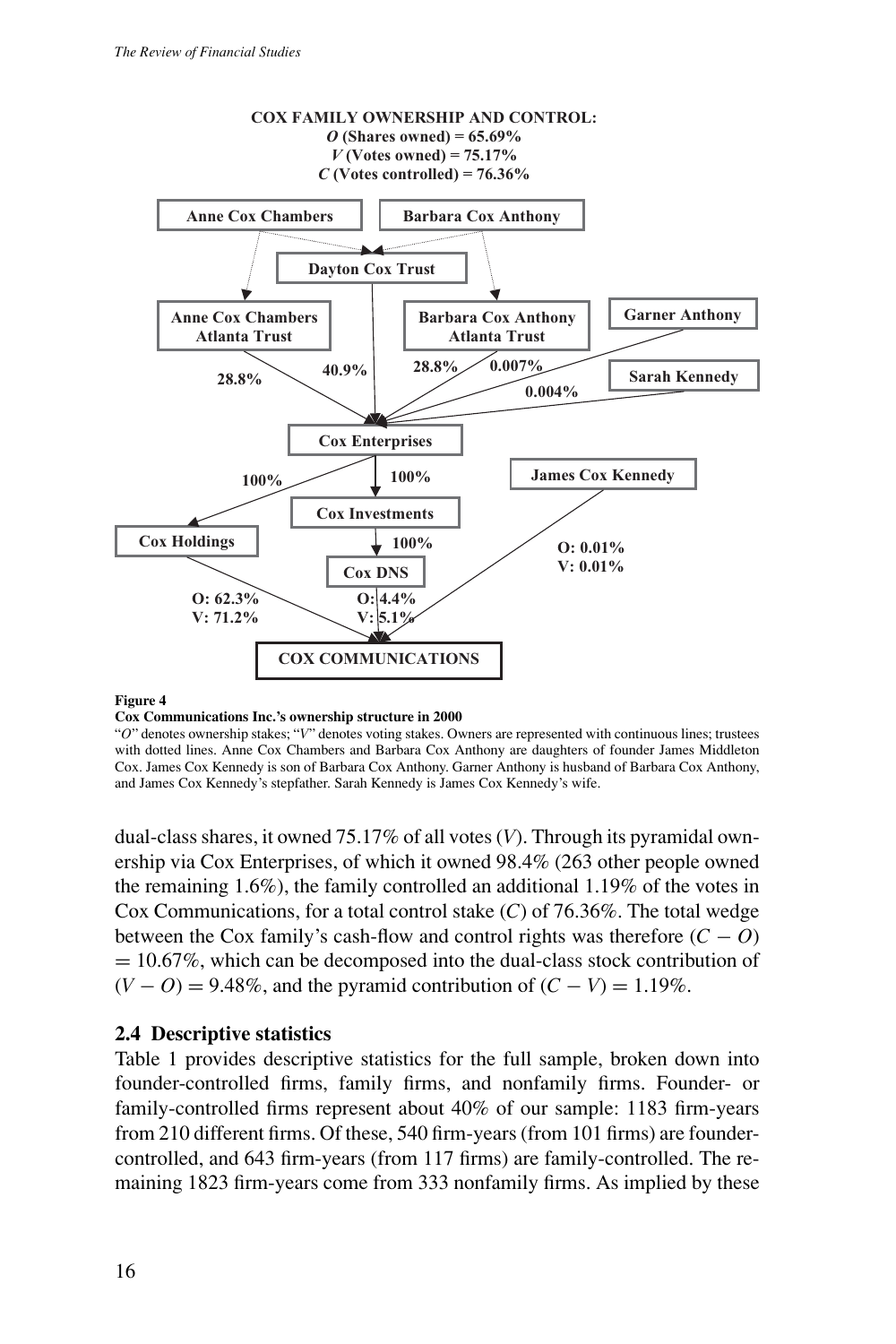| Table 1                     |                 | Summary statistics for founder- or family-controlled firms and nonfamily firms                                                                                                                                                                                                                                                                                                                                                                                                                                                                                                                                                                                                                                                                                                                                                                                                                                                                                                                                                                                                                                                                                                                                                                                                                                                                                                                                                                                                                                                                                                                                                                                                                                                                         |                                                                                                                                 |                                                                                                                                                                                                                                                                                                        |                       |                  |                                                                                                                                                                                                                                                                                                                                       |
|-----------------------------|-----------------|--------------------------------------------------------------------------------------------------------------------------------------------------------------------------------------------------------------------------------------------------------------------------------------------------------------------------------------------------------------------------------------------------------------------------------------------------------------------------------------------------------------------------------------------------------------------------------------------------------------------------------------------------------------------------------------------------------------------------------------------------------------------------------------------------------------------------------------------------------------------------------------------------------------------------------------------------------------------------------------------------------------------------------------------------------------------------------------------------------------------------------------------------------------------------------------------------------------------------------------------------------------------------------------------------------------------------------------------------------------------------------------------------------------------------------------------------------------------------------------------------------------------------------------------------------------------------------------------------------------------------------------------------------------------------------------------------------------------------------------------------------|---------------------------------------------------------------------------------------------------------------------------------|--------------------------------------------------------------------------------------------------------------------------------------------------------------------------------------------------------------------------------------------------------------------------------------------------------|-----------------------|------------------|---------------------------------------------------------------------------------------------------------------------------------------------------------------------------------------------------------------------------------------------------------------------------------------------------------------------------------------|
|                             |                 | Founder- or family-controlled                                                                                                                                                                                                                                                                                                                                                                                                                                                                                                                                                                                                                                                                                                                                                                                                                                                                                                                                                                                                                                                                                                                                                                                                                                                                                                                                                                                                                                                                                                                                                                                                                                                                                                                          |                                                                                                                                 | Diff. in means                                                                                                                                                                                                                                                                                         | Founder-controlled    |                  | Diff. in means                                                                                                                                                                                                                                                                                                                        |
|                             | All firms $(a)$ | $\lim_{b \to b}$                                                                                                                                                                                                                                                                                                                                                                                                                                                                                                                                                                                                                                                                                                                                                                                                                                                                                                                                                                                                                                                                                                                                                                                                                                                                                                                                                                                                                                                                                                                                                                                                                                                                                                                                       | Nonfamily firms (c)                                                                                                             | $(e) - (c)$                                                                                                                                                                                                                                                                                            | $\lim_{d}$ (d)        | Family firms (e) | $\Theta$ = (e)                                                                                                                                                                                                                                                                                                                        |
| Tobin's $q$                 |                 | $\begin{array}{c} 2.13 \\ 1.75 \\ -0.12 \\ 1.53 \\ 7615 \\ 7603 \\ 7816 \\ 7816 \\ 7816 \\ 10,333 \\ 61.7 \end{array}$                                                                                                                                                                                                                                                                                                                                                                                                                                                                                                                                                                                                                                                                                                                                                                                                                                                                                                                                                                                                                                                                                                                                                                                                                                                                                                                                                                                                                                                                                                                                                                                                                                 | 1.91                                                                                                                            |                                                                                                                                                                                                                                                                                                        | 2.47                  |                  | $0.63***$                                                                                                                                                                                                                                                                                                                             |
|                             |                 |                                                                                                                                                                                                                                                                                                                                                                                                                                                                                                                                                                                                                                                                                                                                                                                                                                                                                                                                                                                                                                                                                                                                                                                                                                                                                                                                                                                                                                                                                                                                                                                                                                                                                                                                                        |                                                                                                                                 |                                                                                                                                                                                                                                                                                                        |                       |                  |                                                                                                                                                                                                                                                                                                                                       |
| Industry-adjusted $q$       |                 |                                                                                                                                                                                                                                                                                                                                                                                                                                                                                                                                                                                                                                                                                                                                                                                                                                                                                                                                                                                                                                                                                                                                                                                                                                                                                                                                                                                                                                                                                                                                                                                                                                                                                                                                                        |                                                                                                                                 |                                                                                                                                                                                                                                                                                                        | 2.38<br>0.198<br>0287 |                  |                                                                                                                                                                                                                                                                                                                                       |
|                             |                 |                                                                                                                                                                                                                                                                                                                                                                                                                                                                                                                                                                                                                                                                                                                                                                                                                                                                                                                                                                                                                                                                                                                                                                                                                                                                                                                                                                                                                                                                                                                                                                                                                                                                                                                                                        |                                                                                                                                 |                                                                                                                                                                                                                                                                                                        |                       |                  |                                                                                                                                                                                                                                                                                                                                       |
| Assets (\$ millions)        |                 |                                                                                                                                                                                                                                                                                                                                                                                                                                                                                                                                                                                                                                                                                                                                                                                                                                                                                                                                                                                                                                                                                                                                                                                                                                                                                                                                                                                                                                                                                                                                                                                                                                                                                                                                                        | $\begin{array}{c}\n 1.41 \\  -0.46 \\  \hline\n 1.26 \\  1.415 \\  \hline\n 1.415 \\  0.415 \\  \hline\n 0.030 \\  \end{array}$ |                                                                                                                                                                                                                                                                                                        |                       |                  |                                                                                                                                                                                                                                                                                                                                       |
|                             |                 |                                                                                                                                                                                                                                                                                                                                                                                                                                                                                                                                                                                                                                                                                                                                                                                                                                                                                                                                                                                                                                                                                                                                                                                                                                                                                                                                                                                                                                                                                                                                                                                                                                                                                                                                                        |                                                                                                                                 |                                                                                                                                                                                                                                                                                                        | 0,400                 |                  |                                                                                                                                                                                                                                                                                                                                       |
| Sales (\$ millions)         |                 |                                                                                                                                                                                                                                                                                                                                                                                                                                                                                                                                                                                                                                                                                                                                                                                                                                                                                                                                                                                                                                                                                                                                                                                                                                                                                                                                                                                                                                                                                                                                                                                                                                                                                                                                                        |                                                                                                                                 |                                                                                                                                                                                                                                                                                                        | 6428                  |                  |                                                                                                                                                                                                                                                                                                                                       |
|                             |                 |                                                                                                                                                                                                                                                                                                                                                                                                                                                                                                                                                                                                                                                                                                                                                                                                                                                                                                                                                                                                                                                                                                                                                                                                                                                                                                                                                                                                                                                                                                                                                                                                                                                                                                                                                        |                                                                                                                                 |                                                                                                                                                                                                                                                                                                        |                       |                  |                                                                                                                                                                                                                                                                                                                                       |
| Firm age since founding     |                 |                                                                                                                                                                                                                                                                                                                                                                                                                                                                                                                                                                                                                                                                                                                                                                                                                                                                                                                                                                                                                                                                                                                                                                                                                                                                                                                                                                                                                                                                                                                                                                                                                                                                                                                                                        |                                                                                                                                 |                                                                                                                                                                                                                                                                                                        |                       |                  |                                                                                                                                                                                                                                                                                                                                       |
|                             |                 |                                                                                                                                                                                                                                                                                                                                                                                                                                                                                                                                                                                                                                                                                                                                                                                                                                                                                                                                                                                                                                                                                                                                                                                                                                                                                                                                                                                                                                                                                                                                                                                                                                                                                                                                                        |                                                                                                                                 |                                                                                                                                                                                                                                                                                                        |                       |                  |                                                                                                                                                                                                                                                                                                                                       |
| Sales growth                | $0.16$<br>0.61  |                                                                                                                                                                                                                                                                                                                                                                                                                                                                                                                                                                                                                                                                                                                                                                                                                                                                                                                                                                                                                                                                                                                                                                                                                                                                                                                                                                                                                                                                                                                                                                                                                                                                                                                                                        |                                                                                                                                 |                                                                                                                                                                                                                                                                                                        |                       |                  |                                                                                                                                                                                                                                                                                                                                       |
|                             |                 |                                                                                                                                                                                                                                                                                                                                                                                                                                                                                                                                                                                                                                                                                                                                                                                                                                                                                                                                                                                                                                                                                                                                                                                                                                                                                                                                                                                                                                                                                                                                                                                                                                                                                                                                                        |                                                                                                                                 |                                                                                                                                                                                                                                                                                                        |                       |                  |                                                                                                                                                                                                                                                                                                                                       |
| ROA                         | 0.11            | 32222222222222222                                                                                                                                                                                                                                                                                                                                                                                                                                                                                                                                                                                                                                                                                                                                                                                                                                                                                                                                                                                                                                                                                                                                                                                                                                                                                                                                                                                                                                                                                                                                                                                                                                                                                                                                      |                                                                                                                                 |                                                                                                                                                                                                                                                                                                        |                       |                  |                                                                                                                                                                                                                                                                                                                                       |
|                             | 0.07            |                                                                                                                                                                                                                                                                                                                                                                                                                                                                                                                                                                                                                                                                                                                                                                                                                                                                                                                                                                                                                                                                                                                                                                                                                                                                                                                                                                                                                                                                                                                                                                                                                                                                                                                                                        |                                                                                                                                 |                                                                                                                                                                                                                                                                                                        |                       |                  |                                                                                                                                                                                                                                                                                                                                       |
| Debt/Market value of equity | 0.46            |                                                                                                                                                                                                                                                                                                                                                                                                                                                                                                                                                                                                                                                                                                                                                                                                                                                                                                                                                                                                                                                                                                                                                                                                                                                                                                                                                                                                                                                                                                                                                                                                                                                                                                                                                        |                                                                                                                                 |                                                                                                                                                                                                                                                                                                        |                       |                  |                                                                                                                                                                                                                                                                                                                                       |
|                             | 0.97            |                                                                                                                                                                                                                                                                                                                                                                                                                                                                                                                                                                                                                                                                                                                                                                                                                                                                                                                                                                                                                                                                                                                                                                                                                                                                                                                                                                                                                                                                                                                                                                                                                                                                                                                                                        |                                                                                                                                 |                                                                                                                                                                                                                                                                                                        |                       |                  |                                                                                                                                                                                                                                                                                                                                       |
| Market risk (beta)          | 1.05            |                                                                                                                                                                                                                                                                                                                                                                                                                                                                                                                                                                                                                                                                                                                                                                                                                                                                                                                                                                                                                                                                                                                                                                                                                                                                                                                                                                                                                                                                                                                                                                                                                                                                                                                                                        |                                                                                                                                 |                                                                                                                                                                                                                                                                                                        |                       |                  |                                                                                                                                                                                                                                                                                                                                       |
|                             | 0.43            |                                                                                                                                                                                                                                                                                                                                                                                                                                                                                                                                                                                                                                                                                                                                                                                                                                                                                                                                                                                                                                                                                                                                                                                                                                                                                                                                                                                                                                                                                                                                                                                                                                                                                                                                                        |                                                                                                                                 |                                                                                                                                                                                                                                                                                                        |                       |                  |                                                                                                                                                                                                                                                                                                                                       |
| CAPX/PPE                    | 0.23            |                                                                                                                                                                                                                                                                                                                                                                                                                                                                                                                                                                                                                                                                                                                                                                                                                                                                                                                                                                                                                                                                                                                                                                                                                                                                                                                                                                                                                                                                                                                                                                                                                                                                                                                                                        |                                                                                                                                 |                                                                                                                                                                                                                                                                                                        |                       |                  |                                                                                                                                                                                                                                                                                                                                       |
|                             |                 |                                                                                                                                                                                                                                                                                                                                                                                                                                                                                                                                                                                                                                                                                                                                                                                                                                                                                                                                                                                                                                                                                                                                                                                                                                                                                                                                                                                                                                                                                                                                                                                                                                                                                                                                                        |                                                                                                                                 | $\begin{array}{l} 0.69\\[-4pt] 0.34\\[-4pt] 0.34\\[-4pt] 0.34\\[-4pt] 0.34\\[-4pt] 0.34\\[-4pt] 0.34\\[-4pt] 0.34\\[-4pt] 0.34\\[-4pt] 0.34\\[-4pt] 0.34\\[-4pt] 0.34\\[-4pt] 0.34\\[-4pt] 0.34\\[-4pt] 0.34\\[-4pt] 0.34\\[-4pt] 0.34\\[-4pt] 0.34\\[-4pt] 0.34\\[-4pt] 0.34\\[-4pt] 0.34\\[-4pt] 0.$ |                       |                  | $\begin{array}{l} 2.83 \\ 0.57^{**} \\ 0.67^{**} \\ 0.67^{**} \\ 0.67^{**} \\ 0.67^{**} \\ 0.67^{**} \\ 0.67^{**} \\ 0.67^{**} \\ 0.67^{**} \\ 0.67^{**} \\ 0.67^{**} \\ 0.67^{**} \\ 0.67^{**} \\ 0.67^{**} \\ 0.67^{**} \\ 0.67^{**} \\ 0.67^{**} \\ 0.67^{**} \\ 0.67^{**} \\ 0.67^{**} \\ 0.67^{**} \\ 0.67^{**} \\ 0.67^{**} \\$ |
| Number of firm-years        | 3006            | 1183                                                                                                                                                                                                                                                                                                                                                                                                                                                                                                                                                                                                                                                                                                                                                                                                                                                                                                                                                                                                                                                                                                                                                                                                                                                                                                                                                                                                                                                                                                                                                                                                                                                                                                                                                   | 1823                                                                                                                            |                                                                                                                                                                                                                                                                                                        | 540                   | 643              |                                                                                                                                                                                                                                                                                                                                       |
| Number of firms             | 515             | 210                                                                                                                                                                                                                                                                                                                                                                                                                                                                                                                                                                                                                                                                                                                                                                                                                                                                                                                                                                                                                                                                                                                                                                                                                                                                                                                                                                                                                                                                                                                                                                                                                                                                                                                                                    | 333                                                                                                                             |                                                                                                                                                                                                                                                                                                        | $\overline{a}$        | 117              |                                                                                                                                                                                                                                                                                                                                       |
| $10\%$ (*) level            |                 | one or more founding-family members are officers or directors or own 5% or more of the firm's equity either individually or as a group. Tobin's q is measured as the ratio of the firm's<br>generation of founding-family members that are officers, directors, or blockholders; equals one for the founder's generation, two for the founder's children, etc. ROA is measured as<br>Means, standard deviations (in italics), and rests of differences in means between the two groups of firms' characteristics. Founder- or family-controlled firms are defined as those where<br>the ratio of operating income after depreciation to total assets. The governance index is the number of governance provisions in the firm's charter, bylaws, or SEC filings that reduce<br>shareholder rights (Gompers, Ishii, and Metrick 2003 measure). Beta is the estimate from a market model in which the firm's monthly returns over the past five years are regressed on the<br>market value to total assets. For firms with nontradable share classes, the nontradable shares are valued at the same price as the publicly traded shares. Generation refers to the latest<br>S&P 500 monthly returns. Idiosyncratic risk is the standard error of the estimate from the market model. Diversification equals one if the firm has two or more segments in Compustat,<br>zero otherwise. The sample comprises 3006 firm-year observations of 515 Fortune 500 firms listed in U.S. stock markets during 1994-2000. A statistics are based on clustered (by firm)<br>standard errors from OLS regressions of each variable on a founding-family firm dummy, and appear in parentheses. Asterisks denote statistical significance at the 1% (***), 5% (**), or |                                                                                                                                 |                                                                                                                                                                                                                                                                                                        |                       |                  |                                                                                                                                                                                                                                                                                                                                       |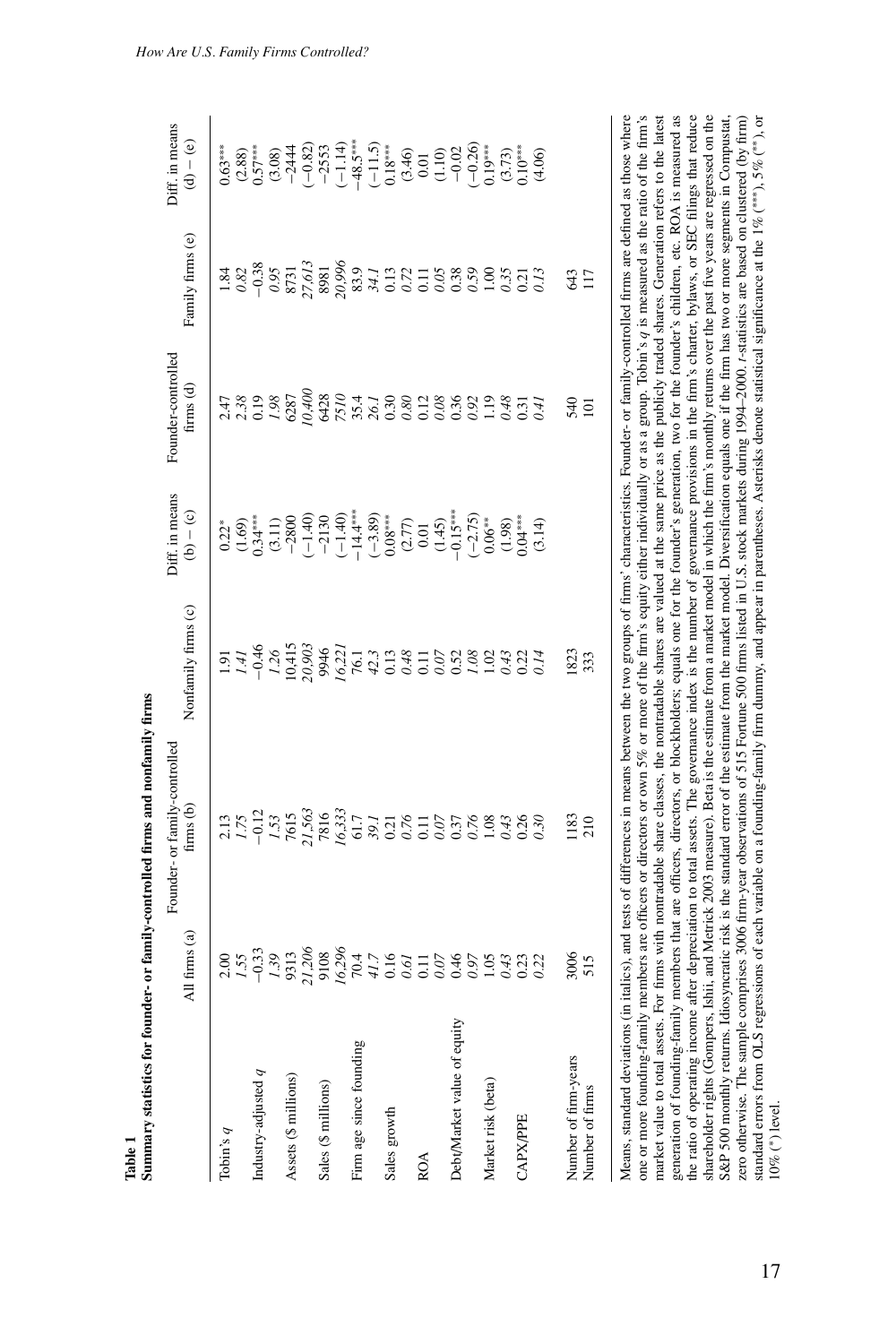numbers, there are eight firms  $(101 + 117 - 210)$  that experience a succession from first to second generation during our sample period, and twenty-eight firms  $(210 + 333 - 515)$  that experience a transition from the founder- or family-controlled to the nonfamily category (or vice versa).

On average, founder- or family-controlled firms have a significantly higher Tobin's *q* (with or without industry adjustments) and are smaller than nonfamily firms, but not significantly so. $8$  They are also significantly younger (62) versus 76 years old) and exhibit higher growth and market risk than nonfamily firms. Relative to nonfamily firms, founder- or family-controlled firms make significantly higher capital expenditures and have lower leverage. However, there are no significant differences in ROA between the two groups.

While some of these differences may seem counterintuitive, the last three columns in Table 1 show that they are largely driven by the founder-controlled firms in the sample. In fact, family firms proper, while still smaller than nonfamily firms, are older and have a lower average *q* than them (and than foundercontrolled firms), lower risk and capital expenditures, and identical sales growth to nonfamily firms.

One must be cautious about interpreting the difference in *q* between foundercontrolled firms and family firms as indicative of genuine value enhancement associated with generic founder control since there is an obvious selection bias due to the fact that only star performers would reach the Fortune 500 while still being under founder control.

Table 2 provides further descriptive statistics about the dual-share class structures used by our sample firms, including nontraded as well as publicly traded stock. Panel A reports the frequency of use of these structures by family and nonfamily firms. About 12% of the sample firms (304 firm-years from 64 firms) have two or more classes of common stock. In two-thirds of these (214 of 304 firm-years), at least one class of common stock is not publicly traded, typically the one with superior voting rights (in 120 firm-years).

Dual-class stock is more common among founder-controlled firms and, especially, family firms, than among nonfamily firms: 188 or 62% of all dual-class firm-years are from founder- or family-controlled firms, despite the fact that these firms are only about 40% of the entire sample. Founding families are also more likely to keep private at least one of the classes (148 or 70% of the 214 firm-years), especially the superior voting class (96 or 80% of the 120 firm-years).

The finding that most dual-class firms are founder- or family-controlled is consistent with earlier evidence in DeAngelo and DeAngelo (1985) and Nenova (2001). What is perhaps more surprising, in light of Nenova's finding that 95% of all U.S. dual-class firms in her sample are family-controlled, is that 38% of the dual-class firms in our sample are not founder- or family-controlled. Our

 $8$  Industry-adjusted  $q$  is negative for the entire sample because it has been computed using all firms in Compustat and our sample firms are the largest among them.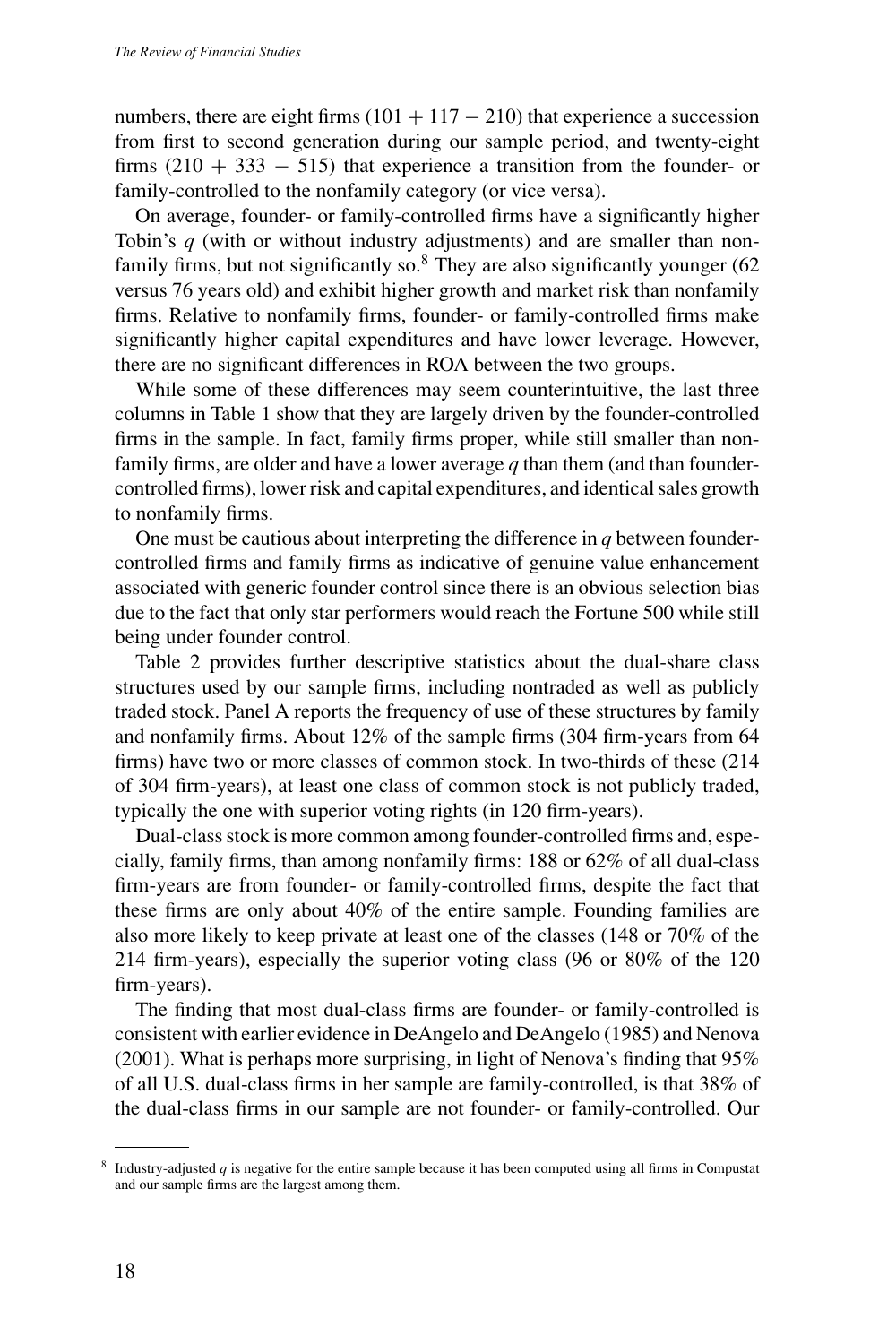| Dual-class stock statistics for founder- or family-controlled firms and nonfamily firms                                                                                                                                                                                                                                                                                                                                                                                                                                                                                                                                                                                                                                                                                            | All firms            | family-controlled firms Nonfamily firms<br>Founder-or |                   | Founder-controlled<br>firms                                                         | Family firms      |
|------------------------------------------------------------------------------------------------------------------------------------------------------------------------------------------------------------------------------------------------------------------------------------------------------------------------------------------------------------------------------------------------------------------------------------------------------------------------------------------------------------------------------------------------------------------------------------------------------------------------------------------------------------------------------------------------------------------------------------------------------------------------------------|----------------------|-------------------------------------------------------|-------------------|-------------------------------------------------------------------------------------|-------------------|
| Number of firm-years (firms) with two or more common share classes—dual-class firms<br>Panel A: Frequency of use                                                                                                                                                                                                                                                                                                                                                                                                                                                                                                                                                                                                                                                                   | 304 (64)             | $(14)$ 88                                             | 116(25)           | 62(16)                                                                              | 126 (25)          |
| at least one common class is not publicly traded<br>superior voting class is not publicly traded<br>of which                                                                                                                                                                                                                                                                                                                                                                                                                                                                                                                                                                                                                                                                       | 214 (49)<br>120 (26) | (48(31)<br>96 (20)                                    | 66 (20)<br>24(8)  | 49(11)<br>20(5)                                                                     | 76(15)<br>99 (20) |
| Panel B: Voting arrangements                                                                                                                                                                                                                                                                                                                                                                                                                                                                                                                                                                                                                                                                                                                                                       |                      |                                                       |                   |                                                                                     |                   |
| (1) Mean (median) voting ratio-inferior-to-superior<br>in firms with two or more common share classes                                                                                                                                                                                                                                                                                                                                                                                                                                                                                                                                                                                                                                                                              | 0.15<br>0.41         | 0.10<br>0.31                                          | 0.58<br>0.60      | 0.10<br>0.41                                                                        | 0.26<br>0.10      |
| Number of dual-class firm-years in which<br>$\widehat{c}$                                                                                                                                                                                                                                                                                                                                                                                                                                                                                                                                                                                                                                                                                                                          |                      |                                                       |                   |                                                                                     |                   |
| one common class is nonvoting<br>voting ratio = $1:10$                                                                                                                                                                                                                                                                                                                                                                                                                                                                                                                                                                                                                                                                                                                             | 58853                | $\frac{39}{67}$                                       | $\frac{6}{1}$     | $\Gamma \cap \mathfrak{m} \circ \mathfrak{m} \circ \mathfrak{m} \circ \mathfrak{m}$ | 2359270           |
| voting ratio $> 1:10$                                                                                                                                                                                                                                                                                                                                                                                                                                                                                                                                                                                                                                                                                                                                                              |                      | $18\,$                                                |                   |                                                                                     |                   |
| voting ratio $< 1:10$                                                                                                                                                                                                                                                                                                                                                                                                                                                                                                                                                                                                                                                                                                                                                              |                      |                                                       |                   |                                                                                     |                   |
| voting rights only differ for election of directors                                                                                                                                                                                                                                                                                                                                                                                                                                                                                                                                                                                                                                                                                                                                |                      | $\frac{18}{35}$                                       | $42 \omega \pm 2$ |                                                                                     |                   |
| no difference in voting rights across classes                                                                                                                                                                                                                                                                                                                                                                                                                                                                                                                                                                                                                                                                                                                                      | 48                   | $\equiv$                                              |                   |                                                                                     |                   |
| (3) Mean of min.% shares needed to own $20\%$ of votes                                                                                                                                                                                                                                                                                                                                                                                                                                                                                                                                                                                                                                                                                                                             | 15.7                 | 13.12                                                 | 17.53             | 13.72                                                                               | 12.90             |
| (1) Mean (median) common dividend ratio-inferior-to-superior-in dual-class firms<br>Panel C: Dividend characteristics                                                                                                                                                                                                                                                                                                                                                                                                                                                                                                                                                                                                                                                              | 0.89                 | 0.91                                                  | 0.85              | 0.95                                                                                | 0.90              |
| (2) Number of dual-class firm-years in which                                                                                                                                                                                                                                                                                                                                                                                                                                                                                                                                                                                                                                                                                                                                       |                      |                                                       |                   | $\overline{\phantom{0}}$                                                            |                   |
| superior voting class dividend is lower                                                                                                                                                                                                                                                                                                                                                                                                                                                                                                                                                                                                                                                                                                                                            | $28$                 | 25                                                    | 3                 | $\overline{ }$                                                                      | $\overline{18}$   |
| superior voting class dividend is higher                                                                                                                                                                                                                                                                                                                                                                                                                                                                                                                                                                                                                                                                                                                                           | 26                   | $\overline{10}$                                       | $\overline{16}$   | $\circ$                                                                             | $\overline{10}$   |
| no difference in dividends across classes                                                                                                                                                                                                                                                                                                                                                                                                                                                                                                                                                                                                                                                                                                                                          | 250                  | 153                                                   | 57                | 55                                                                                  | 98                |
| a firm's inferior and superior voting classes. Lower ratios are indicative of higher deviations from the one-share, one-vote norm. Nonvoting preferred share classes are excluded from the<br>Voting and dividend characteristics of dual-share class structures used by founder- or family-controlled firms and by nonfamily firms. Voting ratio is the ratio of votes per share between<br>computation of mean and median voting ratios in the first row of panel B. All preferred share classes are excluded from the computation of voting ratios in the rest of the first row of panel<br>B, and from the computation of dividend ratios in panel C. The sample comprises 3006 firm-year observations of 515 Fortune 500 firms listed in U.S. stock markets during 1994-2000. |                      |                                                       |                   |                                                                                     |                   |

*How Are U.S. Family Firms Controlled?*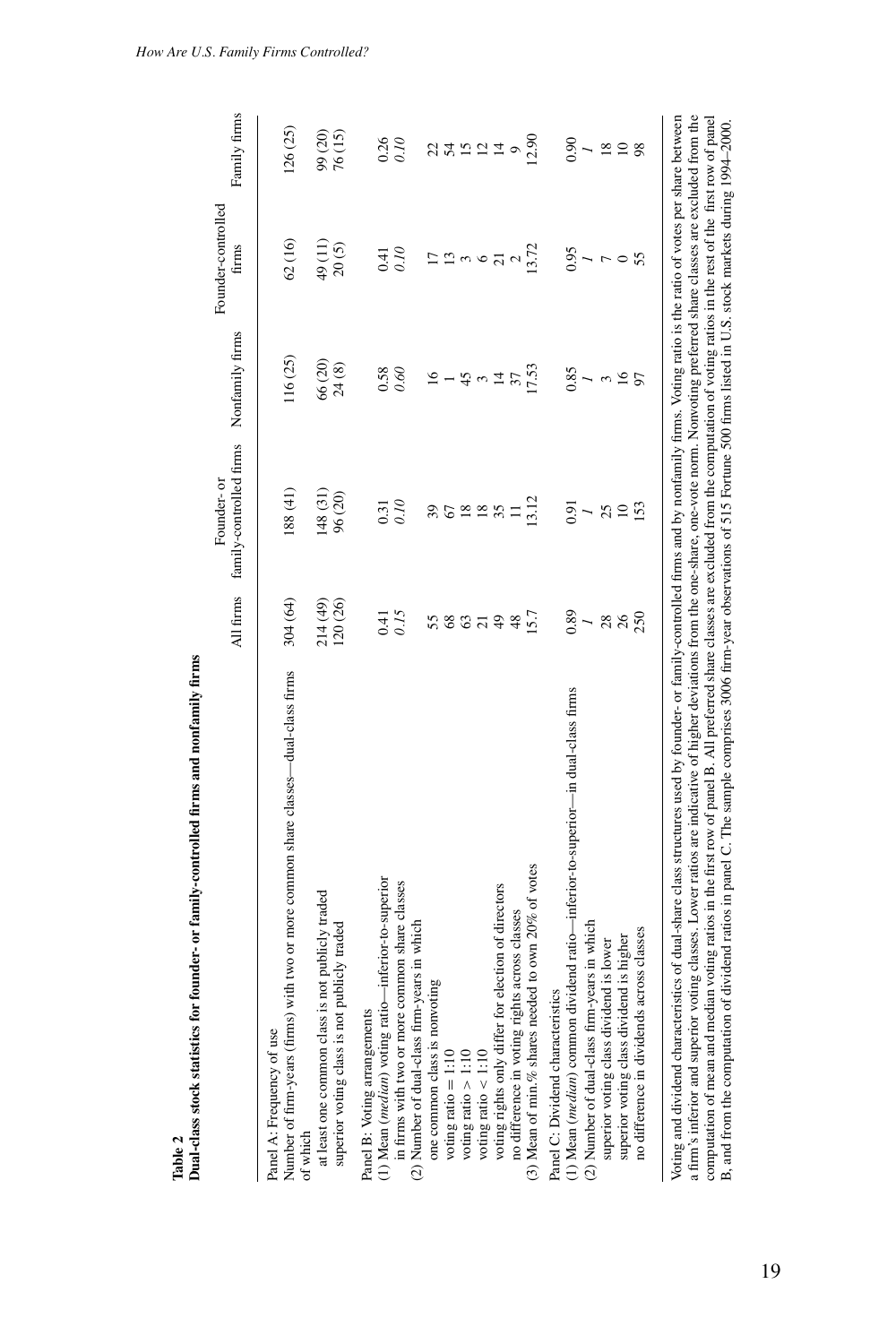samples differ in that Nenova's sample includes all U.S. firms with at least two classes of publicly traded stock; ours includes only Fortune 500 firms, but we also consider dual-class firms where only one of the classes trades publicly.

To understand why this is the case, we look into the early histories of the dual-class firms in our sample to determine when the dual-class structures we observe were put in place, and by whom. We find that, in thirteen or about half of the twenty-five nonfamily firms, the dual-class structures were in fact put in place by the founding families, who later sold out to other owners or died heirless and left the firm in control of a charitable foundation, like Milton Hershey did with the Hershey Trust and the Milton Hershey School. This finding suggests that the reason why relatively less of the dual-class firms in our sample are founder- or family-controlled is that they are generally older, which reduces the chances of survival of family control.

Panel B of Table 2 reports the differences in voting rights across share classes, which are also larger in founder-controlled and family firms, especially in the latter. The ratio of votes per share between the inferior and superior voting classes averages 0.31 for family firms, but 0.58 for nonfamily firms. (The closer the ratio is to zero, the wider the deviation from the one-share one-vote norm; a ratio of one would be indicative of no deviation at all.) The difference in medians is even more pronounced: 0.10 for founder- or family-controlled firms versus 0.60 for nonfamily firms.

Panel B of Table 2 also provides further detail on the distribution of voting arrangements among the dual-class firms in our sample. Consistent with the evidence in Zingales (1995) and Gompers, Ishii, and Metrick (2008), the most common voting ratio among these firms is  $1:10<sup>9</sup>$  In our sample, 68 out of 304 dual-class firm-years have a 1:10 voting ratio, and another 63 firm-years have ratios higher (i.e., more equitable) than that, but still lower than 1:1. On the other hand, fifty-five firm-years have at least one class of nonvoting common stock (which effectively creates a ratio of zero), and an additional twenty-one firms have voting ratios greater than zero but lower than 1:10. Also, ninety-seven dual-class firm-years have a voting ratio of 1:1, but in half of them (forty-nine) one class holds superior voting rights with respect to the election of directors. (Some of the less equitable voting arrangements that we have included in other categories also include different rights with respect to the election of directors.)

The distribution of voting arrangements across firms also provides more details into the finding that less equitable voting arrangements are more prevalent among founder- or family-controlled firms than among nonfamily firms. Of the sixty-eight firm-years with a 1:10 voting ratio, sixty-seven are from founder- or family-controlled firms, as are eighteen of the twenty-one firm-years with lower ratios, and thirty-five of the forty-nine firm-years where the only difference in voting rights across share classes relates to the election of directors. In contrast,

<sup>&</sup>lt;sup>9</sup> Zingales (1995) attributes this clustering to the American Stock Exchange listing requirement, dating back to the admission of Wang Labs in 1976, that dual-class stock firms have voting ratios greater than or equal to 1:10.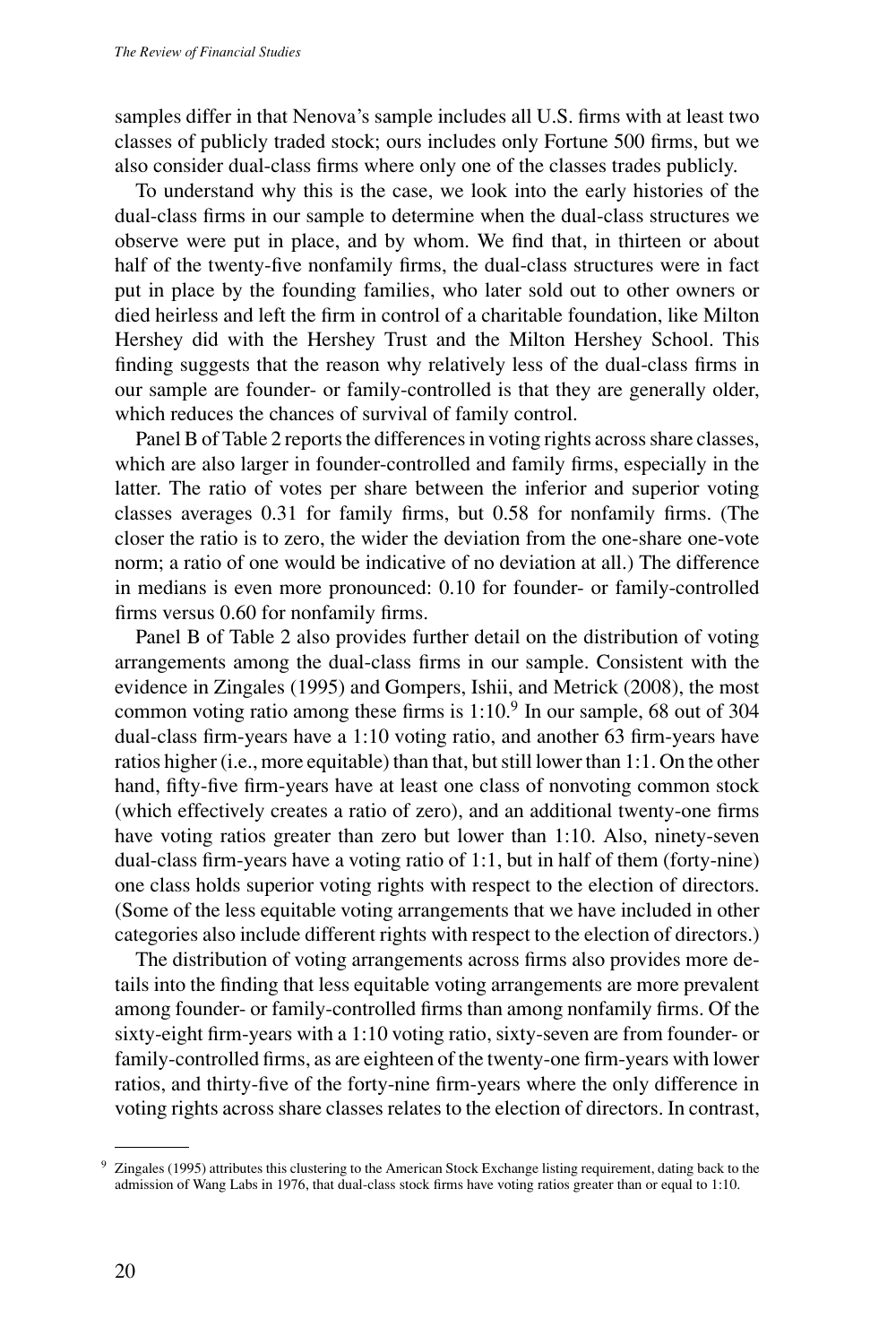nonfamily firms represent forty-five of the sixty-three firm-years with voting ratios more equitable than 1:10, and thirty-seven of the forty-eight firm-years where there is no difference in voting rights across classes. The legal minimum voting ratio of 1:10 thus appears to be a binding constraint for founder- or family-controlled firms, but not for nonfamily firms.

Panel C of Table 2 reports on the dividend characteristics of dual-class stock firms. We collect dividend data for all common stock classes, including nontraded classes, from 10-K reports. Similar to the voting ratio, we measure dividend inequality across classes through a ratio of the lowest-to-highest dividend per share. The average dividend ratio is 0.89, while the median is 1.

Panel C of Table 2 also shows that, while founding-family shareholders benefit from superior voting rights to a greater extent than controlling shareholders in nonfamily firms, these gains typically come at the expense of receiving lower dividends. Founder- or family-controlled firms have a more equitable dividend ratio than nonfamily firms (0.91 versus 0.85), and when they hold stock of a superior voting class, such class tends to have lower dividends than others (twenty-five out of the twenty-eight firm-years where this happens are from founder- or family-controlled firms). In contrast, in twenty-six firm-years, the holders of the superior voting class also enjoy superior dividend rights relative to other classes. This form of "double-dipping" is relatively more prevalent among nonfamily firms: ten of the twenty-six firm-years are from founderor family-controlled firms and sixteen from nonfamily firms, which represent, respectively, 5% of all family firm-years and 14% of all nonfamily firm-years among dual-class firms. These findings suggest that, when it comes to private benefits appropriation, founders and their families have different preferences from those of insiders in nonfamily firms: founders and their families are not as interested in cash benefits as they are in the preservation of family control.

## **3. Ultimate Ownership of U.S. Corporations**

#### **3.1 Who owns U.S. corporations?**

Table 3 reports the percentage ownership of shares and votes by founding families and nonfamily blockholders. On average, founders and their families own 15.3% of their firms' equity, and 18.8% of the votes. These percentages are in fact larger for family firms (16.1% and 20.3%) than they are for foundercontrolled firms (14.4% and 17.1%). Nonfamily blockholders on average own a slightly higher percentage of family firms' equity than founding families themselves (16.2%), yet the voting rights associated with those shares are substantially lower (13.2%). Share ownership by large blockholders is larger in nonfamily firms (22.1%), as one might expect. Perhaps more unexpectedly, the voting rights of those blocks are also lower (18.8%) than their cash-flow rights. The result is entirely attributable to institutional shareholders; for individual (nonfounder) owners of nonfamily firms, share and vote ownership are identical,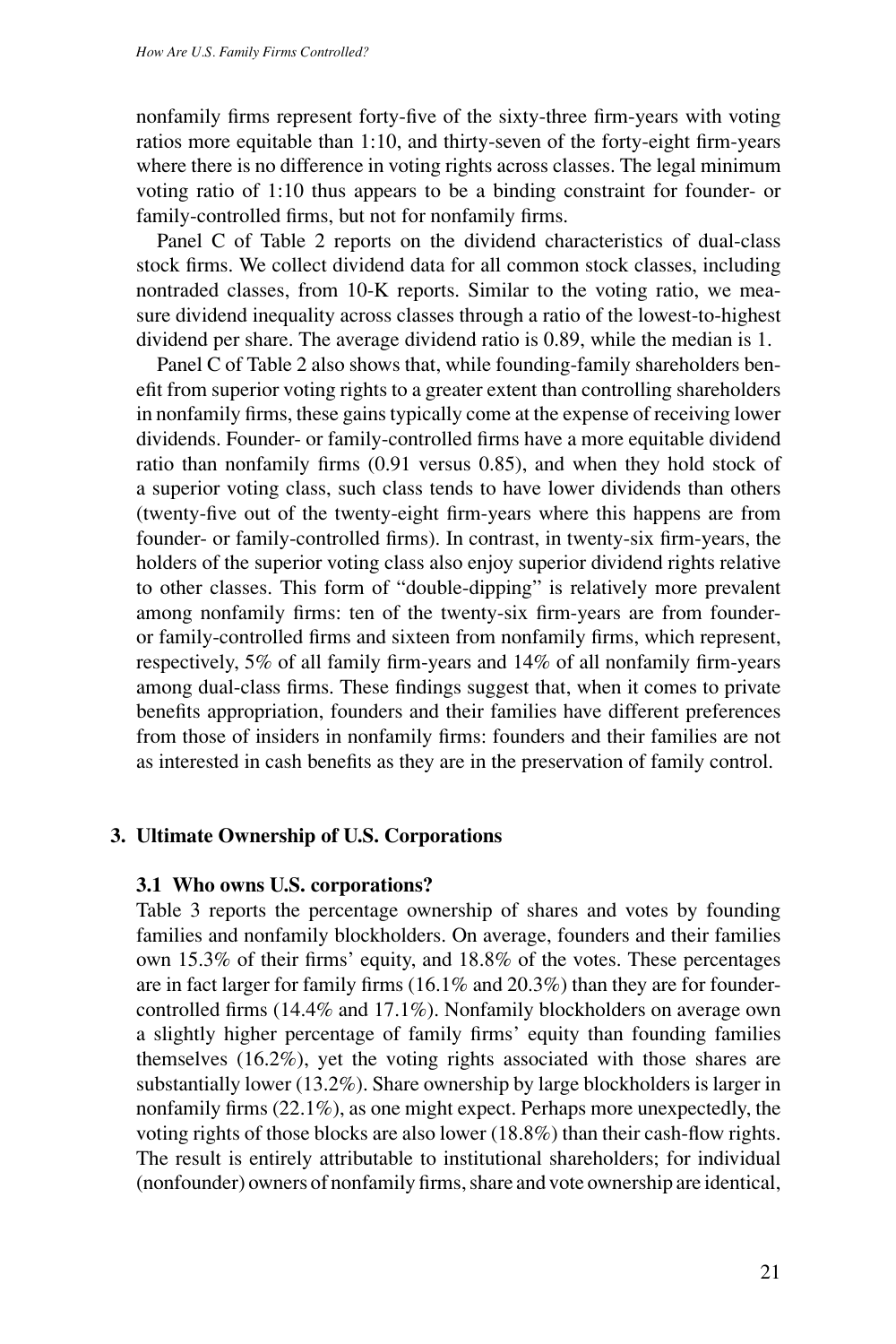|                                                                                                                                                                                                                                                                                                                                                                                                                                                                                                                                                                                                                                                                                         |                | Founder- or family-controlled firms |          |                           |                          |                           | Nonfamily firms          |                           |
|-----------------------------------------------------------------------------------------------------------------------------------------------------------------------------------------------------------------------------------------------------------------------------------------------------------------------------------------------------------------------------------------------------------------------------------------------------------------------------------------------------------------------------------------------------------------------------------------------------------------------------------------------------------------------------------------|----------------|-------------------------------------|----------|---------------------------|--------------------------|---------------------------|--------------------------|---------------------------|
|                                                                                                                                                                                                                                                                                                                                                                                                                                                                                                                                                                                                                                                                                         |                | $%$ Shares owned $(O)$              |          | % Votes owned $(V)$       |                          | $%$ Shares owned $(O)$    |                          | % Votes owned (V)         |
|                                                                                                                                                                                                                                                                                                                                                                                                                                                                                                                                                                                                                                                                                         | Mean           | <b>Standard Deviation</b>           | Mean     | <b>Standard Deviation</b> | Mean                     | <b>Standard Deviation</b> | Mean                     | <b>Standard Deviation</b> |
| Founding family                                                                                                                                                                                                                                                                                                                                                                                                                                                                                                                                                                                                                                                                         | 15.3%          |                                     | 18.8%    | 22.7%                     |                          |                           |                          |                           |
| Founder-controlled firms                                                                                                                                                                                                                                                                                                                                                                                                                                                                                                                                                                                                                                                                | 14.4%          | 15.3%                               | $17.1\%$ | 20.1%                     |                          |                           |                          | $\overline{\phantom{a}}$  |
| Family firms                                                                                                                                                                                                                                                                                                                                                                                                                                                                                                                                                                                                                                                                            | $6.1\%$        | 18.5%                               | 20.3%    | 24.6%                     | I                        |                           |                          |                           |
| Nonfamily blockholders                                                                                                                                                                                                                                                                                                                                                                                                                                                                                                                                                                                                                                                                  | 6.2%           | 22.4%                               | 13.2%    | 16.5%                     | $22.1\%$                 | 24.9%                     | 8.8%                     | 24.5%                     |
| (a) Individual blockholders                                                                                                                                                                                                                                                                                                                                                                                                                                                                                                                                                                                                                                                             | 2.5%           | 13.4%                               | $2.1\%$  | 7.3%                      | $0.8\%$                  | 4.2%                      | $0.8\%$                  | 4.2%                      |
| Cofounders                                                                                                                                                                                                                                                                                                                                                                                                                                                                                                                                                                                                                                                                              |                | 1.4%                                | $0.2\%$  | 1.4%                      | $\overline{\phantom{a}}$ | $\overline{\phantom{a}}$  | $\overline{\phantom{a}}$ | $\overline{\phantom{a}}$  |
| Other individual blockholders                                                                                                                                                                                                                                                                                                                                                                                                                                                                                                                                                                                                                                                           | $0.2%$<br>2.4% | 13.3%                               | 1.9%     | 7.1%                      | $0.8\%$                  | 4.2%                      | $0.8\%$                  | $4.2\%$                   |
| (b) Institutional blockholders                                                                                                                                                                                                                                                                                                                                                                                                                                                                                                                                                                                                                                                          | 3.7%           | $14.8\%$                            | 1.2%     | 14.7%                     | 21.3%                    | 25.7%                     | 18.0%                    |                           |
| Mutual and pension funds                                                                                                                                                                                                                                                                                                                                                                                                                                                                                                                                                                                                                                                                | 6.1%           | 8.7%                                | $4.1\%$  | 8.3%                      | 8.5%                     | 12.5%                     | 5.5%                     | 24.2%<br>9.5%             |
| Other institutional blockholders                                                                                                                                                                                                                                                                                                                                                                                                                                                                                                                                                                                                                                                        | 7.6%           | 12.3%                               | 7.1%     | 12.4%                     | 12.8%                    | 23.4%                     | 12.5%                    | 23.1%                     |
| Shares owned refers to shares held with investment power by the founder, family, or blockholder, in sole form, as a percentage of total shares outstanding. Votes owned refers to the votes<br>associated with the shares held with voting power by the founder, family, or blookholder, in sole form, as a percentage of total votes outstanding. Founder- or family-controlled firms are<br>defined as those where one or more founding-family members are officers or directors or own 5% or more of the firm's equity either individually or as a group. The sample comprises<br>3006 firm-year observations of 515 Fortune 500 firms listed in U.S. stock markets during 1994–2000 |                |                                     |          |                           |                          |                           |                          |                           |

| l<br>ļ<br>i<br>$\overline{a}$<br>i<br>i |  |
|-----------------------------------------|--|
| į                                       |  |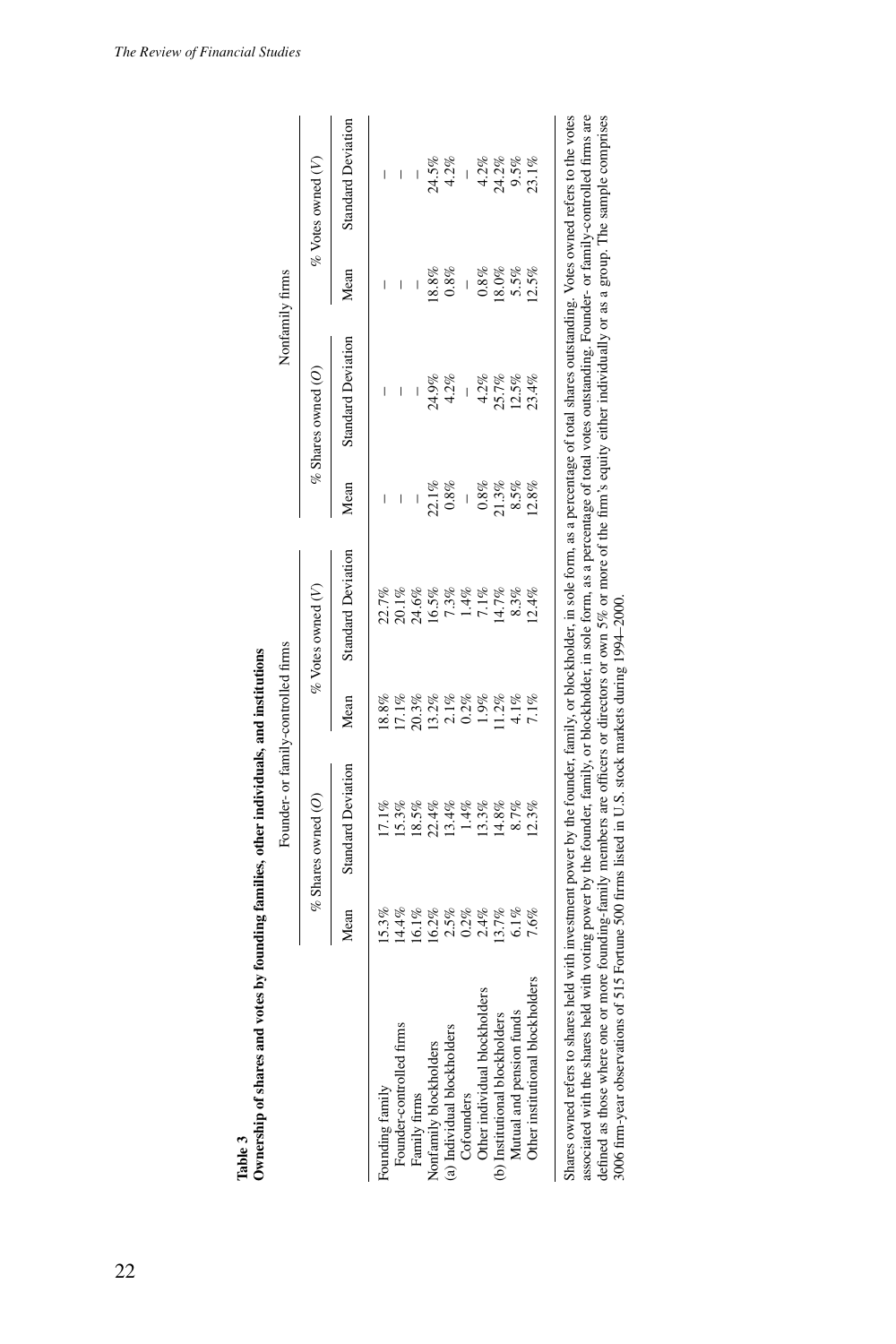yet small (0.8%). This bears the question of who benefits from the separation between cash-flow and voting rights in nonfamily firms. Since it is not really the blockholders, it has to be the insiders, who either set up those mechanisms or inherit them from an earlier owner. In either case, the implication for nonfamily firms is that dual-class stock reduces the ability of outside blockholders to effectively monitor insiders.

These differences between share and vote ownership and between family and nonfamily blockholders motivate our study of control-enhancing mechanisms and justify our focus on founder- or family-controlled firms. All subsequent analyses are therefore conducted on the subsample of founder- or familycontrolled firms.

## **3.2 How are U.S. founder- or family-controlled firms owned?**

To understand how founders and their families control U.S. corporations, we begin by analyzing how these corporations are owned, i.e., directly or indirectly, and in the latter case, through which investment vehicles: trusts, foundations, corporations, or limited partnerships. Besides corporate control, these investment vehicles can be set up for a variety of reasons, such as tax and estate planning, philanthropy, or liability protection, a detailed study of which is beyond the scope of this article. We therefore limit ourselves to documenting their usage by U.S. founder- or family-controlled firms, and separate the analysis of investment vehicles, which are ownership mechanisms, from that of control-enhancing mechanisms which, by definition, serve a clear control purpose (even when they may also serve other purposes).

Table 4 summarizes the results of our analysis of how U.S. founder- or familycontrolled firms are owned. The most prevalent form is direct ownership: 96% of all founder- or family-controlled firms in the sample (1137 out of 1183 firm-years, or 201 out of 210 firms) have at least some direct ownership by their controlling families. Yet the average percentage of total founding-family holdings that is held directly is considerably lower (62%). Fully or almost fully direct ownership seldom occurs, but it does in a few of the younger firms in our sample, like Oracle Corporation, Reebok International Limited, Seagate Technology, Southwest Airlines Co., or Sysco Corporation. At the other extreme are companies where the only shares held directly by the founder or his/her family are those that arise from management compensation—either shares that have been awarded in the year and not yet been contributed to the family trust or other investment vehicle, or stock options that are exercisable but not yet exercised, which are typically included in the share ownership count in proxy statements.

As Table 4 shows, indirect ownership is also very prevalent. In 80% of the sample firms (168 firms), founders or their families use one or more investment vehicles, such as trusts, foundations, limited partnerships, or corporations, to hold their shares. Indirect ownership accounts for the remaining 38% of founding families' total average holdings of shares and votes. Following La Porta,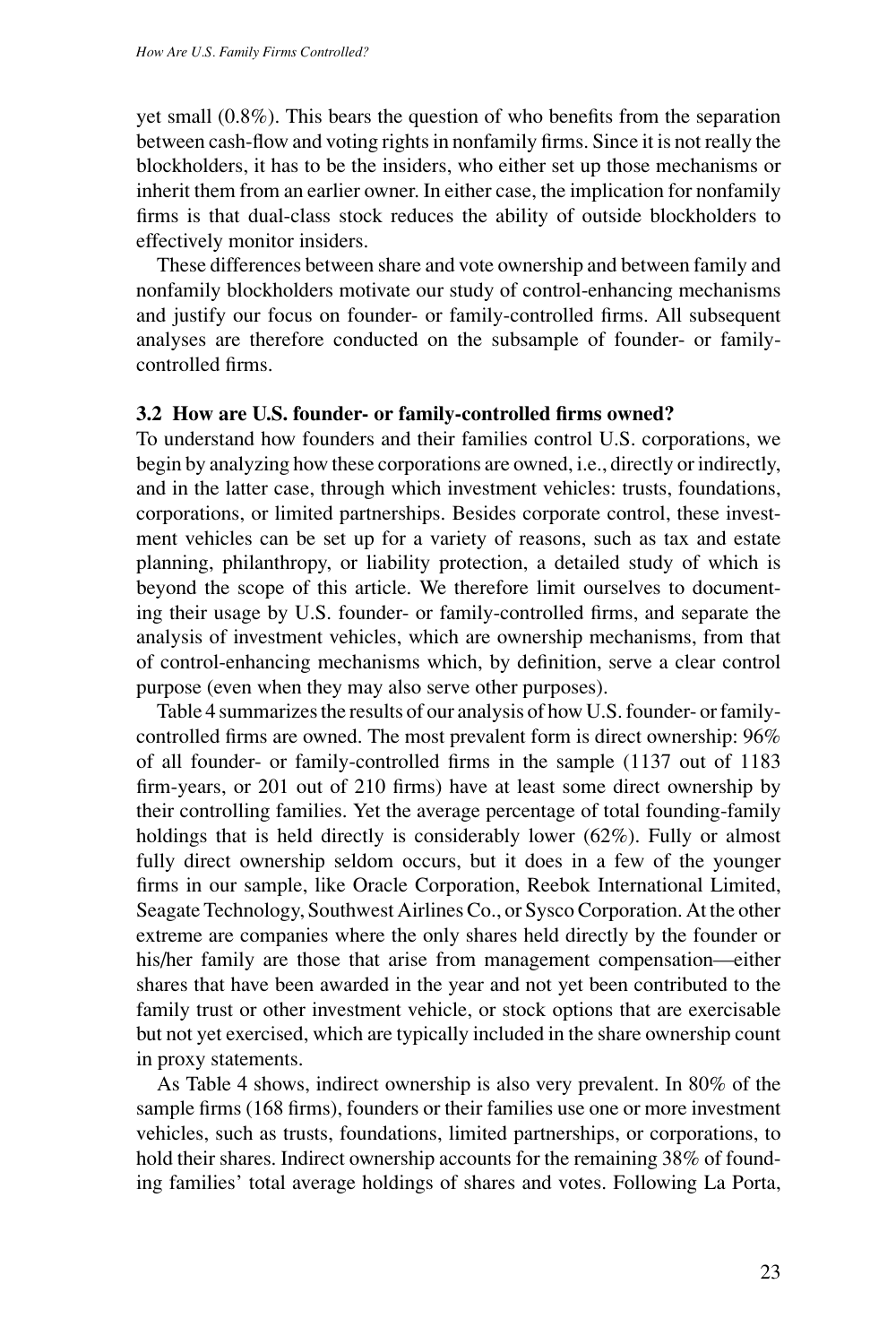|                                                                                                                                                                                                                                                                                                                                                                                                                                                                                                                                                                                                                                                                                                                                                                                                                                                                                                                                                                                                                                                                                                                                                                                                                                                                                                                                                                                                                                                                            |       | No. of firms using<br>vehicle |           | Mean % of all shares owned by<br>founding family $(O)$ |           | Mean % of votes controlled by<br>founding $f$ amily $(C)$                                                                                                                              |                  | Total value of founding family<br>holdings (SB) |
|----------------------------------------------------------------------------------------------------------------------------------------------------------------------------------------------------------------------------------------------------------------------------------------------------------------------------------------------------------------------------------------------------------------------------------------------------------------------------------------------------------------------------------------------------------------------------------------------------------------------------------------------------------------------------------------------------------------------------------------------------------------------------------------------------------------------------------------------------------------------------------------------------------------------------------------------------------------------------------------------------------------------------------------------------------------------------------------------------------------------------------------------------------------------------------------------------------------------------------------------------------------------------------------------------------------------------------------------------------------------------------------------------------------------------------------------------------------------------|-------|-------------------------------|-----------|--------------------------------------------------------|-----------|----------------------------------------------------------------------------------------------------------------------------------------------------------------------------------------|------------------|-------------------------------------------------|
|                                                                                                                                                                                                                                                                                                                                                                                                                                                                                                                                                                                                                                                                                                                                                                                                                                                                                                                                                                                                                                                                                                                                                                                                                                                                                                                                                                                                                                                                            | Firms | Firm-years                    | Pure form | Pure or hybrid form                                    | Pure form | Pure or hybrid form                                                                                                                                                                    | Pure form        | Pure or hybrid form                             |
| Direct ownership                                                                                                                                                                                                                                                                                                                                                                                                                                                                                                                                                                                                                                                                                                                                                                                                                                                                                                                                                                                                                                                                                                                                                                                                                                                                                                                                                                                                                                                           | គ្គ   | 137                           | 62.1%     |                                                        | 61.8%     |                                                                                                                                                                                        | $\frac{1}{2}$    |                                                 |
| Indirect ownership via                                                                                                                                                                                                                                                                                                                                                                                                                                                                                                                                                                                                                                                                                                                                                                                                                                                                                                                                                                                                                                                                                                                                                                                                                                                                                                                                                                                                                                                     | 168   | 875                           | 37.9%     |                                                        | 38.2%     |                                                                                                                                                                                        | $\overline{21}$  | $\overline{1}$                                  |
| trust                                                                                                                                                                                                                                                                                                                                                                                                                                                                                                                                                                                                                                                                                                                                                                                                                                                                                                                                                                                                                                                                                                                                                                                                                                                                                                                                                                                                                                                                      | 139   | 582                           | $7.0\%$   | 19.7%                                                  | $7.1\%$   | 19.8%                                                                                                                                                                                  | 34.4             | 39.7                                            |
| foundation                                                                                                                                                                                                                                                                                                                                                                                                                                                                                                                                                                                                                                                                                                                                                                                                                                                                                                                                                                                                                                                                                                                                                                                                                                                                                                                                                                                                                                                                 |       | 340                           | 4.6%      | 5.3%                                                   | $4.3\%$   | $5.0\%$                                                                                                                                                                                | 4.56             | 5.58                                            |
| corporation                                                                                                                                                                                                                                                                                                                                                                                                                                                                                                                                                                                                                                                                                                                                                                                                                                                                                                                                                                                                                                                                                                                                                                                                                                                                                                                                                                                                                                                                | 55    | 271                           | 8.2%      | 10.3%                                                  | 8.5%      | 10.6%                                                                                                                                                                                  | $23.5$<br>$51.8$ | 27.8                                            |
| limited partnership                                                                                                                                                                                                                                                                                                                                                                                                                                                                                                                                                                                                                                                                                                                                                                                                                                                                                                                                                                                                                                                                                                                                                                                                                                                                                                                                                                                                                                                        | 39    | 148                           | 4.7%      | 6.0%                                                   | 4.7%      | 6.0%                                                                                                                                                                                   |                  | 56.5                                            |
| hybrid                                                                                                                                                                                                                                                                                                                                                                                                                                                                                                                                                                                                                                                                                                                                                                                                                                                                                                                                                                                                                                                                                                                                                                                                                                                                                                                                                                                                                                                                     |       |                               | 3.4%      | $\overline{\phantom{a}}$                               | 3.6%      |                                                                                                                                                                                        | 6.74             | $\overline{1}$                                  |
| Total direct and indirect                                                                                                                                                                                                                                                                                                                                                                                                                                                                                                                                                                                                                                                                                                                                                                                                                                                                                                                                                                                                                                                                                                                                                                                                                                                                                                                                                                                                                                                  | 210   | 1183                          | $00\%$    |                                                        | $00\%$    |                                                                                                                                                                                        | 240              |                                                 |
| Shares owned refers to shares held with investment power by the founder, family, or blockholder, in sole form, as a percentage of total shares outstanding. Votes owned refers to the votes<br>associated with the shares held with voting power by the founder, family, or blockholder, in sole form, as a percentage of total votes outstanding. Votes controlled refers to the votes<br>associated with the shares held by the founder, family, or blockholder with voting power, in sole or shared form, as a percentage of total votes outstanding, plus any additional voting<br>control resulting from pyramidal ownership (measured by the weakest link in the chain of control). Trusts include voting trusts, charitable and noncharitable trusts, and any other forms<br>of rust. Foundations include charitable funds and endowments, as well as foundations. Corporations include both limited liability corporations and C-corporations, and range from pure<br>across all companies and averaged over the full sample period. Founder- or family-controlled firms are defined as those where one or more founding-family members are officers or<br>directors or own 5% or more of the firm's equity either individually or as a group. The sample comprises 3006 firm-year observations of 515 Fortune 500 firms listed in U.S. stock markets<br>during 1994–2000. The founding-family firms subsample comprises 1183 firm-year observations of 210 firms. |       |                               |           |                                                        |           | holdings to corporations with business activities. Hybrids are ownership structures that include multiple, nonseparable, investment vehicles. Total value of family holdings is summed |                  |                                                 |

 $\mathbf{u}$  .  $\mathbf{u}$ ś J.  $\frac{3}{2}$  $\mathbf{u}$ Table 4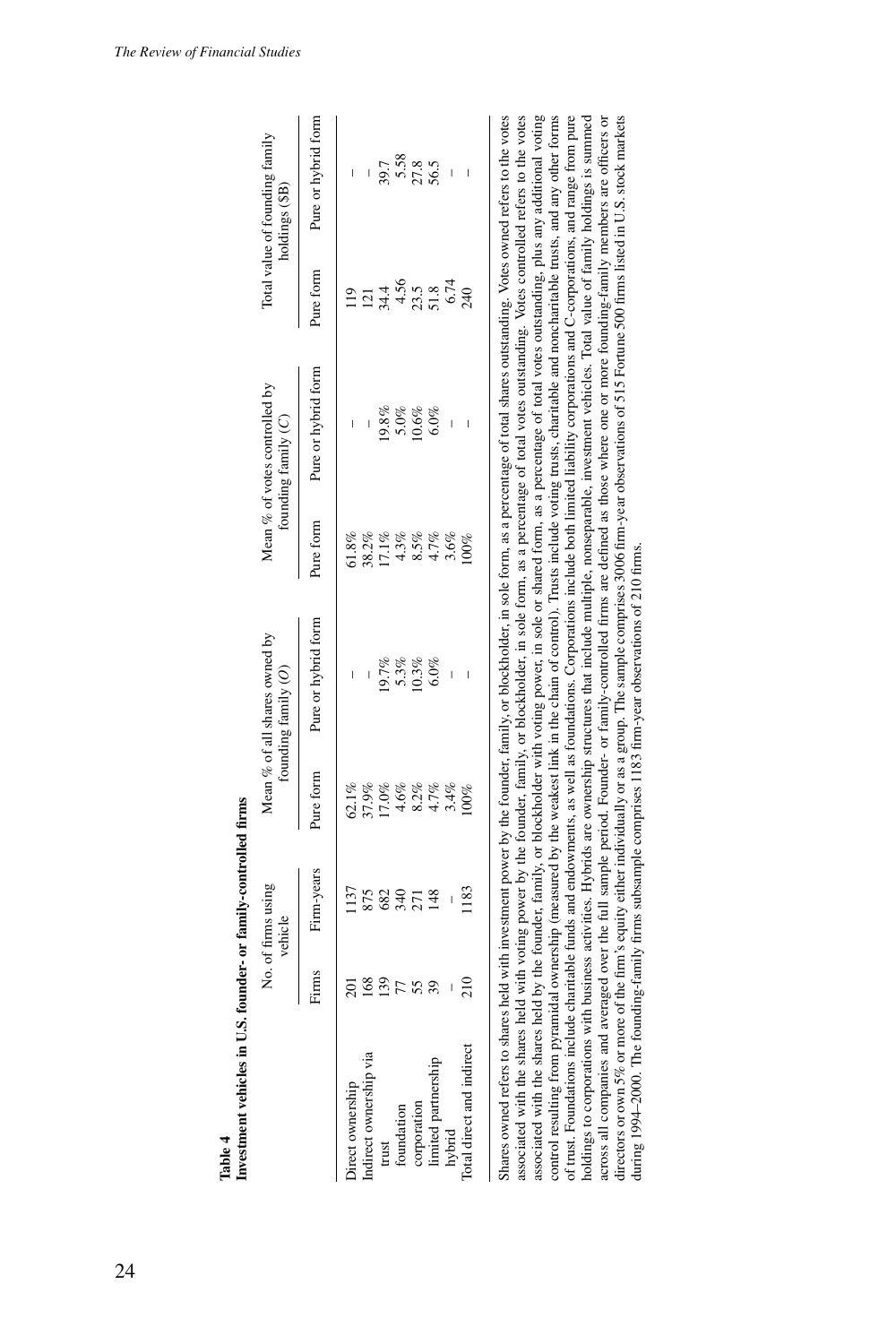#### **MURPHY FAMILY OWNERSHIP AND CONTROL:**  $O = V = C = 26\%$



**Figure 5**

**Murphy Oil Corporation's ownership structure in 1994**

Owners are represented with continuous lines and trust beneficiaries with discontinues lines. Michael W. Murphy and R. Madison Murphy are sons of founder C. H. Murphy, Jr. Claiborne P. Deming and William C. Nolan, Jr., are nephews of C. H. Murphy, Jr., and Caroline G. Theus is a niece of C. H. Murphy, Jr.

López de Silanes, and Shleifer (1999), when there is indirect ownership we compute the founding family's share ownership or cash-flow rights as the product of its ownership stakes along the chain of control, but the votes controlled are measured by the weakest link in the control chain. Of the total average holdings, 3.4% cannot be apportioned among different investment vehicles, for instance because the shares are held in a limited partnership whose general partner is a trust. Such investment vehicle chains, which we refer to in Table 4 as hybrids, are rare, however. For the most part, founding-family holdings in U.S. corporations take the form of radial ownership structures, where total ownership of shares and votes can be cleanly separated into investment vehicles, even when the founder or family uses a combination of different vehicles. An example of a radial ownership structure is Murphy Oil Corporation, shown in Figure 5. In contrast, Estée Lauder Companies Inc., depicted in Figure 6, has two hybrid components: a trust-plus-limited partnership and a corporation-plus-limited partnership.

The most commonly used vehicles are trusts of various natures: charitable and noncharitable, revocable and irrevocable, voting trusts, and others; 66% of firms (139 firms) use trusts, which average 17% of total family holdings only in pure form, or almost  $20\%$  including hybrid forms.<sup>10</sup> Trusts are typically formed

The 139 family firms controlled at least partially via trusts represent 27% of the entire sample of 515 firms. Gadhoum, Lang, and Young (2005), who examine family trusts as a separate category of ultimate owners, report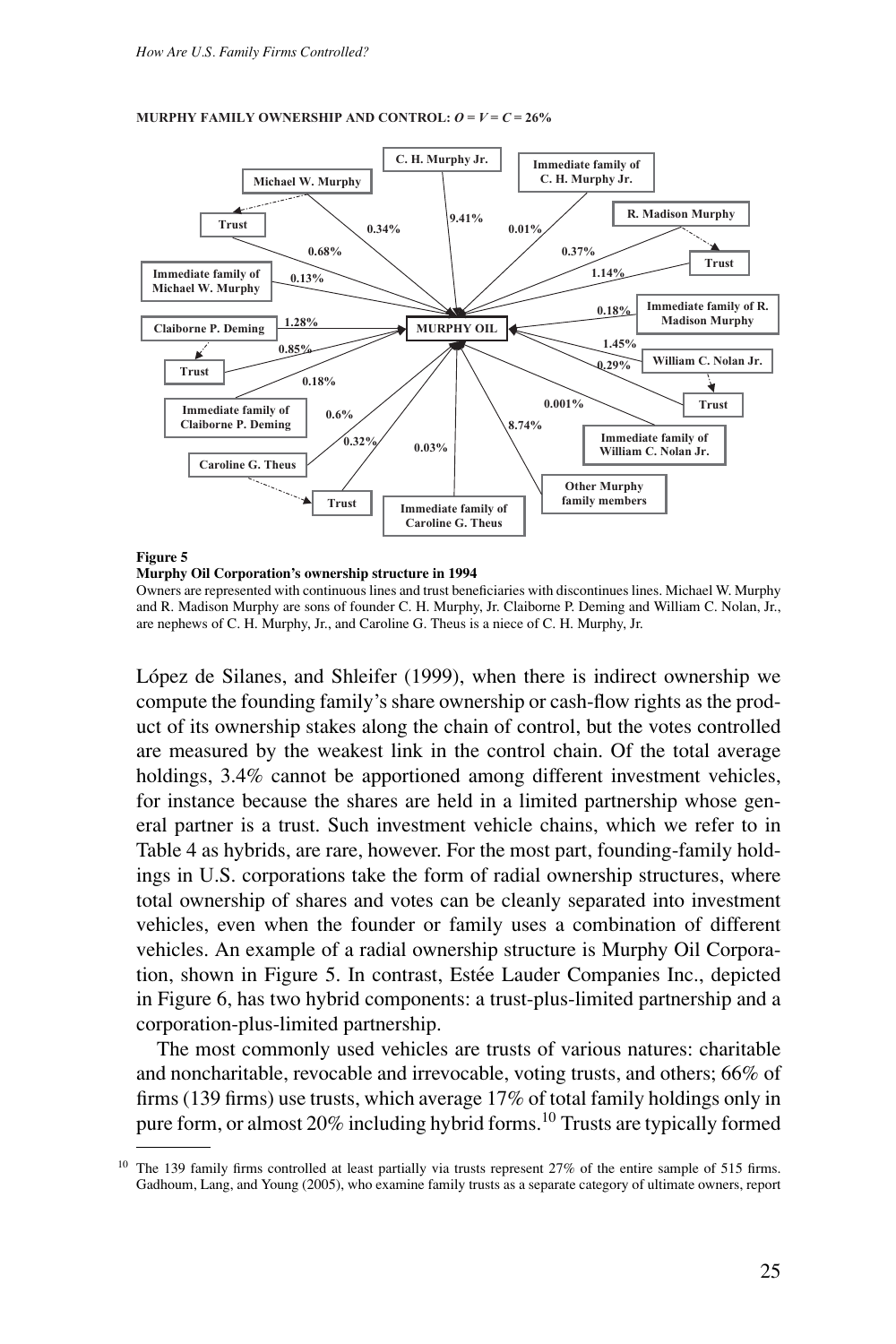

#### **Figure 6**

#### **Estee Lauder Companies Inc.'s ownership structure in 1996 ´**

"*O*" denotes ownership stakes; "*V*" denotes voting stakes. Owners are represented with continuous lines; trustees with dotted lines; general partners with dashed lines; and foundation directors with dash-dotted lines. Leonard and Ronald Lauder are the sons of founder Estée Lauder. Evelyn Lauder is Leonard Lauder's wife. William and Gary Lauder are Leonard's sons. Aerin and Jane Lauder are Ronald's daughters. Leonard and Ronald Lauder are also directors of the Lauder Foundation and trustees of the Estée Lauder Trust.

for family estate planning reasons, since they afford enormous flexibility to the grantor in structuring wealth transfers in a tax-efficient manner. Among other purposes, trusts can be used to secure professional investment advice to heirs, to avoid the delays and expenses associated with the probate process of a will, or to enable donors to receive a marital deduction (and, thereby, make a nontaxable transfer) without having to grant their spouse full control over the gifted property (see Reiling 2007 for a longer list of motives).

Nevertheless, because trusts enable the separation between voting and cashflow rights among different rightholders, they often have a clear control purpose within our sample, serving either as a vehicle for a coalition of shareholders or as a separate entity that holds the founding family's superior voting shares.<sup>11</sup>

that 13.55% of U.S. corporations are controlled through family trusts at the 10% threshold, or 7.01% at the 20% threshold. They note that their estimate "must be regarded as conservative [since] we counted shares as belonging to one family block only if the registered owners carried the family name.'

<sup>&</sup>lt;sup>11</sup> With respect to the transfer of company stock, a trust enables its creator or grantor to distribute the various rights associated with the stock among three different groups of people or institutions: trustees, income beneficiaries, and remainderpersons. Trustees typically have management rights [i.e., they are the listed owners of the stock (as trustees) and have the rights to vote the stock, make any decisions to sell it, and redeploy the proceeds of sale to other investments). Income beneficiaries are entitled to receive some or all of the income generated by the principal or corpus (the stock), as stipulated by the grantor in the trust indenture. Remainderpersons are entitled to the property remaining in the trust at the time the trust ends.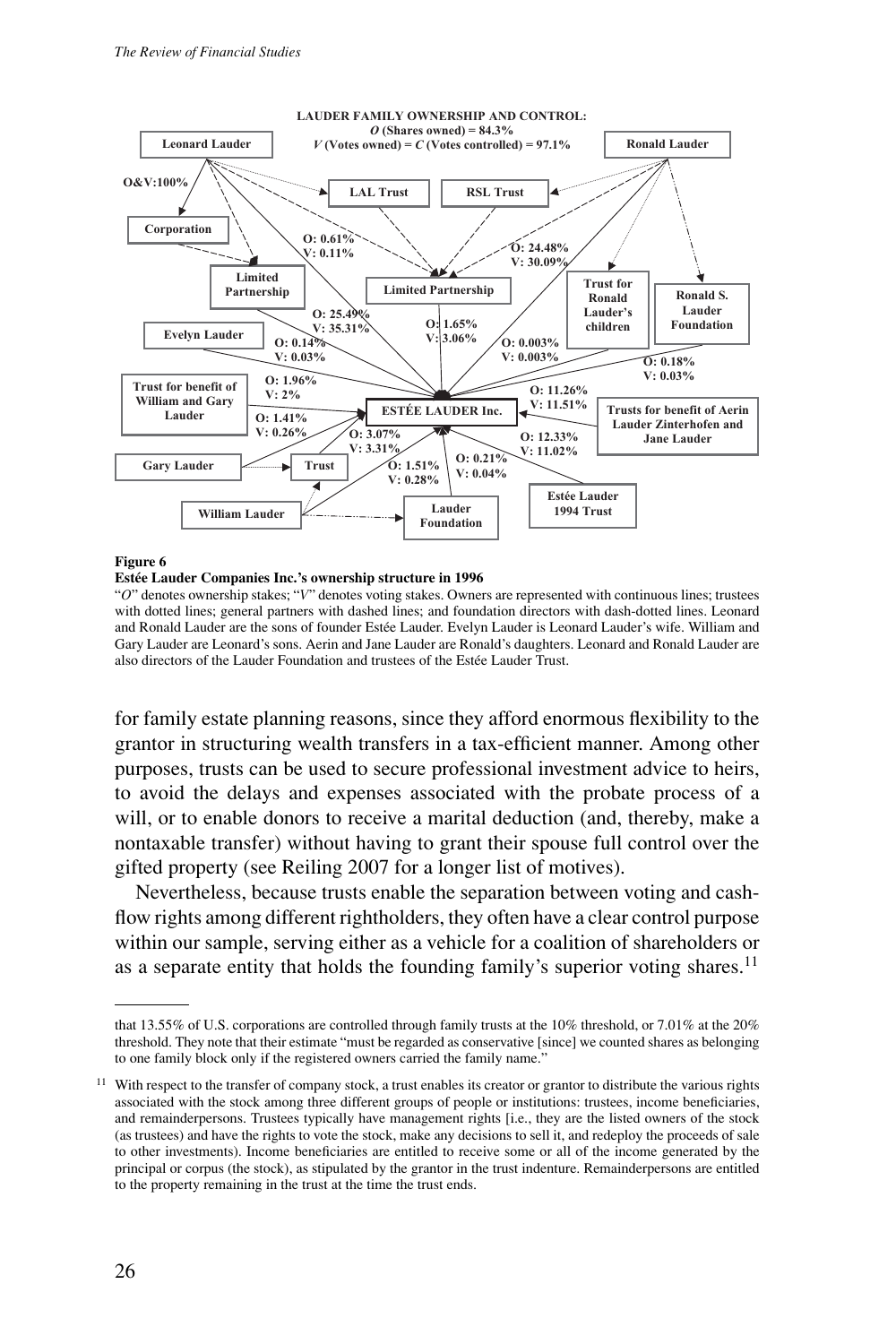For instance, in Carnival Corporation, the Arison family (of four) uses thirteen trusts of different types to hold its 66% ownership and 81% voting stake in the company, including a "B" trust where all outstanding B-class (supervoting) shares are held. In the following section we examine the empirical relation between specific investment vehicles and specific control-enhancing mechanisms.

The second most commonly used investment vehicles are foundations, which are used by 37% of all sample firms. We include in this category charitable funds and endowments, as well as actual foundations, but the latter constitute the majority.<sup>12</sup> Foundations are tax-exempt vehicles for philanthropic contributions whose operations are regulated by the Internal Revenue Code. Of particular relevance to this study are private foundations, which are those founded by an individual, a family, or a corporation, and governed by the donor or an independent board.<sup>13</sup> By law, private foundations must make annual charitable expenditures of 5% of the market value of their assets, and pay an annual excise tax of 1% or 2% of their net investment income.

Altogether, the foundations category in pure form represents 4.6% of total founding-family shareholdings and 4.3% of total voteholdings, or 5.3% and 5.0% including hybrid forms. They are the only investment vehicle where families' share ownership exceeds their voting control, which suggests that tax and philanthropic motives are more important reasons for the creation of family foundations than corporate control.

Corporations are the third most commonly used investment vehicle, yet they are the second in size. We include in this category C-Corporations, S-Corporations, and Limited Liability Corporations (LLCs), ranging from pure holdings to companies with business activities. The three forms of corporations, along with general and limited partnerships, differ in the liability protection, tax treatment, and financing flexibility that they afford their owners.<sup>14</sup> Thus, the choice of legal form of organization for an investment vehicle in a publicly listed firm is largely a function of who the investors in these entities are; if

<sup>&</sup>lt;sup>12</sup> The only funds in the sample are the Alden and Vada Dow Fund in Dow Chemical Company, the Conrad N. Hilton Fund in Hilton Hotels and Park Place Entertainment (a spin-off of Hilton Hotels), the Ingram Charitable Fund in Ingram Micro, and the Golden Family Charitable Fund in *The New York Times* (Michael Golden is a member of the founding family Ochs-Sulzberger). The only endowments are the Howard Heinz Endowment in H. J. Heinz Co. and the Lilly Endowment at Eli Lilly & Co. Most of these companies also have family foundations.

<sup>13</sup> See Reiling and Conneely (2006). The other type of foundation regulated by the Internal Revenue Code is *public charities*—community foundations and those nonprofit charitable organizations that raise public funds to conduct their programs and operations.

<sup>&</sup>lt;sup>14</sup> In all three types of corporation, and unlike in partnerships and sole proprietorships, the owners are personally protected from liability, and can be outlived by the corporation itself. The key difference between the different forms of corporation is in their tax treatment, since C-corporations are tax-paying entities, whereas S-corporations and LLCs are flow-through entities like partnerships and sole proprietorships. In general partnerships, each of the partners is jointly and severally liable (i.e., a damaged party may pursue any or all of the partners for any amount, not necessarily in proportion to invested capital or the distribution of earnings). In limited partnerships, general partners assume the management responsibility and unlimited liability, whereas limited partners have no voice in management and are only liable for the amount of their capital contribution plus any other debt specifically accepted. (See Roberts 2004 for greater detail.)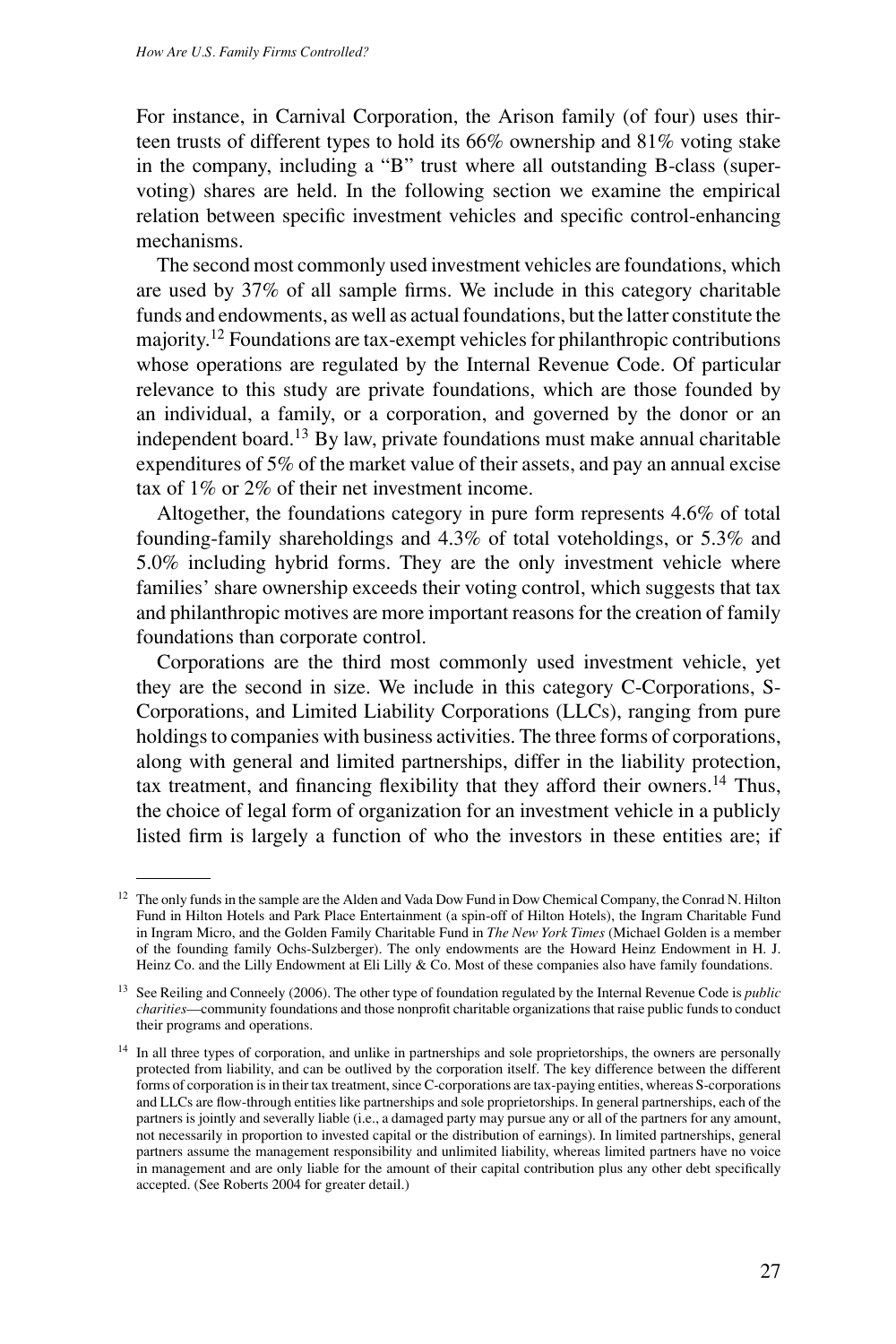it is just the founders or a small family, sole proprietorships, general partnerships, S-corporations and LLCs are possible, whereas for larger families and professional investors co-investing with the founding family, corporations and limited partnerships may be more suitable (Roberts 2004).

Corporations in pure form hold 8.2% of families' total shareholdings and 8.5% of the total votes they control. Including hybrid forms, these figures amount to 10.3% and 10.6%, respectively. This wedge between ownership and control suggests that corporate control plays a larger role in the creation of these corporations than in the creation of other investment vehicles.

Limited partnerships in which the founding family or another familycontrolled entity is the general partner hold another 4.7% (6% including hybrids) of founding families' average holdings of shares and votes. As with trusts and foundations, the equality between shareholdings and voteholdings indicates that the control motive in the creation of these partnerships is outweighed by other factors like taxes or liability protection.

The numbers discussed above inform us about the distribution of foundingfamily holdings across different investment vehicles, but are silent about the size of these holdings. To fill this gap, the last two columns of Table 4 report, for the different ownership categories, the annual dollar value of foundingfamily holdings for the entire sample, averaged over the sample period. The total value of founding-family holdings is \$240 billion, which is split almost evenly between the direct and indirect ownership categories. Within the latter, limited partnerships, despite being the least frequently used investment vehicle, are where the most family money is invested (\$51.8 billion, or \$56.5 billion including hybrid forms). At the other extreme are family foundations, which house \$4.6 billion (\$5.6 billion including hybrids) of founding families' total investment in their firms. The magnitude of these investments helps us understand why the wealth management industry and family offices in particular are flourishing. It also highlights the importance of studying founder- or family-controlled firms, especially among large public firms like the Fortune 500, where founding-family ownership is less prevalent than among smaller firms and foreign firms, yet is highly relevant on a value-weighted basis.

# **4. How Do Founders and Their Families Control Their Firms in the United States?**

In this section we analyze the primary mechanisms used by founders and their families to enhance their control of U.S. firms, including dual-class shares, pyramids, voting agreements, and disproportionate board representation. We find no instances of cross-holdings in our sample, at least as they are defined by La Porta, López de Silanes, and Shleifer (1999, p. 480): "there is crossshareholding by sample firm A in its control chain if A owns any shares in its controlling shareholder or in the companies along that chain of control." As suggested by our discussion of hybrid investment vehicles and the Estée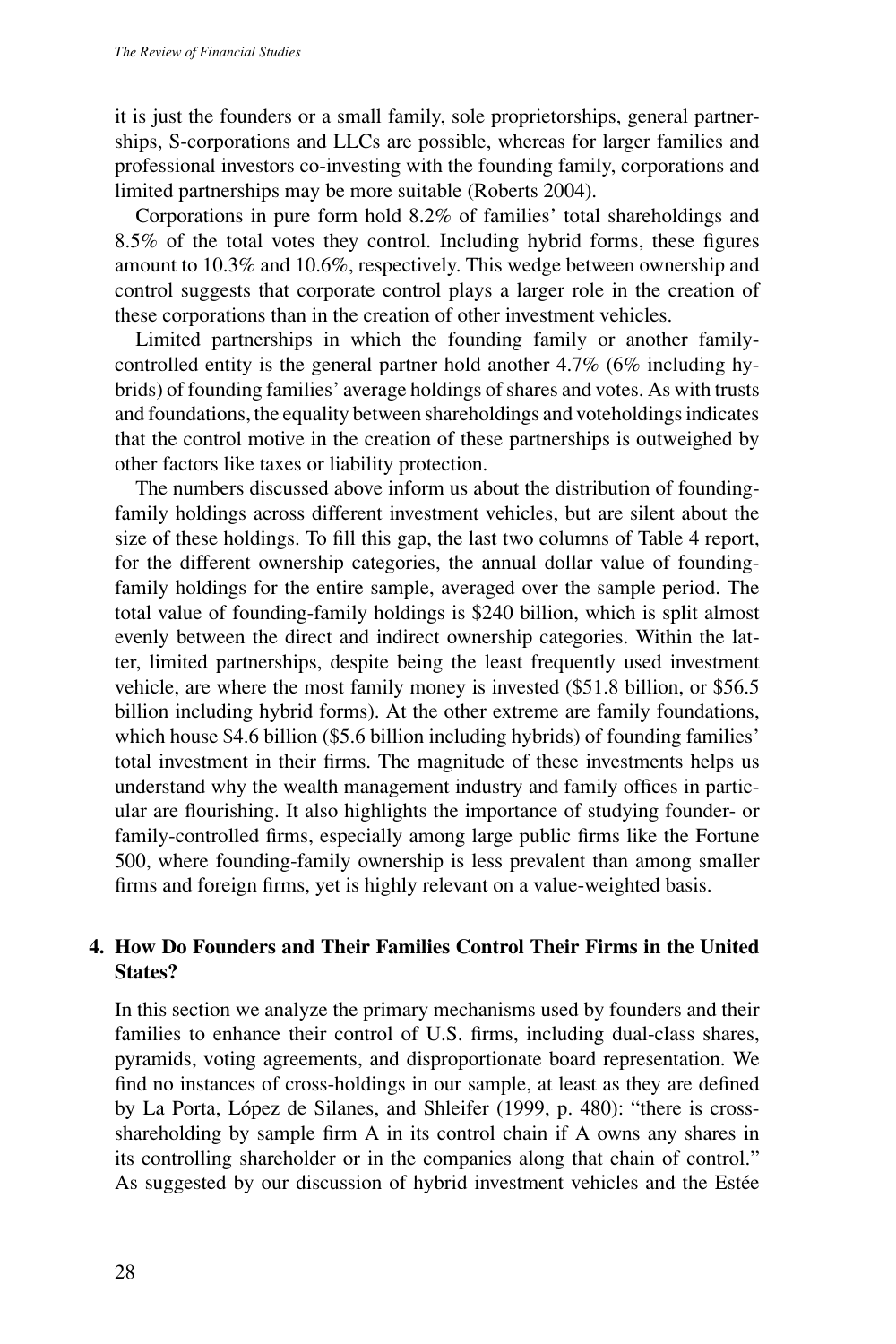Lauder example, however, we do find multiple chains of control as defined by Faccio and Lang (2002, p. 366) ("each of which includes at least 5% of the voting rights at each link"), which Claessens, Djankov, and Lang (2000) include among cross-holdings. We classify those multiple chains of control or hybrid investment vehicles as pyramids whenever they create a wedge between ownership and control rights; otherwise we do not consider them as controlenhancing mechanisms.

Table 5 reports on the frequency with which the four mechanisms are used, either alone or in combination with one another. As the table shows, the most commonly used mechanism, by far, is disproportionate board representation, which occurs in 705 firm-years from 139 firms, or 60% of the sample. Dual-class shares with differential voting rights are next: 21% of all sample firms (fortyfour firms) have dual-class stock at some point during the sample period. Fifteen firms have voting agreements, and eleven firms exhibit pyramidal ownership.

The most frequent combination of mechanisms is disproportionate board representation with dual-class stock; roughly a third of dual-class firms (fifteen out of forty-four) also entitle their controlling families to superior board control. Yet most instances of disproportionate board representation (129 out of 139 firms) occur in the absence of any other mechanism. Three-mechanism combinations are very rare, and there is no single firm that uses all four mechanisms.

The results in Table 5 show that pyramids are rare no matter how common indirect ownership is among U.S. founder- or family-controlled firms. This finding is consistent with those of La Porta, López de Silanes, and Shleifer (1999), who report a complete absence of pyramids and cross-shareholdings among the twenty largest U.S. firms, but an average ownership stake required to control 20% of the votes of only 19.65%, the second lowest among the twelve countries they classify as having high shareholder protection. The 21% incidence of dual-class firms that we find in our sample is considerably higher than the average of 17.61% reported by Faccio and Lang (2002) for founderor family-controlled firms in Western Europe. It is also higher than the U.K. mean of 18.84%, which is also the median across all thirteen countries in their sample. Yet European founder- or family-controlled firms have a much higher incidence of pyramids (13.81%, plus 3.22% of firms with holdings though multiple chains). The scarcity of pyramids we find in the United States is also consistent with Morck's (2005) arguments and historical evidence that pyramidal business groups largely disappeared from the United States in the 1930s as a result of intercorporate dividend taxation and other tax reforms that rendered them prohibitively costly.<sup>15</sup>

<sup>15</sup> In contrast, Gadhoum, Lang, and Young (2005) report that 8.46% of U.S. corporations in 1996 were controlled through pyramids by their controlling shareholders at the 10% control threshold, which not only include families. (A 10% control threshold would eliminate thirteen of the fifty-six firm-years controlled via pyramids in our sample, including all seven years for one firm, so the fraction of our sample that is comparable to Gadhoum et al.'s is 1.4% of all firm-years or 1.9% or all firms.) While their sample includes smaller firms than ours and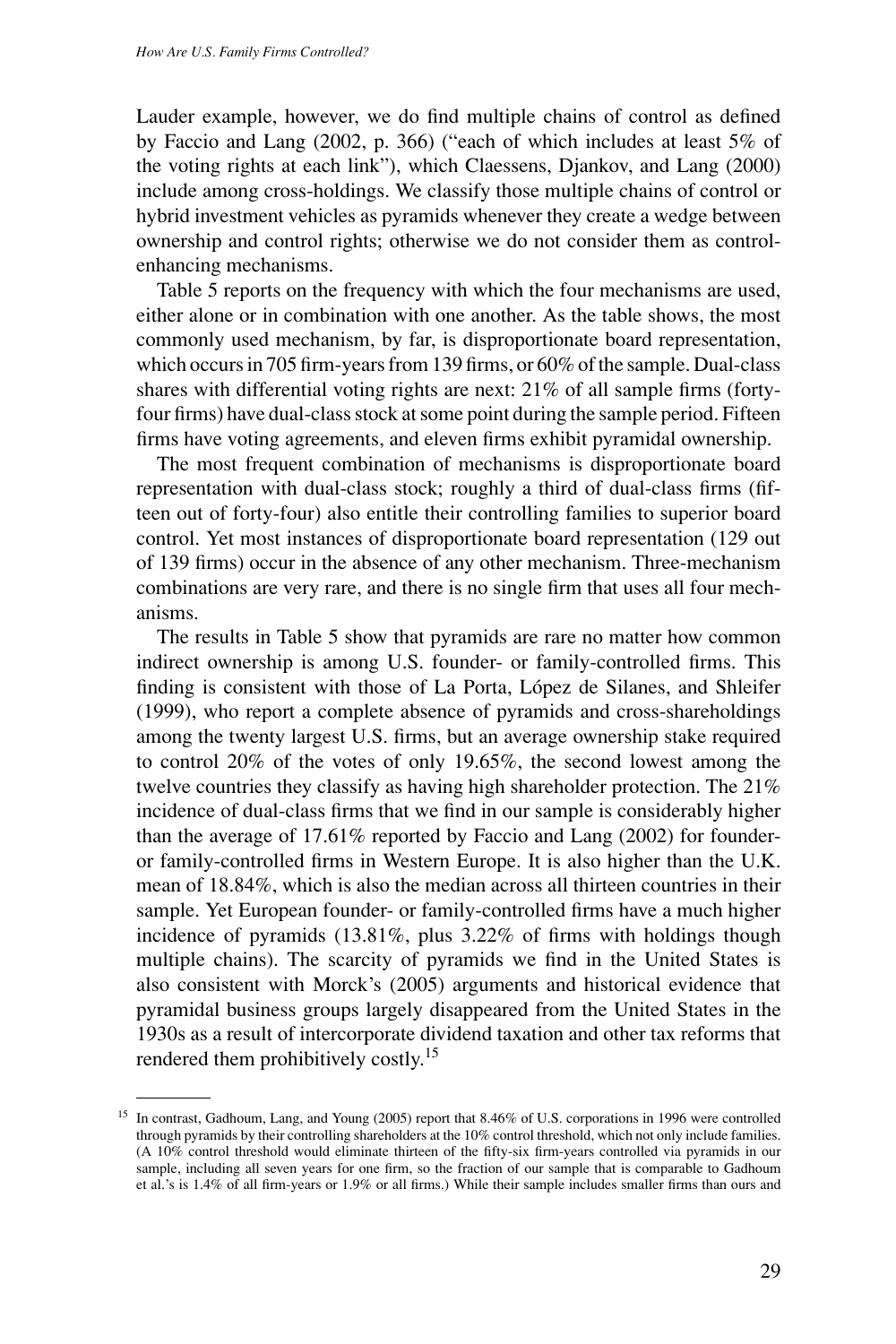| $12(4)$<br>615 (129)<br>91 (23)<br>$\frac{38\,(13)}{2\,(1)}$<br>Alone<br>$19(7)$<br>26(6)<br>4(2)<br>$8\ (2)$<br>combined<br>$\frac{56(11)}{705(139)}$<br>Alone or<br>184 (44)<br>62(15)<br>43 (15)<br>12(3)<br>33(7)<br>25(4)<br>$8(2)$<br>5(3)<br>Voting agreements + disproportionate board representation<br>Dual-class stock + disproportionate board representation<br>Pyramids + disproportionate board representation<br>Disproportionate board representation<br>Dual-class stock + voting agreements<br>Voting agreements + pyramids<br>Two-mechanism combinations<br>Dual-class stock + pyramids<br>Single mechanisms<br>Voting agreements<br>Dual-class stock<br>Pyramids                                                                                                                                                                                                                                                                                                                                                                                                                                                             |       | combined<br>Alone or                         |                                                                                                                 | Family firms                                 |                                         |
|---------------------------------------------------------------------------------------------------------------------------------------------------------------------------------------------------------------------------------------------------------------------------------------------------------------------------------------------------------------------------------------------------------------------------------------------------------------------------------------------------------------------------------------------------------------------------------------------------------------------------------------------------------------------------------------------------------------------------------------------------------------------------------------------------------------------------------------------------------------------------------------------------------------------------------------------------------------------------------------------------------------------------------------------------------------------------------------------------------------------------------------------------|-------|----------------------------------------------|-----------------------------------------------------------------------------------------------------------------|----------------------------------------------|-----------------------------------------|
|                                                                                                                                                                                                                                                                                                                                                                                                                                                                                                                                                                                                                                                                                                                                                                                                                                                                                                                                                                                                                                                                                                                                                   |       |                                              | Alone                                                                                                           | combined<br>Alone or                         | Alone                                   |
|                                                                                                                                                                                                                                                                                                                                                                                                                                                                                                                                                                                                                                                                                                                                                                                                                                                                                                                                                                                                                                                                                                                                                   |       |                                              |                                                                                                                 |                                              |                                         |
|                                                                                                                                                                                                                                                                                                                                                                                                                                                                                                                                                                                                                                                                                                                                                                                                                                                                                                                                                                                                                                                                                                                                                   |       | $\frac{56(15)}{21(8)}$                       | 26(7)                                                                                                           | .28(29)                                      | 65 (16)<br>11 (4)<br>10 (7)<br>340 (70) |
|                                                                                                                                                                                                                                                                                                                                                                                                                                                                                                                                                                                                                                                                                                                                                                                                                                                                                                                                                                                                                                                                                                                                                   |       |                                              |                                                                                                                 | $41(7)$                                      |                                         |
|                                                                                                                                                                                                                                                                                                                                                                                                                                                                                                                                                                                                                                                                                                                                                                                                                                                                                                                                                                                                                                                                                                                                                   |       | $26(5)$                                      | $8(3)$<br>$2(1)$<br>$275(62)$                                                                                   | 30 (6)<br>406 (78)                           |                                         |
|                                                                                                                                                                                                                                                                                                                                                                                                                                                                                                                                                                                                                                                                                                                                                                                                                                                                                                                                                                                                                                                                                                                                                   |       | 299 (64)                                     |                                                                                                                 |                                              |                                         |
|                                                                                                                                                                                                                                                                                                                                                                                                                                                                                                                                                                                                                                                                                                                                                                                                                                                                                                                                                                                                                                                                                                                                                   |       |                                              |                                                                                                                 |                                              |                                         |
|                                                                                                                                                                                                                                                                                                                                                                                                                                                                                                                                                                                                                                                                                                                                                                                                                                                                                                                                                                                                                                                                                                                                                   |       | 5(3)                                         | 4(2)                                                                                                            | $\circledcirc$                               |                                         |
|                                                                                                                                                                                                                                                                                                                                                                                                                                                                                                                                                                                                                                                                                                                                                                                                                                                                                                                                                                                                                                                                                                                                                   |       |                                              |                                                                                                                 |                                              |                                         |
|                                                                                                                                                                                                                                                                                                                                                                                                                                                                                                                                                                                                                                                                                                                                                                                                                                                                                                                                                                                                                                                                                                                                                   |       |                                              |                                                                                                                 |                                              |                                         |
|                                                                                                                                                                                                                                                                                                                                                                                                                                                                                                                                                                                                                                                                                                                                                                                                                                                                                                                                                                                                                                                                                                                                                   |       |                                              |                                                                                                                 |                                              |                                         |
|                                                                                                                                                                                                                                                                                                                                                                                                                                                                                                                                                                                                                                                                                                                                                                                                                                                                                                                                                                                                                                                                                                                                                   |       |                                              |                                                                                                                 |                                              |                                         |
|                                                                                                                                                                                                                                                                                                                                                                                                                                                                                                                                                                                                                                                                                                                                                                                                                                                                                                                                                                                                                                                                                                                                                   | 15(4) |                                              | $\begin{array}{c}\n\ominus \circ \ominus \circ \circ \\ \sim \circ \circ \circ \circ \circ \\ \sim \end{array}$ |                                              |                                         |
| Three-mechanism combinations                                                                                                                                                                                                                                                                                                                                                                                                                                                                                                                                                                                                                                                                                                                                                                                                                                                                                                                                                                                                                                                                                                                      |       |                                              |                                                                                                                 |                                              |                                         |
| $\odot$<br>$\circ$<br>$Dual-class + voting$ agreements $+$ pyramids                                                                                                                                                                                                                                                                                                                                                                                                                                                                                                                                                                                                                                                                                                                                                                                                                                                                                                                                                                                                                                                                               |       | $\odot$                                      | (0)                                                                                                             | $^{(0)}$                                     |                                         |
| $\widehat{\Xi}$<br>Dual-class + voting agreements + Disproportionate board representation                                                                                                                                                                                                                                                                                                                                                                                                                                                                                                                                                                                                                                                                                                                                                                                                                                                                                                                                                                                                                                                         |       | $\begin{matrix} 1 & 0 \\ 4 & 0 \end{matrix}$ | $\widehat{\Xi}$                                                                                                 | $\begin{matrix} 0 & 0 \\ 0 & 0 \end{matrix}$ | <b>ତି</b> ଚିତି<br>୦୦୦                   |
| $\widehat{\Xi}$<br>Dual-class + pyramids + Disproportionate board representation                                                                                                                                                                                                                                                                                                                                                                                                                                                                                                                                                                                                                                                                                                                                                                                                                                                                                                                                                                                                                                                                  |       |                                              |                                                                                                                 |                                              |                                         |
| 6(1)<br>6(1)<br>Voting agreements + pyramids + Disproportionate board representation                                                                                                                                                                                                                                                                                                                                                                                                                                                                                                                                                                                                                                                                                                                                                                                                                                                                                                                                                                                                                                                              |       | $^{0}$ (0)                                   | (0)                                                                                                             | 6(1)                                         | 6(1)                                    |
| two or more classes of stock with differential voting rights, excluding nonvoting preferred stock. Voting agreements refer to pacts among shareholders that result in the founder or family<br>holding voting power over a larger number of shares than what they own with investment power. Pyramids refer to control structures where the founder or family hold their shares of<br>the firm indirectly, through one or more investment vehicles in which the founder or family own less than 100% but more than 20%. Disproportionate board representation refers to<br>the fact that the fraction of the board elected by the founding family exceeds the family's voting control. Founder- or family-controlled firms are defined as those where one or more<br>This table shows the number of firm-years (firms) in which different control-enhancing mechanisms are used. Dual-class stock refers to voting structures in which the firm has issued<br>founding-family members are officers or directors or own 5% or more of the firm's equity either individually or as a group. The sample comprises 3006 firm-year observations of 515 |       |                                              |                                                                                                                 |                                              |                                         |

*The Review of Financial Studies*

Table 5<br>Frequency of control-enhancing mechanisms in U.S. founder- or family-controlled firms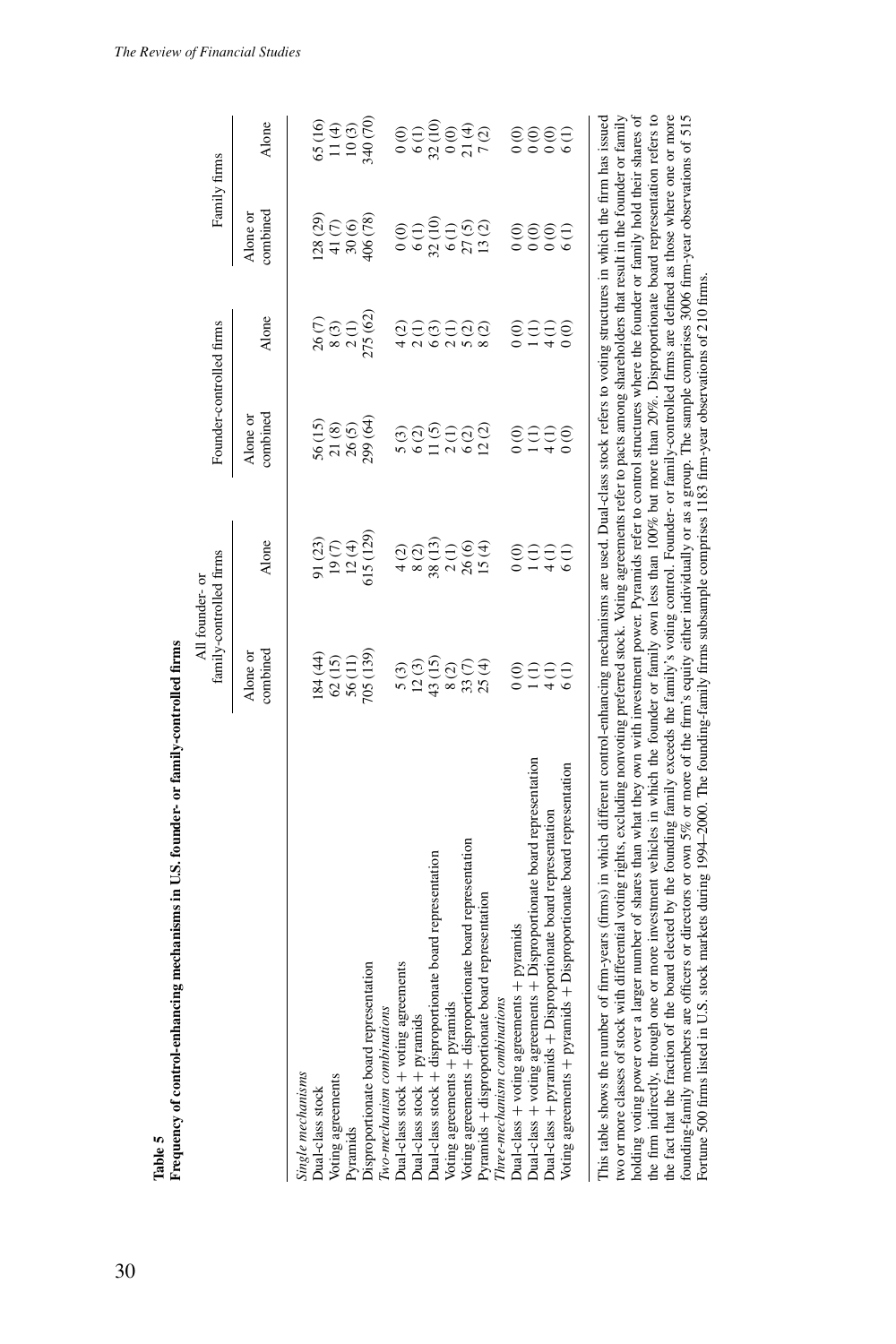# **4.1 Contribution of dual-class stock, voting agreements, and pyramids to the separation of ownership and voting control**

We now proceed to analyze the wedge created by the different mechanisms. We first focus on the wedge between cash-flow and voting control rights  $(C -$ *O*), and leave the wedge between director election rights and voting control rights  $(B - C)$  for the next subsection, where we analyze board control in the context of other related governance mechanisms.

Table 6 reports empirical estimates of the wedge between ownership and voting control  $(C - O)$  and the contribution of dual-class stock, voting agreements, and pyramids to that wedge. Panel A reports sample-wide average wedges, broken down into founder-controlled firms and family firms. On average, founding families' control rights exceed their cash-flow rights by a difference of 3.9% or a ratio of 1.28 times. By way of comparison, Claessens, Djankov, and Lang (2000) report, for their sample of East Asian corporations, the equivalent to a ratio of control rights to cash-flow rights of 1.34. Faccio and Lang's (2002) same ratio for their sample of Western European companies is 1.15. This international comparison suggests that the potential agency conflict between large shareholders and public shareholders in the United States is at least as relevant as in the rest of the world.

Table 6 also shows that most of the separation between cash-flow and control rights in the United States comes from the excess of voting rights over cashflow rights, which suggests that dual-class stock, but not pyramids or voting agreements, is the dominant control-enhancing mechanism: the difference is 3.6%, which comes from the 18.8% votes owned minus the 15.3% shares owned reported in Table 3 (with some rounding error); the ratio is 1.27.

The breakdown by generation shows that the overall separation between ownership and control is higher in family firms than in founder-controlled firms. This is also the case for the separation between vote and share ownership, but not for the separation between vote ownership and control, which is substantially higher for founder-controlled firms (0.6% as compared to 0.1% for second- or later-generation firms). As explained earlier in the article, the wedge between share and vote ownership is attributable to dual-class stock, while the wedge between vote ownership and control is attributable to pyramids and voting agreements. The difference between founder-controlled firms and family firms in the relative prevalence of each mechanism among them suggests a possible causal relationship between the choice of mechanism at the founder stage

their definition of family firms is broader (e.g., it includes nonfounding families, as well as unlisted companies whose ultimate owners they cannot identify), their reported percentage of family firms is similar to ours (36.6%) at the 10% threshold), which rules out sample differences as a major explanation for this discrepancy. Two other explanations are plausible. First, the bulk of the pyramids in their sample are perhaps attributable to the 23% of controlling shareholders in their sample that they do not classify as families. Second, our careful database construction enables us to (a) eliminate any double- and multiple-counting of family shareholdings, which can only be done by coding manually the information in proxy footnotes and (b) distinguish "true" pyramids from instances of indirect ownership that do not create any leverage in control, which is difficult to do without drawing the picture of every indirect ownership structure in the sample. To our knowledge, the data collection process in Gadhoum et al.'s study involves neither of these two steps.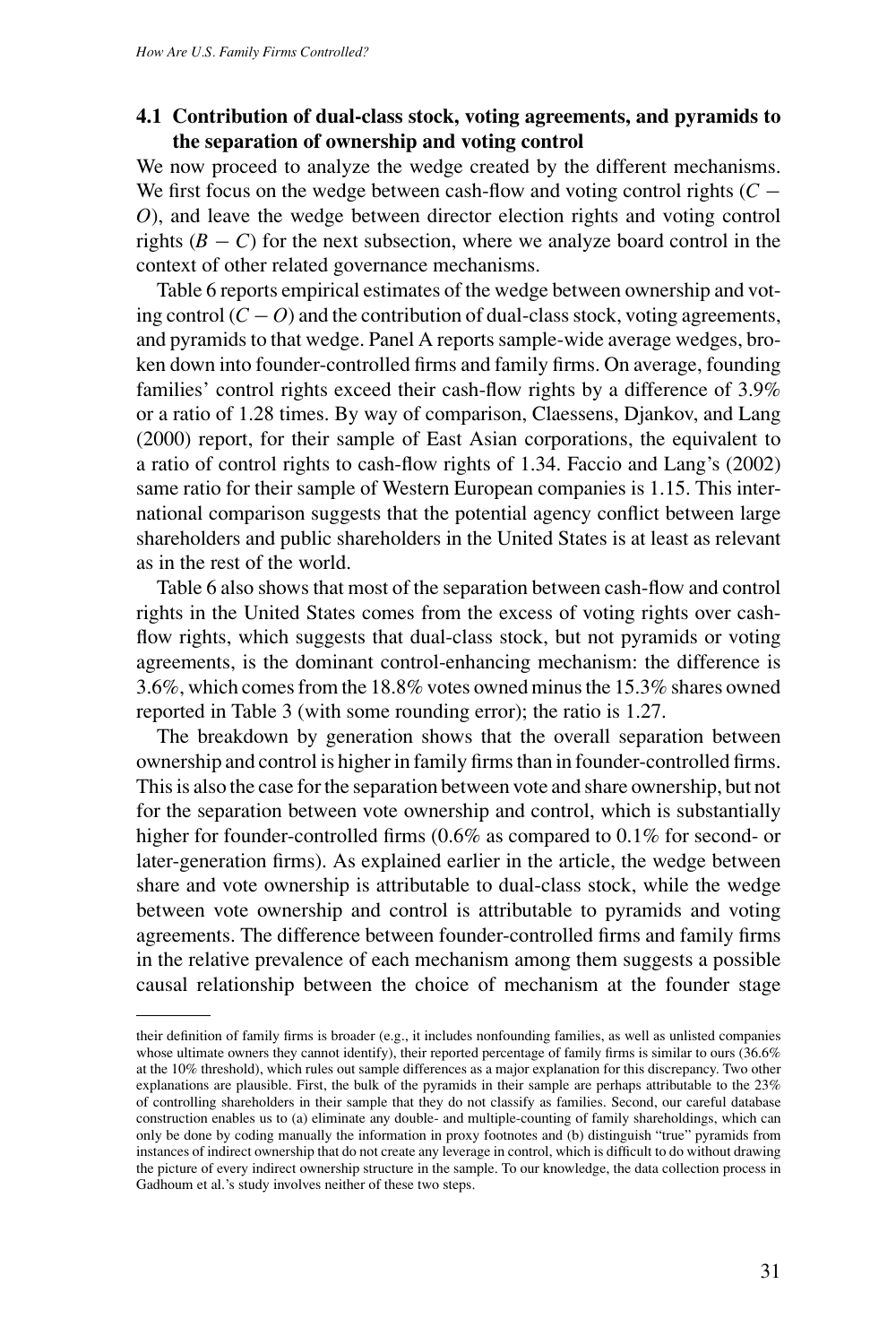|                                                        |                 |                  | $%$ Votes owned<br>minus $%$ shares | % Votes controlled<br>minus % votes                                                                                                                                                                                                                                                                                                                                              | % Votes controlled<br>minus % shares | shares owned ratio | % votes owned ratio       | % Votes owned to % % Votes controlled to % Votes controlled to<br>$%$ shares owned ratio |
|--------------------------------------------------------|-----------------|------------------|-------------------------------------|----------------------------------------------------------------------------------------------------------------------------------------------------------------------------------------------------------------------------------------------------------------------------------------------------------------------------------------------------------------------------------|--------------------------------------|--------------------|---------------------------|------------------------------------------------------------------------------------------|
|                                                        |                 | Firms Firm-years | owned $(V - O)$                     | owned $(C - V)$                                                                                                                                                                                                                                                                                                                                                                  | owned $(C - O)$                      | $\widetilde{N}(X)$ | $\widetilde{\mathcal{E}}$ | $\widehat{C}^{(0)}$                                                                      |
| Panel A: All founder- or family-controlled firms       |                 |                  |                                     |                                                                                                                                                                                                                                                                                                                                                                                  |                                      |                    |                           |                                                                                          |
| Founder-controlled                                     | $\Xi$           | 540              | 2.7%                                | 0.6%                                                                                                                                                                                                                                                                                                                                                                             | 3.2%                                 | $\overline{c}$ 4   | 1.03                      | 1.27                                                                                     |
| Family-controlled                                      | 117             | 643              | 4.3%                                | $0.1\%$                                                                                                                                                                                                                                                                                                                                                                          | $4.4\%$                              | 1.29               | 1.00                      | 1.28                                                                                     |
| Total                                                  | 210             | 1183             | 3.6%                                | 0.3%                                                                                                                                                                                                                                                                                                                                                                             | 3.9%                                 | 1.27               | $\overline{0}$            |                                                                                          |
|                                                        |                 |                  |                                     | Panel B: Founder- or family-controlled firms using one or more control-enhancing mechanisms                                                                                                                                                                                                                                                                                      |                                      |                    |                           |                                                                                          |
| Founder-controlled                                     | $\overline{a}$  | 87               | 16.6%                               | 9.8%                                                                                                                                                                                                                                                                                                                                                                             | 16.2%                                | 2.51               | 49                        | 2.37                                                                                     |
| Family-controlled                                      | $\overline{42}$ | 190              | 13.0%                               | $0.9\%$                                                                                                                                                                                                                                                                                                                                                                          | 12.4%                                | 1.86               | $1.02$<br>$1.22$          | 1.82<br>2.00                                                                             |
| Total                                                  | $\mathcal{O}$   | 277              | 14.0%                               | 4.7%                                                                                                                                                                                                                                                                                                                                                                             | 13.7%                                | 2.05               |                           |                                                                                          |
| Panel C: Usage of control-enhancing mechanisms by type |                 |                  |                                     |                                                                                                                                                                                                                                                                                                                                                                                  |                                      |                    |                           |                                                                                          |
| Dual-class stock                                       | 4               | 184              | 20.5%                               | $0.0\%$                                                                                                                                                                                                                                                                                                                                                                          | 20.5%                                | 2.55               | 00.1                      |                                                                                          |
| Voting agreements                                      | $\overline{15}$ | $rac{62}{56}$    | $0.0\%$                             | 6.5%                                                                                                                                                                                                                                                                                                                                                                             | 6.5%                                 | 0.01               | 1.50                      | 2.55<br>1.50                                                                             |
| Pyramids                                               |                 |                  | 0.0%                                | 6.2%                                                                                                                                                                                                                                                                                                                                                                             | $6.2\%$                              | $\overline{0}$     | 1.31                      | 131                                                                                      |
|                                                        |                 |                  |                                     |                                                                                                                                                                                                                                                                                                                                                                                  |                                      |                    |                           |                                                                                          |
|                                                        |                 |                  |                                     | Dual-class stock refers to voting structures in which the firm has issued two or more classes of stock with differential voting rights, excluding nonvoting preferred stock. Voting agreements                                                                                                                                                                                   |                                      |                    |                           |                                                                                          |
|                                                        |                 |                  |                                     | refer to pacts among shareholders that result in the founder or family holding voting power over a larger number of shares than what they own with investment power. Pyramids refer to<br>control structures where the founder or family hold their shares of the firm indirectly, through one or more investment vehicles in which the founder or family own less than 100% but |                                      |                    |                           |                                                                                          |
|                                                        |                 |                  |                                     | more than 20%. Founder- or family-controlled firms are defined as those where one or more founding-family members are officers or directors or own 5% or more of the firm's equity                                                                                                                                                                                               |                                      |                    |                           |                                                                                          |
|                                                        |                 |                  |                                     | either individually or as a ground a commisse 2006 firm wear observations of 515 Earting SOO firms listed in LIS stroke markets during 1004_2000_The found in a family firms                                                                                                                                                                                                     |                                      |                    |                           |                                                                                          |

Table 6<br>Wedge created by different control-enhancing mechanisms in U.S. founder- or family-controlled firms

-2000. The founding-family firms either individually or as a group. The sample comprises 3006 firm-year observations of 515 Fortune 500 firms listed in U.S. stock markets during 1994–2000. The founding-family firms stock markets during 1994– entier mdividually or as a group. The sample comprises 3006 mm-year observations of >1.5 Fortune 500 mms isted in U.S.<br>subsample comprises 1183 firm-year observations of 210 firms. subsample comprises 1183 firm-year observations of 210 firms.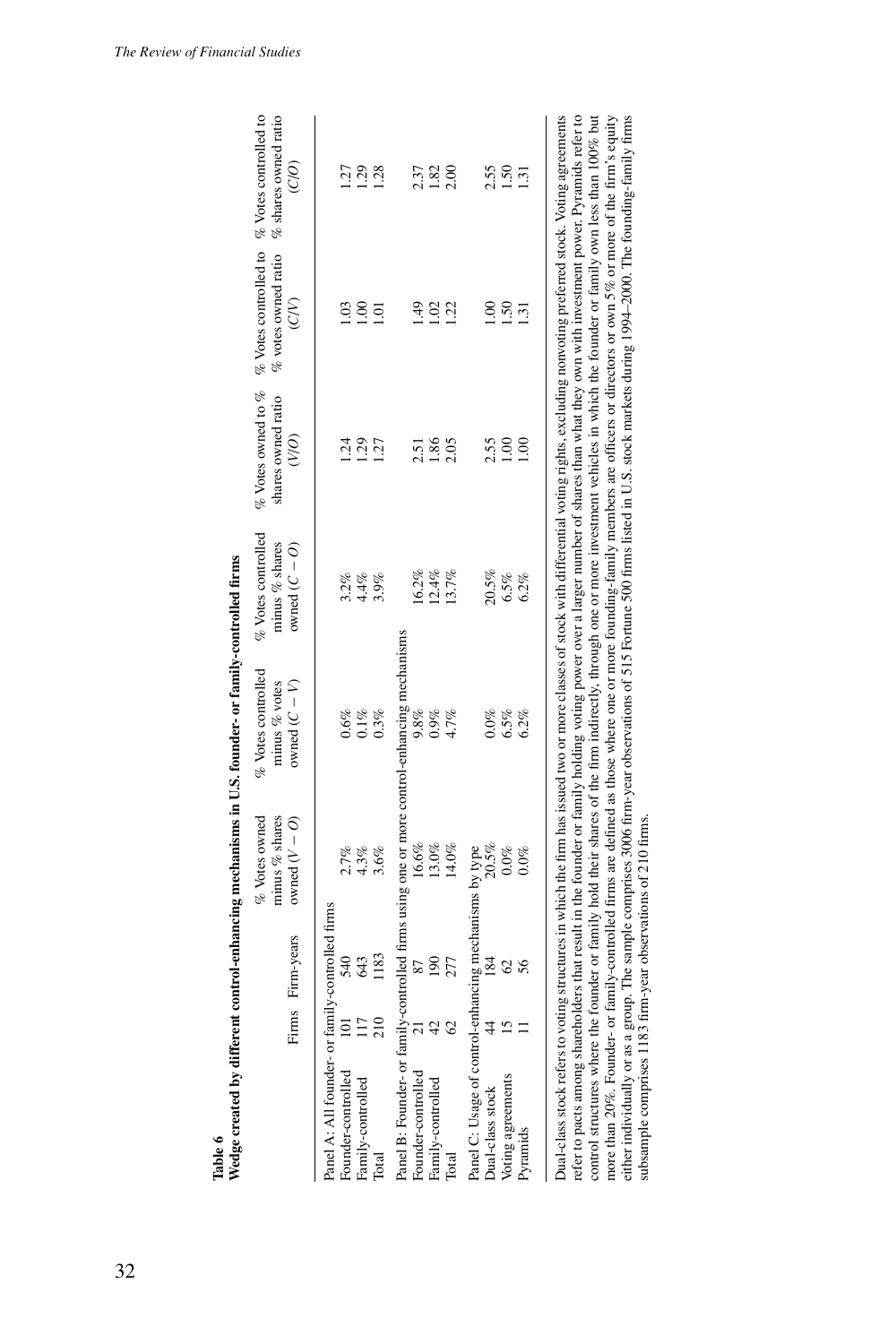and the likelihood of survival of family control. Namely, it is plausible that founders who wish to perpetuate family control over subsequent generations choose dual-class stock, whereas those who do not opt for pyramids and voting agreements. Unfortunately, data limitations prevent us from empirically testing this explanation.<sup>16</sup>

The results in panel A of Table 6 also raise the question of whether founders use pyramids and voting agreements with relatively greater frequency, and/or with a relatively greater impact on control enhancement than their descendants. Likewise, there is a question as to whether family firms use dual-class stock with higher frequency or with a higher impact than founder-controlled firms.

The answer is given in panel B of Table 5, which reports the average wedges attained by companies that use one or more control-enhancing mechanisms; sixty-two firms (30% of the sample) use one or more control-enhancing mechanisms at some point during our sample period. Founding families' control rights in these firms are twice as large as their cash-flow rights; the difference is 13.7%. The sixty-two firms include twenty-one founder-controlled firms, or 21% of all such firms, and forty-two family firms, or 36% of all such firms (one firm is included in both groups). Therefore, family firms use control-enhancing mechanisms with relatively higher frequency. However, the wedge between ownership and control, and both of its components, is larger in founder-controlled firms. Conditional on using some form of control-enhancing mechanism, founders' voting control exceeds their equity stake by an average of 16.2%, or 2.37 times. Descendants' voting control exceeds their equity stake by 12.4%, or 1.82 times. The contrast is particularly striking for the separation between vote ownership and control that is achieved through the use of pyramids. Here the wedge attained by founders (9.8% measured as a difference) is one order of magnitude larger than what is attained by descendants (0.9%).

Panel C of Table 6 reports the average wedge created by each of the three mechanisms in the companies that use them. Dual-class shares with differential voting rights are the dominant way of increasing founding families' voting control, not just in their incidence but also in their impact on control: the average wedge between cash-flow and voting rights for the 184 dual-class firm-years where the wedge is positive is 20.5%, or 2.55 times. Voting agreements and pyramids are significantly less powerful contributors to the wedge between cash-flow and control rights: the average wedges they create for the families that use them are, respectively, 6.5% and 6.2% when measured as differences, or 1.5 and 1.31 when measured as ratios.

The finding that family firms are more frequent users of control-enhancing mechanisms, particularly of dual-class stock, is consistent with the notion that later-generation families implement these mechanisms to reduce the adverse effect on family control that naturally arises from firm growth and family succession. The fact that founder-controlled firms with control-enhancing

We are grateful to an anonymous referee for suggesting this explanation.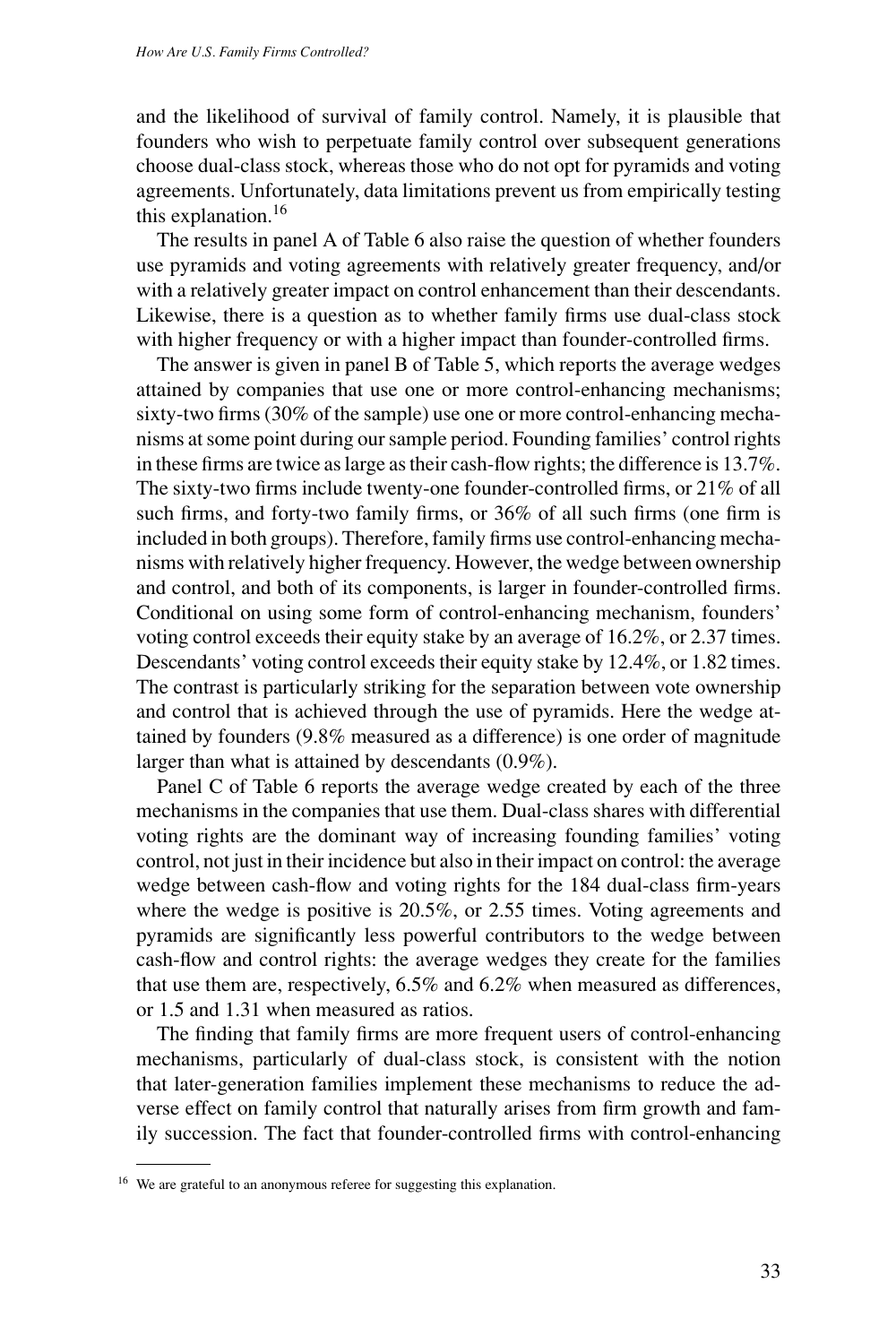mechanisms are able to extract a greater wedge suggests an alternative explanation, however: founders may be the ones who set up these mechanisms, and doing so helps perpetuate family control over subsequent generations.

To see which of these two explanations seems more plausible, we look again into the histories of the dual-class structures in our sample. Of the fifty-two companies where the dual-class structure was set up by the founding family, in thirty-two it was set up by the founders, in fourteen it was set up by the second generation, and in six it was set up by the third or later generation. Among those, 21, 11, and 6, respectively, or 38 firms in total, remained under family control in 2000. In the absence of sufficient information to perform more formal tests, we interpret these figures as being more supportive of the second explanation.

## **4.2 Governance mechanisms that enhance family control**

In addition to the use of dual-class stock, voting agreements, and pyramids, founders and their families can enhance control of their companies through their presence in the board and top management positions, and through governance provisions that limit the rights of public shareholders. Table 7 reports on the usage of these governance mechanisms in founder- or family-controlled firms.

Panel A of Table 7 shows that the fraction of founding-family members or family representatives on the board averages 17.3% for the full sample of founder- or family-controlled firms; 16% for founder-controlled firms and 18.3% for family firms. Family representation among outside directors (i.e., directors who are not also managers) is lower (10%), yet is much higher among inside directors (41%), particularly in founder-controlled firms (44.9%). When there is a nominating committee, founding-family representation in it averages 19.1%, and is particularly high for family firms. The governance index, which is a count of the number of governance provisions in the firm's charter, bylaws, or SEC filings that reduce shareholder rights (Gompers, Ishii, and Metrick 2003), averages 9.38% and is higher in family firms than in founder-controlled firms. A higher index implies weaker corporate governance, at least in an antitakeover and insider entrenchment sense, which is what most of the provisions in the index are about. The difference across founder-controlled and family firms in their corporate governance practices therefore contrasts with our finding that founder-controlled firms have a greater wedge between ownership and control created by dual-class stock, voting agreements, and pyramids, despite their relatively less frequent use of these mechanisms.

Table 7 also shows that the founder or a family member serves as the CEO in 600 out of 1183 founder or family firm-years (51% of the sample), and as chairman of the board and/or CEO in 703 (59%). Both counts are higher in founder-controlled firms than in family firms, in absolute and in relative terms: Of the 540 founder-controlled firm-years, 323 (60%) have a founder-CEO and 381 (71%) have a founder-chairman or CEO; of the 643 family firm-years, 277 (43%) have a family-CEO and 322 (50%) have a family-chairman or CEO. We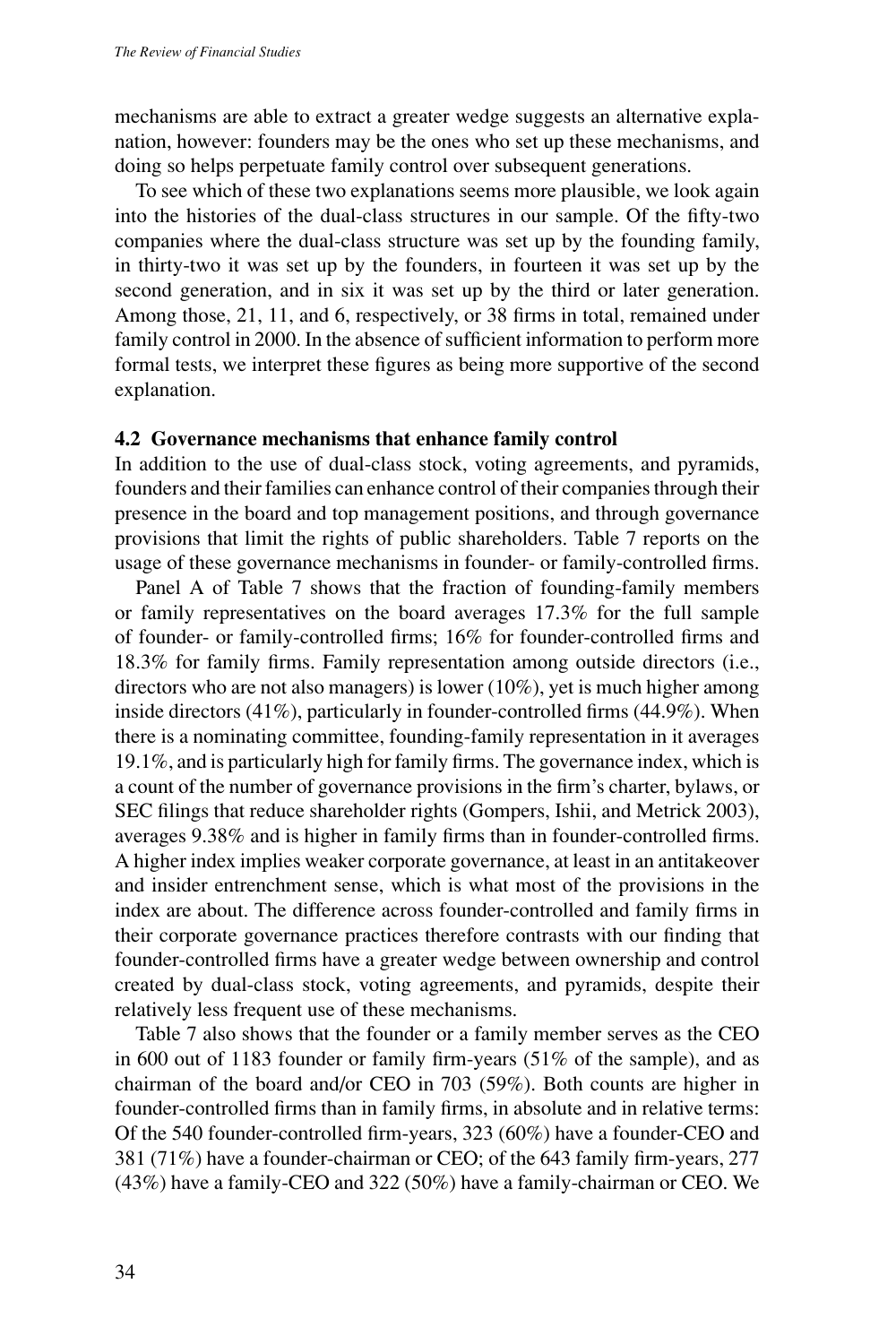| Table 7                                                           |  |  |  |
|-------------------------------------------------------------------|--|--|--|
| Governance mechanisms in U.S. founder- or family-controlled firms |  |  |  |

|                                                                                         | Founder- or<br>family-controlled firms | Founder-controlled<br>firms | Family firms |
|-----------------------------------------------------------------------------------------|----------------------------------------|-----------------------------|--------------|
| Panel A: All founder- or family-controlled firms                                        |                                        |                             |              |
| % of Family members or representatives<br>among                                         |                                        |                             |              |
| all directors                                                                           | 17.3%                                  | $16.0\%$                    | 18.3%        |
| outside directors                                                                       | $10.0\%$                               | 5.8%                        | 13.6%        |
| inside directors                                                                        | 41.0%                                  | 44.9%                       | 37.7%        |
| nominating committee members                                                            | 19.1%                                  | 15.0%                       | 21.5%        |
| Governance index                                                                        | 9.38                                   | 8.93                        | 9.76         |
| Firm-years with a family-CEO                                                            | 600                                    | 323                         | 277          |
| Firm-years with a family-chairman of the                                                | 703                                    | 381                         | 322          |
| board or CEO                                                                            |                                        |                             |              |
| % Board seats controlled minus % shares<br>owned                                        | 2.0%                                   | $1.6\%$                     | 2.2%         |
| % Board seats controlled minus % votes<br>controlled                                    | $-1.9%$                                | $-1.6%$                     | $-2.1%$      |
| Panel B: Founder- or family-controlled firms with disproportionate board representation |                                        |                             |              |
| % Board seats controlled minus % shares<br>owned $(B - O)$                              | 11.1%                                  | 10.6%                       | 11.4%        |
| Firm-years in which % board seats $>$ %<br>shares owned                                 | 755                                    | 321                         | 434          |
| % Board seats controlled minus % votes<br>controlled $(B - C)$                          | $10.0\%$                               | 10.0%                       | $10.0\%$     |
| Firm-Years in which % board seats $>$ %<br>votes controlled                             | 705                                    | 299                         | 406          |

Founder- or family-controlled firms are defined as those where one or more founding-family members are officers or directors or own 5% or more of the firm's equity either individually or as a group. The governance index is the number of governance provisions in the firm's charter, bylaws, or SEC filings that reduce shareholder rights (Gompers, Ishii, and Metrick 2003 measure). The sample comprises 3006 firm-year observations of 515 Fortune 500 firms listed in U.S. stock markets during 1994–2000. The founding-family firms' subsample comprises 1183 firm-year observations of 210 firms.

note that a founder- or family-controlled firm's generation refers to the latest one found among its officers or directors. Hence, some of the family-CEOs or chairmen in those firms may be the firm's founder, if a descendant serves as an officer or director.

Of special relevance for the purpose of our study is the fact, already observed in Table 5, that the fraction of founding-family members or family representatives on the board is often greater than the percentage of shares owned by the family, and can be even greater than the percentage of votes controlled by the family, thus enhancing family control over and above its voting control. Panel A of Table 7 shows that, on average across the entire sample of founder- or family-controlled firms, the fraction of board seats controlled by the founder or family exceeds the percentage of shares they own by  $2\%$ , yet is smaller than the percentage of votes controlled by  $-1.9\%$ . Panel B of the same table shows, however, that in most cases where the fraction of board seats controlled by the founding family exceeds the percentage of shares it owns, that fraction also exceeds the percentage of votes controlled (705 out of 755 cases), what we refer to as disproportionate board representation. The average wedge of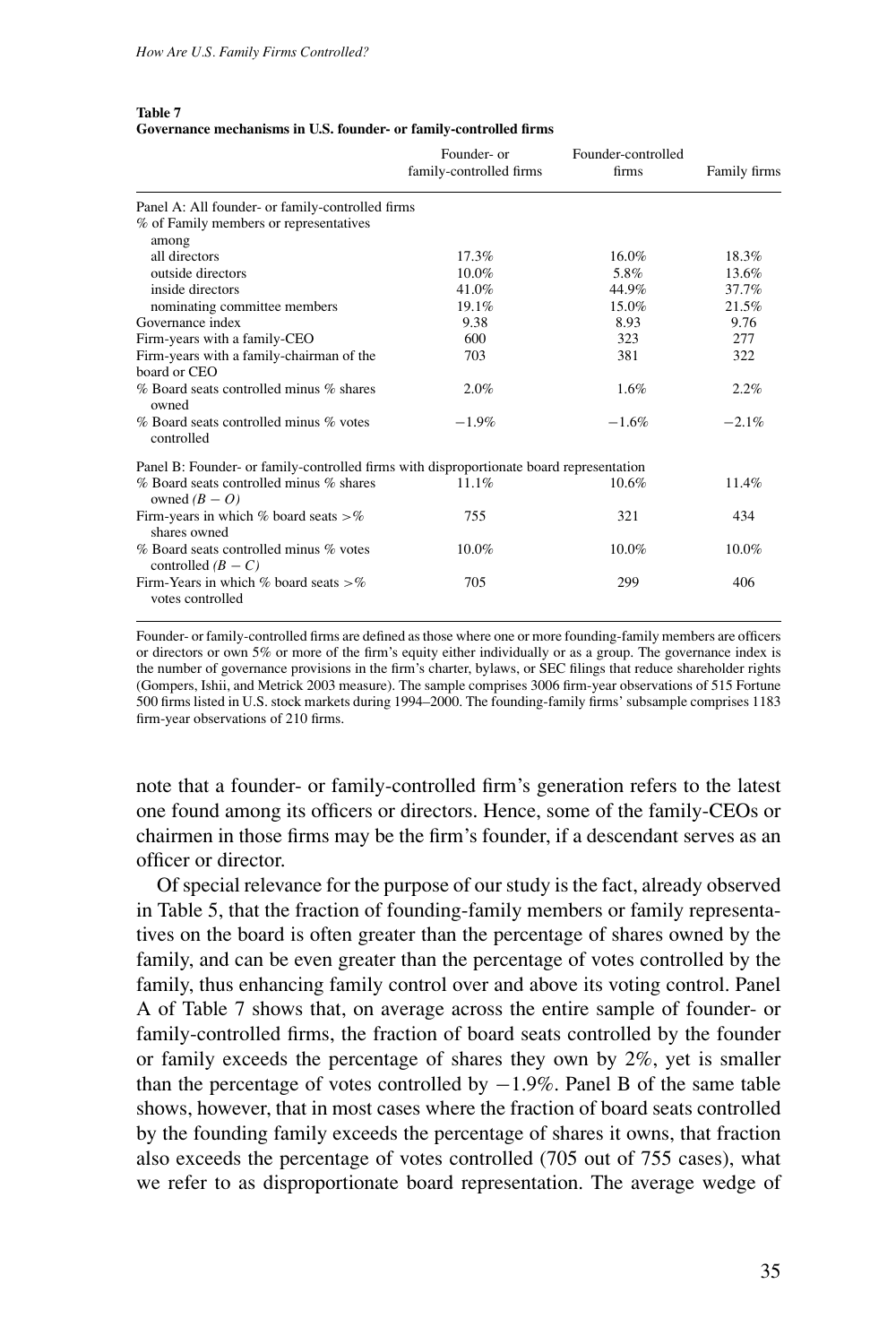director election rights over voting control rights for those firms  $(B - C)$  is 10%.

## **5. Impact of Control-Enhancing Mechanisms on Firm Value**

In this section we explore whether and how the impact of control-enhancing mechanisms on firm value differs across mechanisms. The negative value impact of family control in excess of share ownership was first documented by Claessens et al. (2002) for East Asia, by Villalonga and Amit (2006) for the United States, and by Barontini and Caprio (2006) for Continental Europe, and can be interpreted as evidence that stock markets place a discount on large shareholders' potential appropriation of private benefits of control.

There is little evidence, however, about which of these mechanisms may be driving the results. Claessens et al. (2002) test for the differential impact of dual-class shares, pyramids, and cross-holdings by regressing *q* on dummy indicators for each mechanism, but find no significant impact on value of any of the three dummies. Bennedsen and Nielsen (2008), using Faccio and Lang's (2002) European sample, test for the impact on  $q$  of interactions between dummies for each mechanism and the total control-ownership wedge achieved by controlling owners of firms. They find the effect to be more negative and significant for dual-class shares than for pyramids and cross-ownership. Both of these approaches are problematic, though, as our earlier example of Cox Communications illustrates. In Cox, a large fraction of the total (*C* − *O*) wedge of 10.67% is due to the use of dual-class shares, which are responsible for the 9.48%  $(V - O)$  wedge. Only the remaining 1.19%  $(C - V)$  wedge is due to pyramids. Using either dummies or interactions of dummies with the total wedge would give equal weight to both mechanisms; the interaction approach would attribute the total wedge of 10.67% to dual-class shares and the same amount to pyramids, thus overstating the benefits (in terms of enhanced control) that families achieve through these mechanisms (particularly pyramids, in the case of Cox), and distorting the estimates of the mean effect of each mechanism on firm value.

We solve this problem by using our wedge decomposition framework to estimate the effect of each mechanism on firm value. In this way, we are able to isolate the contribution of each mechanism to  $q$  while controlling for the possible presence of other mechanisms in the same firm. Following earlier studies of ownership and performance since Morck, Shleifer, and Vishny (1988), we use Tobin's *q*, proxied by the firm's market-to-book ratio, as our dependent variable in multivariate OLS regressions, and interpret it as a measure of corporate value. We use the market value of common equity plus the book value of preferred stock and debt as a proxy for the firm's market value. For firms with multiple share classes, including at least one class that is not publicly traded, we compute the market value of common equity as the product of the total number of shares outstanding of all classes, by the share price of the traded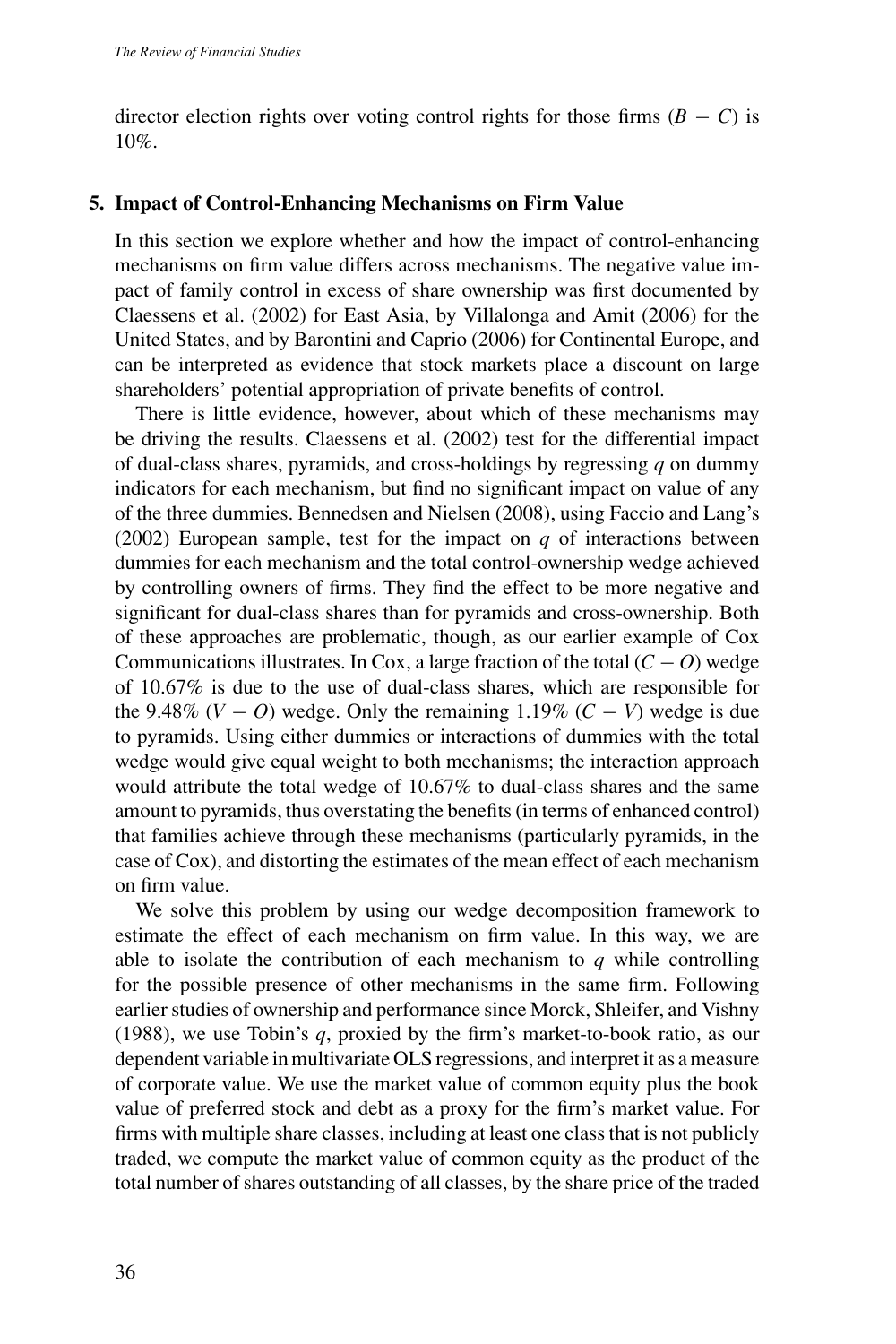shares. The approach amounts to valuing a firm's nontradable stock at the same price per share as its tradable stock; equivalently, it assumes that the control premium and illiquidity discount that nontradable shares with superior voting rights deserve cancel each other.

To control for industry and time effects, we adjust our dependent variable by constructing it as the difference between the firm's *q* and the asset-weighted average of the imputed *q*s of its segments, where a segment's imputed *q* is the industry average  $q$ , and  $q$  is measured as before. We compute industry averages at the most precise SIC level for which there is a minimum of five single-segment firms in the industry-year. Similar results are obtained if we control for industry in a more crude way, such as using two-digit industry or sector (one-digit) dummies.

Our key independent variables are the measures of additional control obtained through dual-class stock, voting agreements, pyramids, and disproportionate board representation. Because these variables exhibit very little timeseries variation, we abstain from using firm fixed effects. However, we use clustered standard errors to control for intrafirm correlation.

We also include, as measures of additional founding-family control, dummies indicating the presence of a family-CEO or chairman, the governance index of Gompers, Ishii, and Metrick (2003), the percentage of shares owned by nonfamily blockholders, and the excess (or deficit) of vote ownership by nonfamily blockholders relative to their share ownership. In addition, our regression controls include measures of the firm's stock market risk (systematic and idiosyncratic), which we estimate using CRSP data, corporate diversification (a dummy indicating if the firm has more than one segment), capital expenditures relative to fixed assets, dividends as a fraction of book equity, debt relative to the market value of equity, and the logarithm of assets as a measure of firm size (all from Compustat).

Tables 8 and 9 report the regression results for the full sample and for founder- or family-controlled firms only, as well as for the founder-controlled and family-controlled subsamples. The only difference between the analyses reported in both tables is in the measurement of the wedge obtained through the four control-enhancing mechanisms. In 8, the wedge measures are computed as differences, while in Table 9 they are computed as ratios. The disproportionate board representation ratio has some extreme values at the top of its distribution, arising from the greater indivisibility of board seats relative to equity. For instance, the first year that Steve Jobs returned to Apple as CEO (1998), he had only one share of common stock out of a total of 132,761,530 shares outstanding, and was one of the six directors on the board, which translates into a disproportionate board representation ratio of 22,126,922. To normalize the variable, we winsorize the ratio at the top 5% by making all values that are greater than 10 equal to 10.

The results in both tables support our hypotheses about the differential impact of the various control-enhancing mechanisms on firm value. As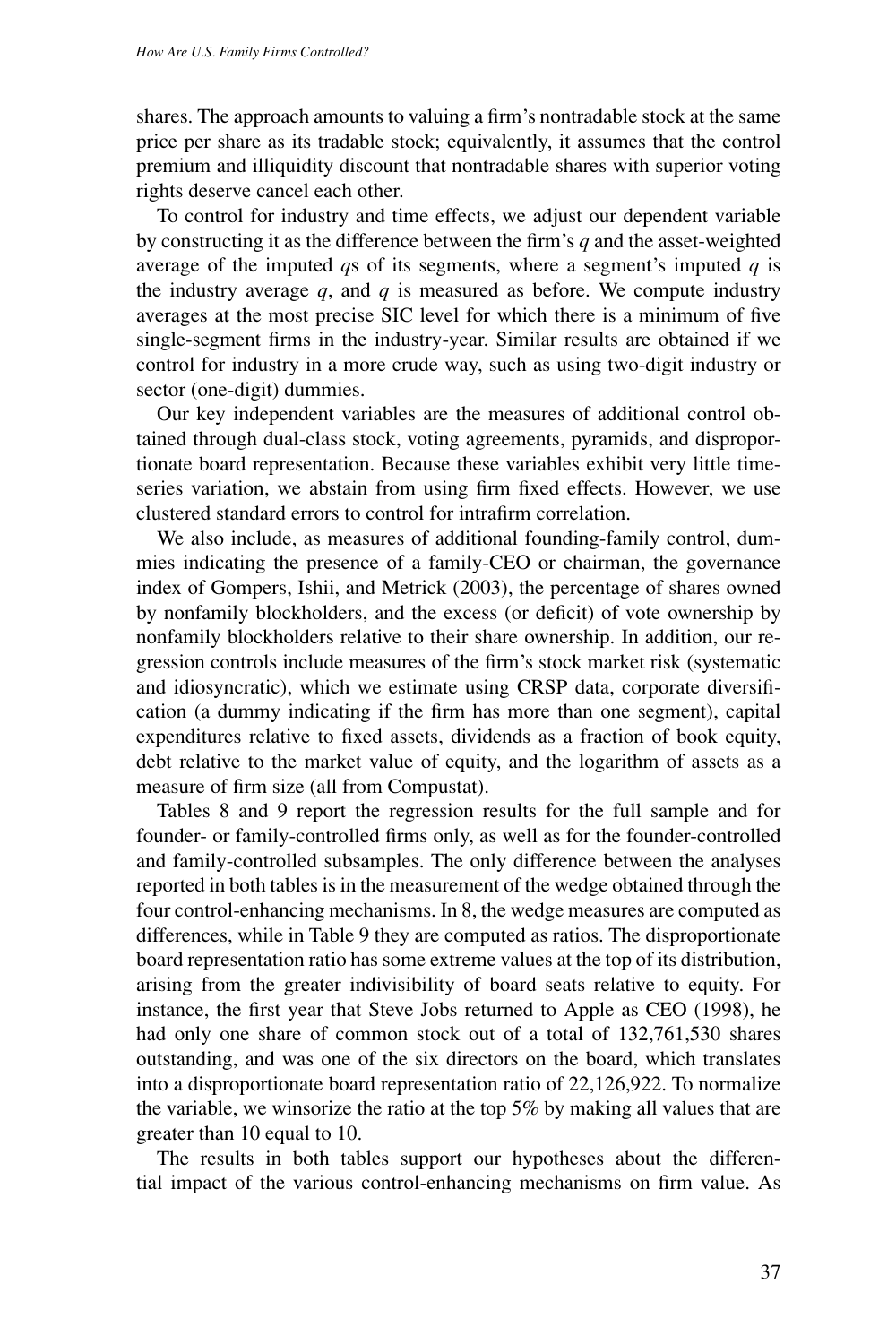|                                                                              |                                                                                                                                                                                                                                                                                                                                                  | All firms                                                                                              | Founder- or family- | controlled firms                                              | Founder-controlled<br>firms                                                                                                                                                                                                                                                                                                                                                                                                                 |                                | Family firms                                                                                                                                                                                                                                                                                                                                                     |
|------------------------------------------------------------------------------|--------------------------------------------------------------------------------------------------------------------------------------------------------------------------------------------------------------------------------------------------------------------------------------------------------------------------------------------------|--------------------------------------------------------------------------------------------------------|---------------------|---------------------------------------------------------------|---------------------------------------------------------------------------------------------------------------------------------------------------------------------------------------------------------------------------------------------------------------------------------------------------------------------------------------------------------------------------------------------------------------------------------------------|--------------------------------|------------------------------------------------------------------------------------------------------------------------------------------------------------------------------------------------------------------------------------------------------------------------------------------------------------------------------------------------------------------|
| $%$ shares owned by the founding family                                      |                                                                                                                                                                                                                                                                                                                                                  |                                                                                                        |                     |                                                               |                                                                                                                                                                                                                                                                                                                                                                                                                                             | 0.46                           |                                                                                                                                                                                                                                                                                                                                                                  |
| Additional founding family control via dual-class stock                      |                                                                                                                                                                                                                                                                                                                                                  | $(0.24)$<br>$(-2.51)$                                                                                  |                     |                                                               |                                                                                                                                                                                                                                                                                                                                                                                                                                             |                                |                                                                                                                                                                                                                                                                                                                                                                  |
| Additional founding family control via voting agreements                     |                                                                                                                                                                                                                                                                                                                                                  |                                                                                                        |                     |                                                               |                                                                                                                                                                                                                                                                                                                                                                                                                                             |                                |                                                                                                                                                                                                                                                                                                                                                                  |
| Additional founding family control via pyramids                              | $\begin{array}{l} 1.03 \\ -1.03 \\ -1.03 \\ -1.03 \\ -1.03 \\ -1.03 \\ -1.03 \\ -1.03 \\ -1.03 \\ -1.03 \\ -1.03 \\ -1.03 \\ -1.03 \\ -1.03 \\ -1.03 \\ -1.03 \\ -1.03 \\ -1.03 \\ -1.03 \\ -1.03 \\ -1.03 \\ -1.03 \\ -1.03 \\ -1.03 \\ -1.03 \\ -1.03 \\ -1.03 \\ -1.03 \\ -1.03 \\ -1.03 \\ -1.03 \\ -1.03 \\ -1.03 \\ -1.03 \\ -1.03 \\ -1.$ | ลิติริกิร์สิธิรัฐธริญิติริกิร์<br>อีธิบุชิติริสิธิรัฐธริญิติริกิร์<br>อีธิบุชิติริสิธิรัฐธริญิติริกิร์ |                     | ၜၟၜၟႜၷၟႝၜႍႜႜၟၜၜၜၟၜၟၷၜၟၜႍႍႍဨၜၟၜၜၟၜ<br>ၜ႞ၜၑ႞ၜၑၜ႞႞႞ႜႝၟ႞ႜၟၮ႞ႜၜၟၜ႞ | $-0.18$<br>$-1.93**$<br>$1.44$<br>$1.39*$<br>$-1.26$<br>$-1.26$                                                                                                                                                                                                                                                                                                                                                                             | 50<br>0.000<br>0.0000<br>0.000 |                                                                                                                                                                                                                                                                                                                                                                  |
| Additional founding family control via disproportionate board representation |                                                                                                                                                                                                                                                                                                                                                  |                                                                                                        |                     |                                                               |                                                                                                                                                                                                                                                                                                                                                                                                                                             |                                |                                                                                                                                                                                                                                                                                                                                                                  |
| Founding family-CEO or chairman                                              |                                                                                                                                                                                                                                                                                                                                                  |                                                                                                        |                     |                                                               |                                                                                                                                                                                                                                                                                                                                                                                                                                             |                                |                                                                                                                                                                                                                                                                                                                                                                  |
| First generation                                                             |                                                                                                                                                                                                                                                                                                                                                  |                                                                                                        |                     |                                                               |                                                                                                                                                                                                                                                                                                                                                                                                                                             |                                |                                                                                                                                                                                                                                                                                                                                                                  |
| Governance index                                                             |                                                                                                                                                                                                                                                                                                                                                  |                                                                                                        |                     |                                                               | 0.07                                                                                                                                                                                                                                                                                                                                                                                                                                        |                                |                                                                                                                                                                                                                                                                                                                                                                  |
| % of shares owned by nonfamily blockholders                                  |                                                                                                                                                                                                                                                                                                                                                  |                                                                                                        |                     |                                                               |                                                                                                                                                                                                                                                                                                                                                                                                                                             |                                |                                                                                                                                                                                                                                                                                                                                                                  |
| Additional votes owned by nonfamily blockholders                             |                                                                                                                                                                                                                                                                                                                                                  |                                                                                                        |                     |                                                               |                                                                                                                                                                                                                                                                                                                                                                                                                                             |                                |                                                                                                                                                                                                                                                                                                                                                                  |
| Market risk (beta)                                                           |                                                                                                                                                                                                                                                                                                                                                  |                                                                                                        |                     |                                                               | $\begin{array}{l} \stackrel{\ast}{\mathsf{39}} \\ \begin{array}{c} \mathsf{10} \\ \mathsf{11} \\ \mathsf{22} \\ \mathsf{33} \\ \mathsf{44} \\ \mathsf{55} \\ \mathsf{66} \\ \mathsf{76} \\ \mathsf{88} \\ \mathsf{89} \\ \mathsf{10} \\ \mathsf{11} \\ \mathsf{12} \\ \mathsf{13} \\ \mathsf{14} \\ \mathsf{15} \\ \mathsf{16} \\ \mathsf{17} \\ \mathsf{18} \\ \mathsf{19} \\ \mathsf{10} \\ \mathsf{12} \\ \mathsf{13} \\ \mathsf{14} \\$ |                                | $\begin{array}{l} (-1.17) \\ (-0.01) \\ (-0.11) \\ (0.13) \\ (-1.10) \\ (-0.01) \\ (-0.01) \\ (-0.01) \\ (-0.01) \\ (-0.01) \\ (-0.01) \\ (-0.01) \\ (-0.01) \\ (-0.01) \\ (-0.01) \\ (-0.01) \\ (-0.01) \\ (-0.01) \\ (-0.01) \\ (-0.01) \\ (-0.01) \\ (-0.01) \\ (-0.01) \\ (-0.01) \\ (-0.01) \\ (-0.01) \\ (-0.01) \\ (-0.01) \\ (-0.01) \\ (-0.01) \\ (-0.$ |
| Idiosyncratic risk                                                           |                                                                                                                                                                                                                                                                                                                                                  |                                                                                                        |                     |                                                               |                                                                                                                                                                                                                                                                                                                                                                                                                                             |                                |                                                                                                                                                                                                                                                                                                                                                                  |
| Diversification                                                              |                                                                                                                                                                                                                                                                                                                                                  |                                                                                                        |                     |                                                               |                                                                                                                                                                                                                                                                                                                                                                                                                                             |                                |                                                                                                                                                                                                                                                                                                                                                                  |
| CAPX/PPE                                                                     |                                                                                                                                                                                                                                                                                                                                                  |                                                                                                        |                     |                                                               |                                                                                                                                                                                                                                                                                                                                                                                                                                             |                                |                                                                                                                                                                                                                                                                                                                                                                  |
| Dividends/book equity                                                        |                                                                                                                                                                                                                                                                                                                                                  |                                                                                                        |                     |                                                               |                                                                                                                                                                                                                                                                                                                                                                                                                                             |                                |                                                                                                                                                                                                                                                                                                                                                                  |
| Debt/market value of equity                                                  |                                                                                                                                                                                                                                                                                                                                                  |                                                                                                        |                     |                                                               |                                                                                                                                                                                                                                                                                                                                                                                                                                             |                                |                                                                                                                                                                                                                                                                                                                                                                  |
| Log of assets                                                                |                                                                                                                                                                                                                                                                                                                                                  |                                                                                                        |                     |                                                               |                                                                                                                                                                                                                                                                                                                                                                                                                                             |                                |                                                                                                                                                                                                                                                                                                                                                                  |
| Intercept                                                                    |                                                                                                                                                                                                                                                                                                                                                  |                                                                                                        |                     |                                                               |                                                                                                                                                                                                                                                                                                                                                                                                                                             |                                |                                                                                                                                                                                                                                                                                                                                                                  |
| R-squared                                                                    | 0.12                                                                                                                                                                                                                                                                                                                                             |                                                                                                        |                     | 0.22                                                          |                                                                                                                                                                                                                                                                                                                                                                                                                                             |                                |                                                                                                                                                                                                                                                                                                                                                                  |
| No. of observations                                                          | 3006                                                                                                                                                                                                                                                                                                                                             |                                                                                                        | 1183                |                                                               | 540                                                                                                                                                                                                                                                                                                                                                                                                                                         | \$                             |                                                                                                                                                                                                                                                                                                                                                                  |

Table 8<br>Impact of control-enhancing mechanisms on firm value: wedge measured as a difference

parcurage or voice commoner oy me rounner or ranning and the parcurage or voice and voing agreements. Anomiciation or a unproportional count representation is me<br>difference between the percentage of founding-family members  $q$  is measured as the ratio of the firm's market value to total assets. Industry-adjusted  $q$  is the difference between the firm's  $q$  and the asset-weighted average of the imputed  $q$ s of its segments,<br>where a segment's percentage of votes controlled by the founder or family and the percentage of votes they control via voting agreements. Additional control via disproportionate board representation is the is measured as the ratio of the firm's market value to total assets. Industry-adjusted *q* is the difference between the firm's *q* and the asset-weighted average of the imputed *q*s of its segments, where a segment's imputed *q* is the industry average *q*. The sample comprises 3006 firm-year observations of 515 Fortune 500 firms listed in U.S. stock markets during 1994–2000. The founding-family firms' subsample comprises 1183 firm-year observations of 210 firms. *t*-statistics from clustered (by firm) standard errors appear in parentheses. Asterisks denote statistical difference between the percentage of founding-family members or representatives in the firm's board of directors and the percentage of votes controlled through the other three mechanisms. significance at the 1% (\*\*\*\*),  $5\%$  (\*\*), or 10% (\*) level. significance at the 1% (\*\*\*), 5% (\*\*\*), or 10% (\*) level.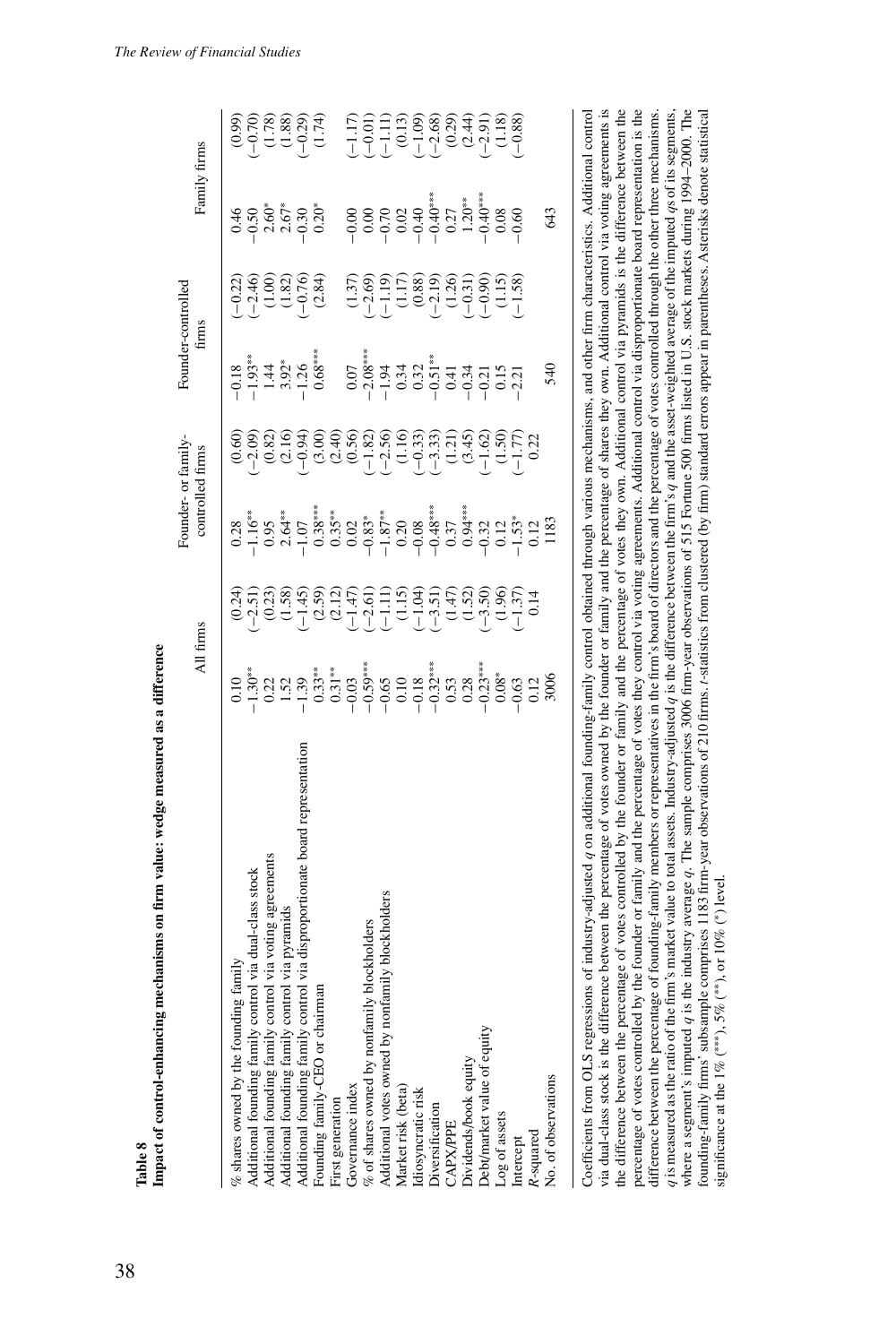| cing mechanisms on firm value: wedge measured as a ratio<br>Impact of control-enhan<br>Table 9                                                                                                                                                                                                                                                                                                                                                                                                                                                                                                                                                                                                                                                                                                                                                                                                                                                                                                                                                                                                                                                                                                                                                                                                                                                                                                                                                                                                                                                                                          |                                                                                               |                                                                                                                                                                                                                                                                                                      |                                                                                                            |                                                                                                                                                                                                        |                                                                                    |                                                                                                                                                                                                                                                                                                                                                  |                                                                                                                                                                                                     |                                                                                                                                                                                                                                                                                                               |
|-----------------------------------------------------------------------------------------------------------------------------------------------------------------------------------------------------------------------------------------------------------------------------------------------------------------------------------------------------------------------------------------------------------------------------------------------------------------------------------------------------------------------------------------------------------------------------------------------------------------------------------------------------------------------------------------------------------------------------------------------------------------------------------------------------------------------------------------------------------------------------------------------------------------------------------------------------------------------------------------------------------------------------------------------------------------------------------------------------------------------------------------------------------------------------------------------------------------------------------------------------------------------------------------------------------------------------------------------------------------------------------------------------------------------------------------------------------------------------------------------------------------------------------------------------------------------------------------|-----------------------------------------------------------------------------------------------|------------------------------------------------------------------------------------------------------------------------------------------------------------------------------------------------------------------------------------------------------------------------------------------------------|------------------------------------------------------------------------------------------------------------|--------------------------------------------------------------------------------------------------------------------------------------------------------------------------------------------------------|------------------------------------------------------------------------------------|--------------------------------------------------------------------------------------------------------------------------------------------------------------------------------------------------------------------------------------------------------------------------------------------------------------------------------------------------|-----------------------------------------------------------------------------------------------------------------------------------------------------------------------------------------------------|---------------------------------------------------------------------------------------------------------------------------------------------------------------------------------------------------------------------------------------------------------------------------------------------------------------|
|                                                                                                                                                                                                                                                                                                                                                                                                                                                                                                                                                                                                                                                                                                                                                                                                                                                                                                                                                                                                                                                                                                                                                                                                                                                                                                                                                                                                                                                                                                                                                                                         | All firms                                                                                     |                                                                                                                                                                                                                                                                                                      |                                                                                                            | Founder- or family-<br>controlled firms                                                                                                                                                                |                                                                                    | controlled firms<br>Founder-                                                                                                                                                                                                                                                                                                                     | Family firms                                                                                                                                                                                        |                                                                                                                                                                                                                                                                                                               |
| $%$ shares owned by the founding family                                                                                                                                                                                                                                                                                                                                                                                                                                                                                                                                                                                                                                                                                                                                                                                                                                                                                                                                                                                                                                                                                                                                                                                                                                                                                                                                                                                                                                                                                                                                                 | $-0.05$                                                                                       | $(-0.12)$                                                                                                                                                                                                                                                                                            |                                                                                                            | (0.48)                                                                                                                                                                                                 |                                                                                    |                                                                                                                                                                                                                                                                                                                                                  | 0.44                                                                                                                                                                                                |                                                                                                                                                                                                                                                                                                               |
| y control via dual-class stock<br>Additional founding famil                                                                                                                                                                                                                                                                                                                                                                                                                                                                                                                                                                                                                                                                                                                                                                                                                                                                                                                                                                                                                                                                                                                                                                                                                                                                                                                                                                                                                                                                                                                             | $-0.04$                                                                                       |                                                                                                                                                                                                                                                                                                      | $0.24$<br>$0.02$<br>$0.49$ <sup>**</sup><br>$0.49$ <sup>**</sup>                                           | $-0.61$                                                                                                                                                                                                | $\begin{array}{r} -0.31 \\ -0.04 \\ 0.24*** \\ 0.89* \end{array}$                  | $(-1.48)$<br>$(-1.48)$<br>$(-1.48)$<br>$(-1.58)$<br>$(-1.91)$                                                                                                                                                                                                                                                                                    |                                                                                                                                                                                                     |                                                                                                                                                                                                                                                                                                               |
| Additional founding family control via voting agreements                                                                                                                                                                                                                                                                                                                                                                                                                                                                                                                                                                                                                                                                                                                                                                                                                                                                                                                                                                                                                                                                                                                                                                                                                                                                                                                                                                                                                                                                                                                                |                                                                                               |                                                                                                                                                                                                                                                                                                      |                                                                                                            |                                                                                                                                                                                                        |                                                                                    |                                                                                                                                                                                                                                                                                                                                                  |                                                                                                                                                                                                     |                                                                                                                                                                                                                                                                                                               |
| Additional founding family control via pyramids<br>Additional founding family control via dispropor                                                                                                                                                                                                                                                                                                                                                                                                                                                                                                                                                                                                                                                                                                                                                                                                                                                                                                                                                                                                                                                                                                                                                                                                                                                                                                                                                                                                                                                                                     | $0.14**$<br>$-0.37*$                                                                          | មិនមាន<br>មិនមាន<br>មិនមាន                                                                                                                                                                                                                                                                           |                                                                                                            | $(2.19)$<br>$(2.00)$<br>$-0.67$                                                                                                                                                                        |                                                                                    |                                                                                                                                                                                                                                                                                                                                                  | $0.75$<br>$0.34$<br>$0.00$                                                                                                                                                                          |                                                                                                                                                                                                                                                                                                               |
| y control via disproportionate board representation                                                                                                                                                                                                                                                                                                                                                                                                                                                                                                                                                                                                                                                                                                                                                                                                                                                                                                                                                                                                                                                                                                                                                                                                                                                                                                                                                                                                                                                                                                                                     |                                                                                               |                                                                                                                                                                                                                                                                                                      |                                                                                                            |                                                                                                                                                                                                        |                                                                                    |                                                                                                                                                                                                                                                                                                                                                  |                                                                                                                                                                                                     |                                                                                                                                                                                                                                                                                                               |
| chairman<br>Founding family-CEO or                                                                                                                                                                                                                                                                                                                                                                                                                                                                                                                                                                                                                                                                                                                                                                                                                                                                                                                                                                                                                                                                                                                                                                                                                                                                                                                                                                                                                                                                                                                                                      | $0.28**$                                                                                      | $\begin{array}{l} (2.35)\\ (2.17)\\ (3.17)\\ (1.17)\\ (2.17)\\ (3.39)\\ (4.31)\\ (5.31)\\ (6.31)\\ (7.31)\\ (8.31)\\ (9.31)\\ (1.31)\\ (1.31)\\ (1.31)\\ (1.31)\\ (1.31)\\ (1.31)\\ (1.31)\\ (1.31)\\ (1.31)\\ (1.31)\\ (1.31)\\ (1.31)\\ (1.31)\\ (1.31)\\ (1.31)\\ (1.31)\\ (1.31)\\ (1.31)\\ (1.$ | $\begin{array}{r} 0.34**\\ 0.37**\\ 0.37**\\ 0.02\\ -0.11\\ -0.19\\ -0.20\\ -0.50**\\ -0.50\\ \end{array}$ | $(2.79)\n(3.67)\n(3.73)\n(3.73)\n(3.73)\n(3.73)\n(4.73)\n(5.76)\n(6.73)\n(7.73)\n(8.79)\n(9.79)\n(1.79)\n(1.79)\n(2.79)\n(3.79)\n(4.79)\n(5.79)\n(6.79)\n(7.79)\n(8.79)\n(9.79)\n(1.79)\n(1.79)\n(1.7$ | $-0.03$<br>0.62***                                                                 | $(-0.45)$<br>(2.70)                                                                                                                                                                                                                                                                                                                              | $0.20*$                                                                                                                                                                                             | (1.81)                                                                                                                                                                                                                                                                                                        |
| First generation                                                                                                                                                                                                                                                                                                                                                                                                                                                                                                                                                                                                                                                                                                                                                                                                                                                                                                                                                                                                                                                                                                                                                                                                                                                                                                                                                                                                                                                                                                                                                                        |                                                                                               |                                                                                                                                                                                                                                                                                                      |                                                                                                            |                                                                                                                                                                                                        |                                                                                    |                                                                                                                                                                                                                                                                                                                                                  |                                                                                                                                                                                                     |                                                                                                                                                                                                                                                                                                               |
| Governance index                                                                                                                                                                                                                                                                                                                                                                                                                                                                                                                                                                                                                                                                                                                                                                                                                                                                                                                                                                                                                                                                                                                                                                                                                                                                                                                                                                                                                                                                                                                                                                        |                                                                                               |                                                                                                                                                                                                                                                                                                      |                                                                                                            |                                                                                                                                                                                                        |                                                                                    |                                                                                                                                                                                                                                                                                                                                                  |                                                                                                                                                                                                     |                                                                                                                                                                                                                                                                                                               |
| family blockholders<br>$\%$ of shares owned by non                                                                                                                                                                                                                                                                                                                                                                                                                                                                                                                                                                                                                                                                                                                                                                                                                                                                                                                                                                                                                                                                                                                                                                                                                                                                                                                                                                                                                                                                                                                                      |                                                                                               |                                                                                                                                                                                                                                                                                                      |                                                                                                            |                                                                                                                                                                                                        |                                                                                    |                                                                                                                                                                                                                                                                                                                                                  |                                                                                                                                                                                                     |                                                                                                                                                                                                                                                                                                               |
| Additional votes owned by nonfamily blockholders                                                                                                                                                                                                                                                                                                                                                                                                                                                                                                                                                                                                                                                                                                                                                                                                                                                                                                                                                                                                                                                                                                                                                                                                                                                                                                                                                                                                                                                                                                                                        |                                                                                               |                                                                                                                                                                                                                                                                                                      |                                                                                                            |                                                                                                                                                                                                        |                                                                                    |                                                                                                                                                                                                                                                                                                                                                  |                                                                                                                                                                                                     |                                                                                                                                                                                                                                                                                                               |
| Market risk (beta)                                                                                                                                                                                                                                                                                                                                                                                                                                                                                                                                                                                                                                                                                                                                                                                                                                                                                                                                                                                                                                                                                                                                                                                                                                                                                                                                                                                                                                                                                                                                                                      |                                                                                               |                                                                                                                                                                                                                                                                                                      |                                                                                                            |                                                                                                                                                                                                        |                                                                                    |                                                                                                                                                                                                                                                                                                                                                  |                                                                                                                                                                                                     |                                                                                                                                                                                                                                                                                                               |
| Idiosyncratic risk                                                                                                                                                                                                                                                                                                                                                                                                                                                                                                                                                                                                                                                                                                                                                                                                                                                                                                                                                                                                                                                                                                                                                                                                                                                                                                                                                                                                                                                                                                                                                                      |                                                                                               |                                                                                                                                                                                                                                                                                                      |                                                                                                            |                                                                                                                                                                                                        |                                                                                    |                                                                                                                                                                                                                                                                                                                                                  |                                                                                                                                                                                                     |                                                                                                                                                                                                                                                                                                               |
|                                                                                                                                                                                                                                                                                                                                                                                                                                                                                                                                                                                                                                                                                                                                                                                                                                                                                                                                                                                                                                                                                                                                                                                                                                                                                                                                                                                                                                                                                                                                                                                         | $\begin{array}{c} 0.32** \\ -0.02 \\ -0.46\\ 0.01 \\ -0.012 \\ -0.18 \\ -0.33*** \end{array}$ |                                                                                                                                                                                                                                                                                                      |                                                                                                            |                                                                                                                                                                                                        | $0.07$<br>$-1.86$ ***<br>$-1.92$ **<br>$-0.32$<br>$-0.55$ **<br>$-0.51$<br>$-0.31$ | $\begin{array}{c} 1.24 \\ -1.74 \\ -1.05 \\ -1.09 \\ -1.09 \\ -1.09 \\ -1.09 \\ -1.09 \\ -1.09 \\ -1.09 \\ -1.09 \\ -1.09 \\ -1.09 \\ -1.09 \\ -1.09 \\ -1.09 \\ -1.09 \\ -1.09 \\ -1.09 \\ -1.09 \\ -1.09 \\ -1.09 \\ -1.09 \\ -1.09 \\ -1.09 \\ -1.09 \\ -1.09 \\ -1.09 \\ -1.09 \\ -1.09 \\ -1.09 \\ -1.09 \\ -1.09 \\ -1.09 \\ -1.09 \\ -1.$ | $-0.03\n-0.39\n-0.32\n-0.38\n-0.36\n-0.36\n-0.46\n-0.46\n-0.46\n-0.46\n-0.46\n-0.46\n-0.46\n-0.46\n-0.46\n-0.46\n-0.46\n-0.46\n-0.46\n-0.46\n-0.46\n-0.46\n-0.46\n-0.46\n-0.46\n-0.46\n-0.46\n-0.4$ |                                                                                                                                                                                                                                                                                                               |
| Diversification<br>CAPX/PPE                                                                                                                                                                                                                                                                                                                                                                                                                                                                                                                                                                                                                                                                                                                                                                                                                                                                                                                                                                                                                                                                                                                                                                                                                                                                                                                                                                                                                                                                                                                                                             | $0.52\,$                                                                                      |                                                                                                                                                                                                                                                                                                      |                                                                                                            | (1.11)                                                                                                                                                                                                 |                                                                                    |                                                                                                                                                                                                                                                                                                                                                  |                                                                                                                                                                                                     |                                                                                                                                                                                                                                                                                                               |
| Dividends/book equity                                                                                                                                                                                                                                                                                                                                                                                                                                                                                                                                                                                                                                                                                                                                                                                                                                                                                                                                                                                                                                                                                                                                                                                                                                                                                                                                                                                                                                                                                                                                                                   |                                                                                               |                                                                                                                                                                                                                                                                                                      |                                                                                                            |                                                                                                                                                                                                        |                                                                                    |                                                                                                                                                                                                                                                                                                                                                  |                                                                                                                                                                                                     |                                                                                                                                                                                                                                                                                                               |
| B<br>Debt/market value of equi                                                                                                                                                                                                                                                                                                                                                                                                                                                                                                                                                                                                                                                                                                                                                                                                                                                                                                                                                                                                                                                                                                                                                                                                                                                                                                                                                                                                                                                                                                                                                          |                                                                                               |                                                                                                                                                                                                                                                                                                      |                                                                                                            |                                                                                                                                                                                                        |                                                                                    |                                                                                                                                                                                                                                                                                                                                                  |                                                                                                                                                                                                     |                                                                                                                                                                                                                                                                                                               |
| Log of assets                                                                                                                                                                                                                                                                                                                                                                                                                                                                                                                                                                                                                                                                                                                                                                                                                                                                                                                                                                                                                                                                                                                                                                                                                                                                                                                                                                                                                                                                                                                                                                           | $\begin{array}{c} 0.28 \\ -0.24*** \\ 0.08*** \end{array}$                                    |                                                                                                                                                                                                                                                                                                      |                                                                                                            |                                                                                                                                                                                                        | $-0.21$<br>$-0.15$<br>$-0.38$                                                      |                                                                                                                                                                                                                                                                                                                                                  | 0.09                                                                                                                                                                                                | $\begin{array}{c} 0.39 \\ 0.41 \\ 0.31 \\ 0.31 \\ 0.31 \\ 0.41 \\ 0.41 \\ 0.41 \\ 0.41 \\ 0.41 \\ 0.41 \\ 0.41 \\ 0.41 \\ 0.41 \\ 0.41 \\ 0.41 \\ 0.41 \\ 0.41 \\ 0.41 \\ 0.41 \\ 0.41 \\ 0.42 \\ 0.42 \\ 0.43 \\ 0.43 \\ 0.44 \\ 0.45 \\ 0.45 \\ 0.47 \\ 0.47 \\ 0.49 \\ 0.49 \\ 0.49 \\ 0.49 \\ 0.49 \\ 0.$ |
| Intercept                                                                                                                                                                                                                                                                                                                                                                                                                                                                                                                                                                                                                                                                                                                                                                                                                                                                                                                                                                                                                                                                                                                                                                                                                                                                                                                                                                                                                                                                                                                                                                               | $-1.16***$                                                                                    | 39<br>0.52<br>0.52<br>0.50<br>0.12<br>0.12                                                                                                                                                                                                                                                           | $1.01***$<br>$-0.35*$<br>$-0.13$<br>$-2.07**$<br>$0.12$                                                    | 350<br>17630<br>1770                                                                                                                                                                                   |                                                                                    |                                                                                                                                                                                                                                                                                                                                                  | $-1.98***$                                                                                                                                                                                          |                                                                                                                                                                                                                                                                                                               |
| R-squared                                                                                                                                                                                                                                                                                                                                                                                                                                                                                                                                                                                                                                                                                                                                                                                                                                                                                                                                                                                                                                                                                                                                                                                                                                                                                                                                                                                                                                                                                                                                                                               | 0.11                                                                                          |                                                                                                                                                                                                                                                                                                      |                                                                                                            |                                                                                                                                                                                                        |                                                                                    |                                                                                                                                                                                                                                                                                                                                                  |                                                                                                                                                                                                     |                                                                                                                                                                                                                                                                                                               |
| No. of observations                                                                                                                                                                                                                                                                                                                                                                                                                                                                                                                                                                                                                                                                                                                                                                                                                                                                                                                                                                                                                                                                                                                                                                                                                                                                                                                                                                                                                                                                                                                                                                     | 3006                                                                                          |                                                                                                                                                                                                                                                                                                      | 1183                                                                                                       |                                                                                                                                                                                                        | 540                                                                                |                                                                                                                                                                                                                                                                                                                                                  | 543                                                                                                                                                                                                 |                                                                                                                                                                                                                                                                                                               |
| the percentage of votes controlled by the founder or family to the percentage of votes they own. Additional control via pyramids is the ratio of the percentage of votes controlled by the<br>members or representatives in the firm's board of directors to the percentage of votes controlled through the other three mechanisms. q is measured as the ratio of the firm's market value to<br>ted q is the difference between the firm's q and the asset-weighted average of the imputed qs of its segments, where a segment's imputed q is the industry average<br>via dual-class stock is the ratio of the percentage of votes owned by the founder or family to the percentage of shares they own. Additional control via voting agreements is the ratio of<br>founder or family to the percentage of votes they control via voting agreements. Additional control via disproportionate board representation is the ratio of the percentage of founding-family<br>Coefficients from OLS regressions of industry-adjusted q on additional founding-family control obtained through various mechanisms, and other firm characteristics. Additional control<br>3006 firm-year observations of 515 Fortune 500 firms listed in U.S. stock markets during 1994-2000. The family firms' subsample comprises 1183 firm-year<br>r-statistics from clustered (by firm) standard errors appear in parentheses. Asterisks denote statistical significance at the 1% (***), 5% (**), or 10% (*) level<br>total assets. Industry-adjus<br>q. The sample comprises<br>observations of 210 firms. |                                                                                               |                                                                                                                                                                                                                                                                                                      |                                                                                                            |                                                                                                                                                                                                        |                                                                                    |                                                                                                                                                                                                                                                                                                                                                  |                                                                                                                                                                                                     |                                                                                                                                                                                                                                                                                                               |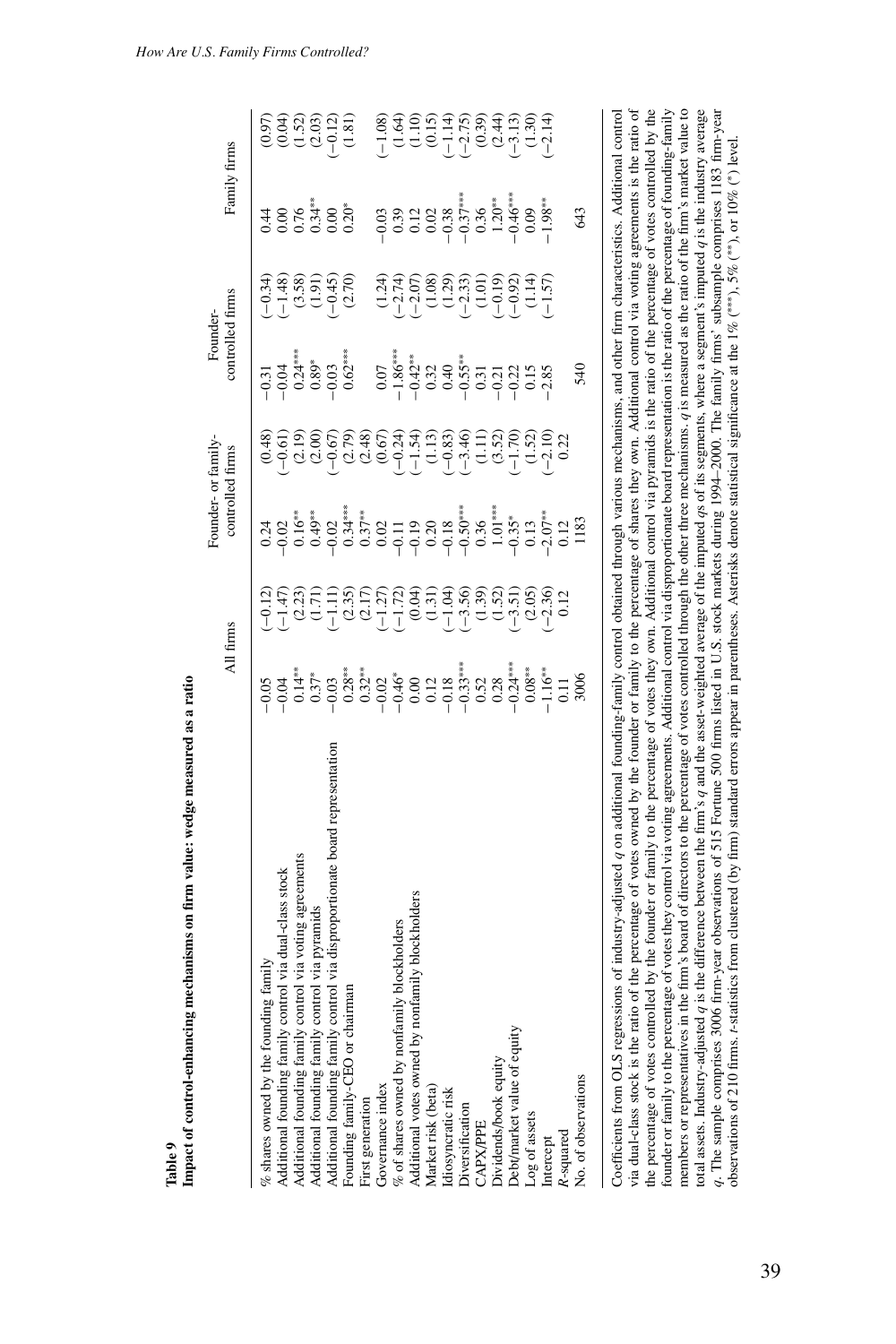predicted, dual-class stock has a negative impact on value, whereas voting agreements and pyramids have a positive effect. Disproportionate board representation has a negative impact on value, but it is not statistically significant. The sign of the coefficients is robust to the measure of the wedge used, but the significance changes for some variables, including the control-enhancing mechanisms. In particular, dual-class stock is only statistically significant when the wedge it creates is measured as a difference, while voting agreements are only significant when the wedge they create is measured as a ratio. The effect of pyramids is significant regardless of the measure used.

The negative impact of dual-class shares on value sheds further light on Villalonga and Amit's (2006) finding of a negative impact on value of the wedge between cash-flow and voting rights. As can be expected from the prevalence of dual-class stock over other mechanisms reported in Table 6, the results in Table 8 confirm that dual-class stock is the main driver of the negative impact documented by Villalonga and Amit (2006). The result is also consistent with Gompers, Ishii, and Metrick (2008), who find a positive value impact of insider share ownership in U.S. dual-class firms, but a negative impact of their fractional vote ownership, and with earlier evidence by Lease, McConnell, and Mikkelson (1983); Zingales (1995); and Nenova (2003) of a premium to supervoting shares in the United States, which is usually interpreted as a proxy for the private benefits of control that large shareholders or insiders can extract from the firm. We find that the negative effect of dual-class stock on value is not significant among family firms, however. One possible explanation for this finding is that, in these firms, the presence of control-enhancing mechanisms may not convey such a strong signal of the founder or family's desire to expropriate public shareholders as it does of family resistance to the dilution of their controlling stake when the firm grows.

More unique to this article is the finding that two control-enhancing mechanisms have a positive effect on value despite the wedge they introduce between the family's cash-flow and control rights. One of them is pyramidal ownership, which is generally pooled with dual-class shares among the mechanisms that can enable the appropriation of private benefits of control. As argued above, however, while pyramids can and sometimes do lend themselves to the expropriation of public shareholders through tunneling practices (Johnson et al. 2000; Bertrand, Mehta, and Mullainathan 2002) they can also exist for more legitimate purposes, such as those suggested by Morck (2005) and Almeida and Wolfenzon (2006), and can even have a positive effect on firm value when the intermediate entity is privately held.

We note, however, that the fact that only eleven firms have pyramidal ownership in our sample makes it difficult to generalize our finding of a positive value effect beyond our sample, and also to ascertain the specific causes of it. Two of the eleven firms have a clear business explanation different from the enhancement of founder or family control. In MascoTech (later renamed Metaldyne), Richard Manoogian controlled between 9% and 15% over our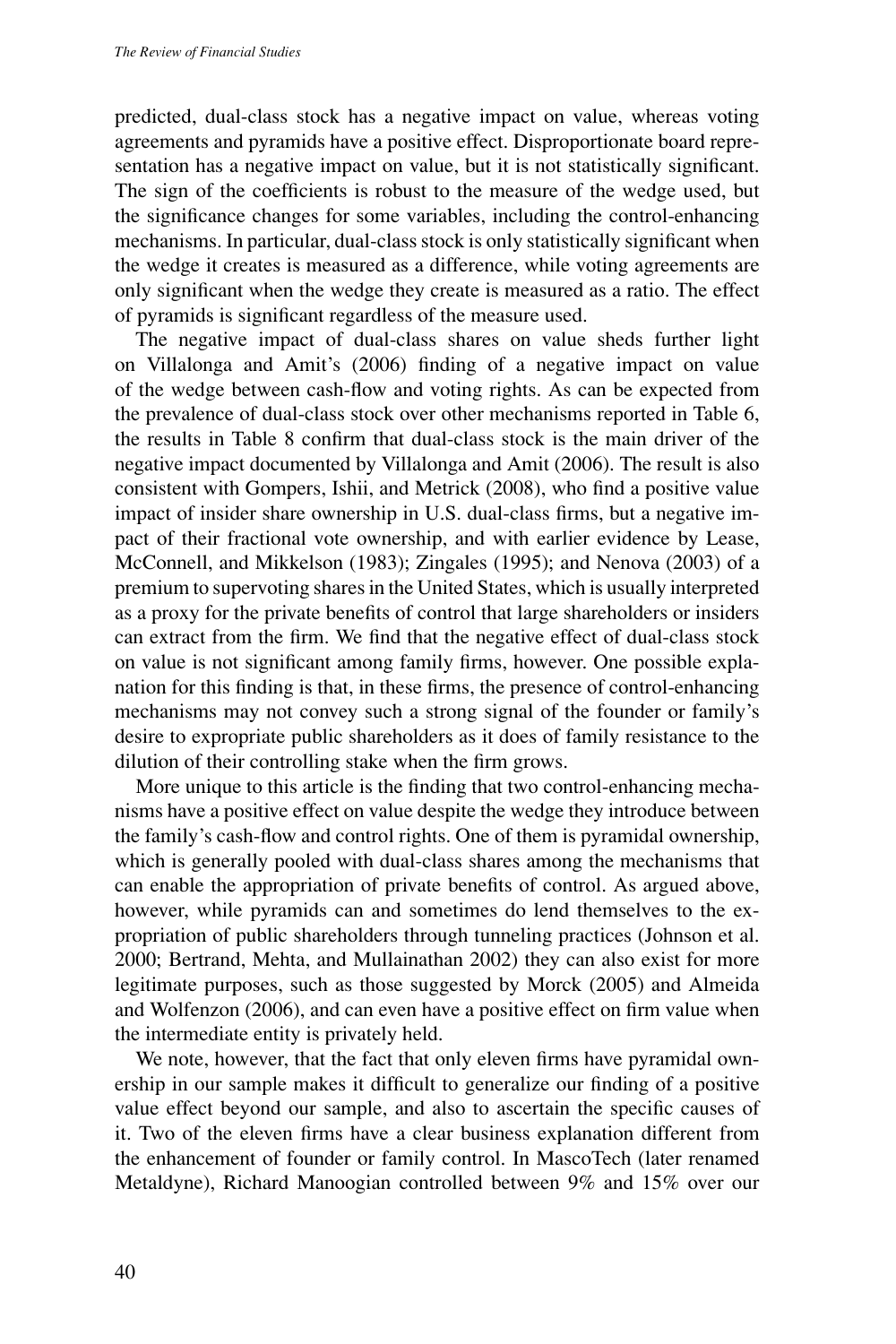sample period, through a combination of dual-class shares and a pyramid with one intermediate public corporation, Masco Corporation, which Manoogian's father founded in 1929. MascoTech Inc. was spun off from Masco in 1984. Cox Communications, whose structure is depicted in Figure 4, is the cable business of the Cox family's private media conglomerate, Cox Enterprises. Cox Communications became public in 1995 as part of a takeover of The Times Mirror Company, but was taken private again by the Cox family in 2004 (after our sample period ends).

In the example of CBS discussed earlier, family control appears to be the primary explanation. Larry and Bob Tisch used their family conglomerate Loews to acquire a controlling stake in CBS in 1986, ending a takeover battle for the company's control. Larry assumed the CEO role (and later, those of president and chairman as well), until the brothers exited their investment when CBS was acquired by Westinghouse Electric Corporation in 1995. In the remaining firms with pyramidal ownership structures, the pyramid is facilitated by either a holding corporation, which does not seem to fit with any of the more legitimate business explanations, or a corporation whose name and nature cannot be identified from the proxy.

Voting agreements also have a positive effect on value, although this is likely due to very different reasons. As noted earlier, the literature on blockholders has often highlighted the dark side of coalitions—the potential appropriation of partial benefits of control (Zwiebel 1995)—but some models suggest that these coalitions may be beneficial for firm value due to positive ex ante incentives (Bennedsen and Wolfenzon 2000) and to ex post bargaining problems among controlling shareholders that make the appropriation or private benefits of control costly (Gomes and Novaes 2005). The evidence on which of these two effects prevails remains mixed. For instance, Faccio, Lang, and Young (2001) find that the presence of multiple large shareholders dampens expropriation in Europe, but exacerbates it in Asia.

We are able to throw light onto this question by distinguishing between actual coalitions (the voting agreements in our sample) and potential but unrealized coalitions with other large blockholders. We find that, while the effect of voting agreements on firm value is positive, the percentage of shares owned (and independently controlled) by nonfamily blockholders has a negative effect, which is significant for all firms except for those that are family-controlled. Moreover, the wedge between votes and shares owned by these blockholders also has a negative effect on value, particularly significant for founder- or familycontrolled firms (in Table 8) and for founder-controlled firms (in Table 9). Our results therefore support the theoretical arguments in favor of coalitions. In our sample, the coalition members are the founding families and the shareholders that cede them or share with them voting power over their shares. Even when the voting power is ceded completely, as is Warren Buffett's case in The Washington Post Co., the nonfamily shareholder retains full dispositive power over his or her shares, so the family remains committed to not undertake unilateral actions.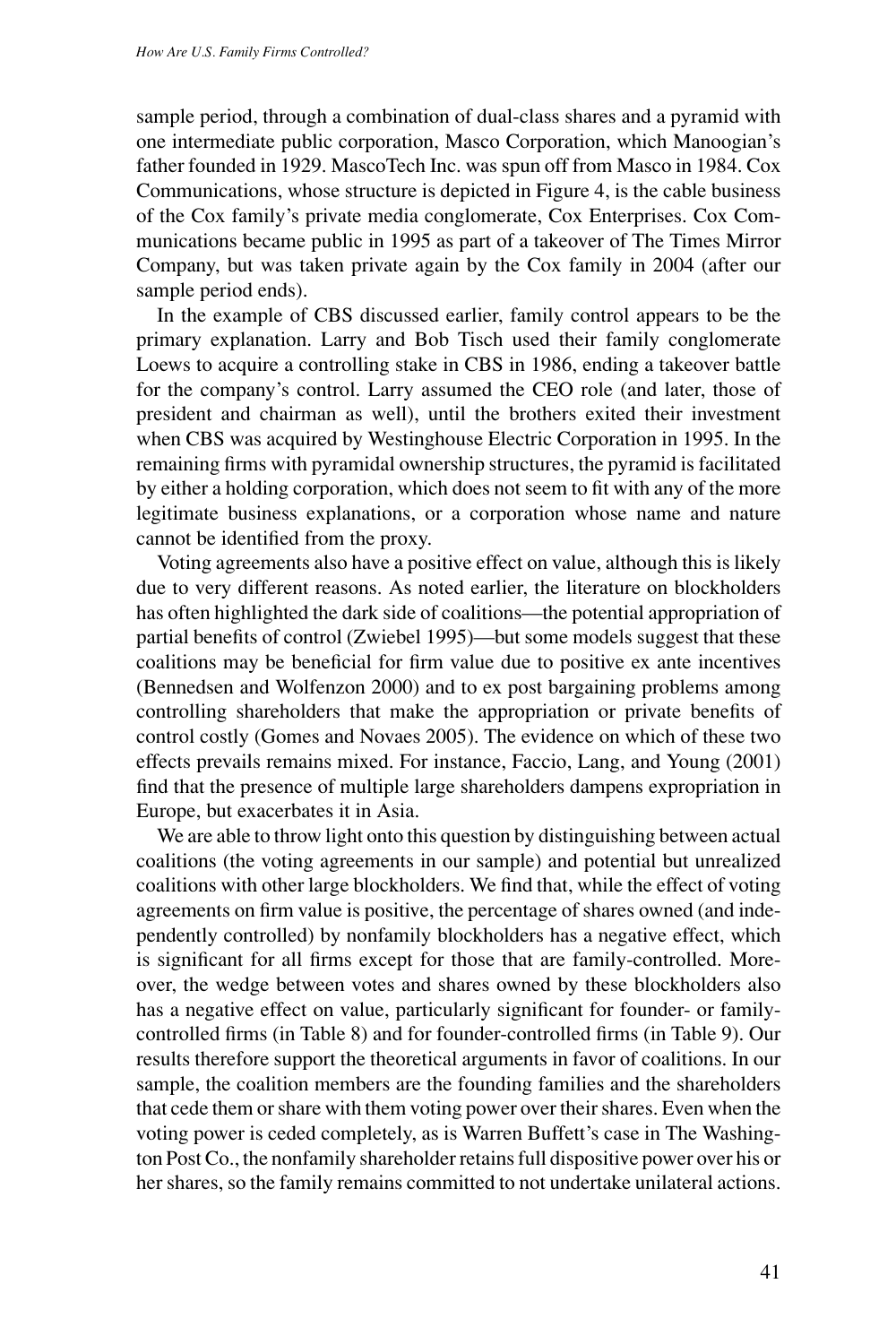As a caveat to the interpretation of our results, we acknowledge that the choice of one mechanism or another by founding families is endogenous, which raises the possibility of reverse causation. For example, establishing a pyramid or a voting agreement requires a nonfamily investor to explicitly opt in, unlike dual-class stock and disproportionate board representation, which can be unilaterally adopted by a founding family subject only to legal constraints. Thus, an alternative explanation for our results could be that informed investors will only choose to co-invest or pool their votes with a founding family when faced with good investment opportunities (high-performing firms).

Unfortunately, we are unable to formally rule out this or any other reverse causation explanations since, with only one exception, the control-enhancing mechanisms we observe are already in place at the beginning of our sample period.<sup>17</sup> For instance, many dual-class structures date back to the 1980s dualclass recapitalization wave, and some, like Navistar International Corporation or General Motors Corporation, go as far back as 1907 or 1908.

## **6. Conclusion**

This article contributes to the corporate governance literature in three main ways. First, we bridge the two strands of research that have analyzed controlenhancing mechanisms before us—studies of dual-class stock and studies of ultimate ownership—by providing a framework that unifies and reconciles the different measures used in the two strands. Our wedge decomposition framework accommodates dual-class stock and pyramids, as well as two other mechanisms that have been largely overlooked in prior literature, yet which we find to be of comparable or even greater relevance to the others, at least in the United States: voting agreements and disproportionate board representation.

Second, we uncover significant new evidence about ownership and control of U.S. corporations. We find that founding families are the only blockholders whose control rights on average exceed their cash-flow rights, and use our wedge decomposition framework to analyze how this separation is achieved. We document the prevalence of indirect ownership through trusts, foundations, limited partnerships, and other corporations. Yet, unlike in other countries where pyramidal control is common, we find that indirect ownership in the U.S. seldom creates a wedge between the founder or family's cash-flow and control rights (i.e., a pyramid). Rather, dual-class shares and voting agreements among shareholders are the primary sources of this wedge. Family control is also frequently enhanced through board representation in excess of voting

<sup>&</sup>lt;sup>17</sup> The exception is Micron Technology Inc., which issued a new class of nonvoting common stock in 1999 that disappeared in 2000. There are also three instances of control-enhancing mechanisms that existed at the beginning of our sample period and were later eliminated: CHS Electronics Inc. and Cardinal Health had voting agreements that disappeared in 1997 and 1999, respectively. In Carnival, super-voting share class B, which was 100% held by Micky Arison, disappeared in 1997 through the conversion of his entire B-shares holding into A-shares.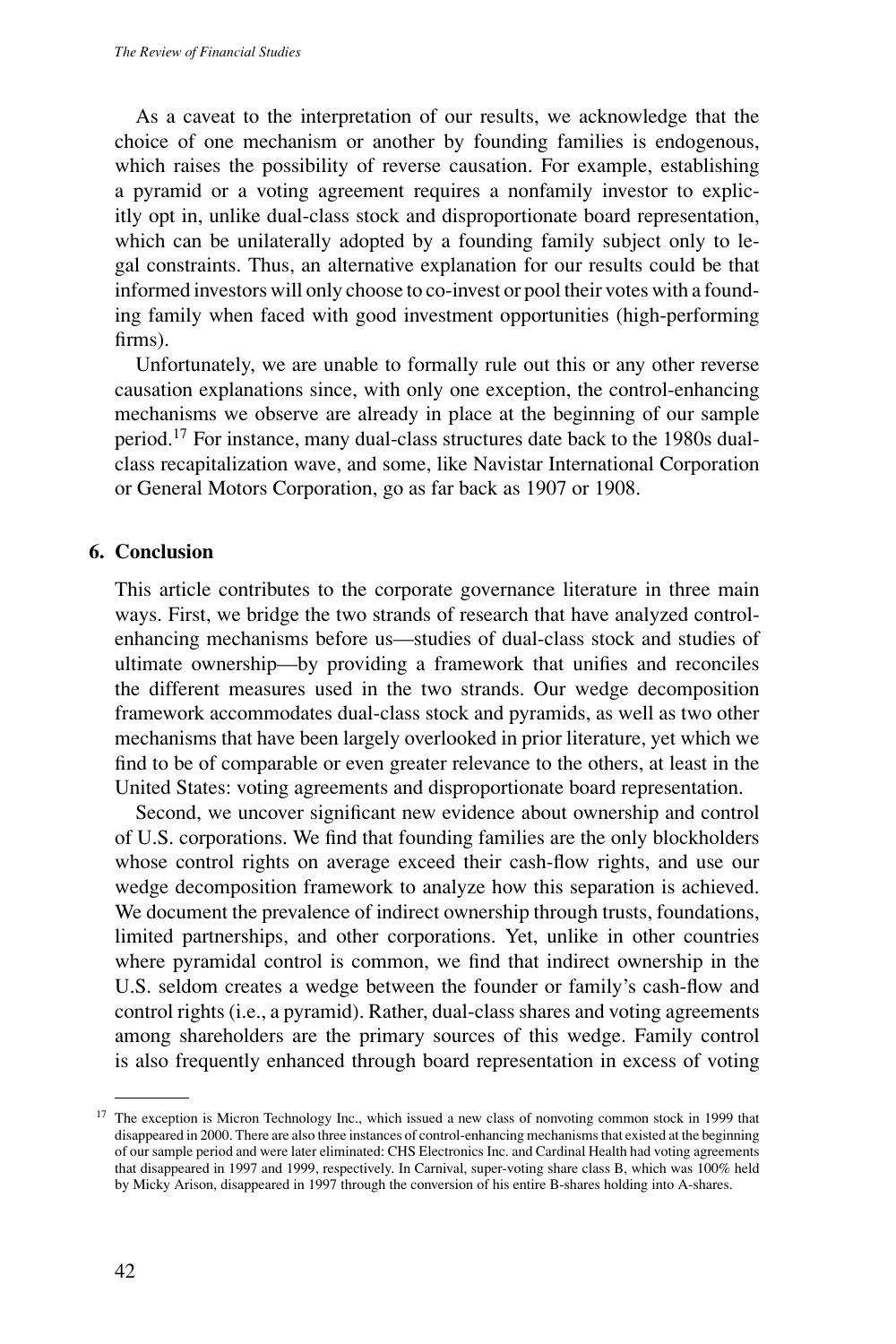control, and through the presence of a family member as CEO or chairman of the board.

Third, we show that not all mechanisms have a similarly negative impact on value, as earlier research assumes. Our results indicate that only the excess control that founders or their families are able to obtain over and above their equity stake through dual-class stock and disproportionate board representation comes at the cost of reduced firm value.

There are, however, several compensating advantages that we cannot measure with our data. One is the nonpecuniary benefits that often come with control, such as power, political influence, or social status. Another is the personal diversification benefits that founders or their families gain by not being invested in their companies' equity to the full extent of their controlling stake. Because of the difficulty of measuring this advantage (which would require knowledge of the family's investments outside the firm), as well as private benefits of control, the net effect for founding families of using these mechanisms remains unknown.

On the other hand, there seems to be no cost for founders and their families, but rather, an additional benefit in terms of increased firm value, from using voting agreements or pyramids to enhance their control. Our findings therefore suggest that controlling families in U.S. firms can reduce the costs of controlenhancing mechanisms for both themselves and public shareholders through their choice of mechanisms.

#### **References**

Allen, J. W., and G. M. Phillips. 2000. Corporate Equity Ownership, Strategic Alliances, and Product-Market Relationships. *Journal of Finance* 55:2791–815.

Almeida, H., and D. Wolfenzon. 2006. A Theory of Pyramidal Ownership and Family Business Groups. *Journal of Finance* 61:2637–81.

Anderson, R. C., and D. M. Reeb. 2003. Founding Family Ownership and Firm Performance: Evidence from the S&P 500. *Journal of Finance* 58:1301–29.

Barontini, R., and L. Caprio. 2006. The Effect of Family Control on Firm Value and Performance: Evidence from Continental Europe. *European Financial Management* 12:689–723.

Bebchuk, L., R. Kraakman, and G. Triantis. 2000. Stock Pyramids, Cross-ownership, and Dual Class Equity. In R. K. Morck (ed.), *Concentrated Corporate Ownership*. Chicago, IL: University of Chicago Press, 295–315.

Bennedsen, M., and K. M. Nielsen. 2008. The Principle of Proportional Ownership, Investor Protection, and Firm Value in Western Europe. Working Paper, Copenhagen Business School.

Bennedsen, M., and D. Wolfenzon. 2000. The Balance of Power in Closely Held Corporations. *Journal of Financial Economics* 58:113–39.

Berle, A., and G. Means. 1932. *The Modern Corporation and Private Property*. New York, NY: Harcourt, Brace, & World.

Bertrand, M., P. Mehta, and S. Mullainathan. 2002. Ferreting Out Tunnelling: An Application to Indian Business Groups. *Quarterly Journal of Economics* 117:1047–73.

Claessens, S., S. Djankov, J. Fan, and L. H. P. Lang. 2002. Disentangling the Incentive and Entrenchment Effects of Large Shareholdings. *Journal of Finance* 57:2741–72.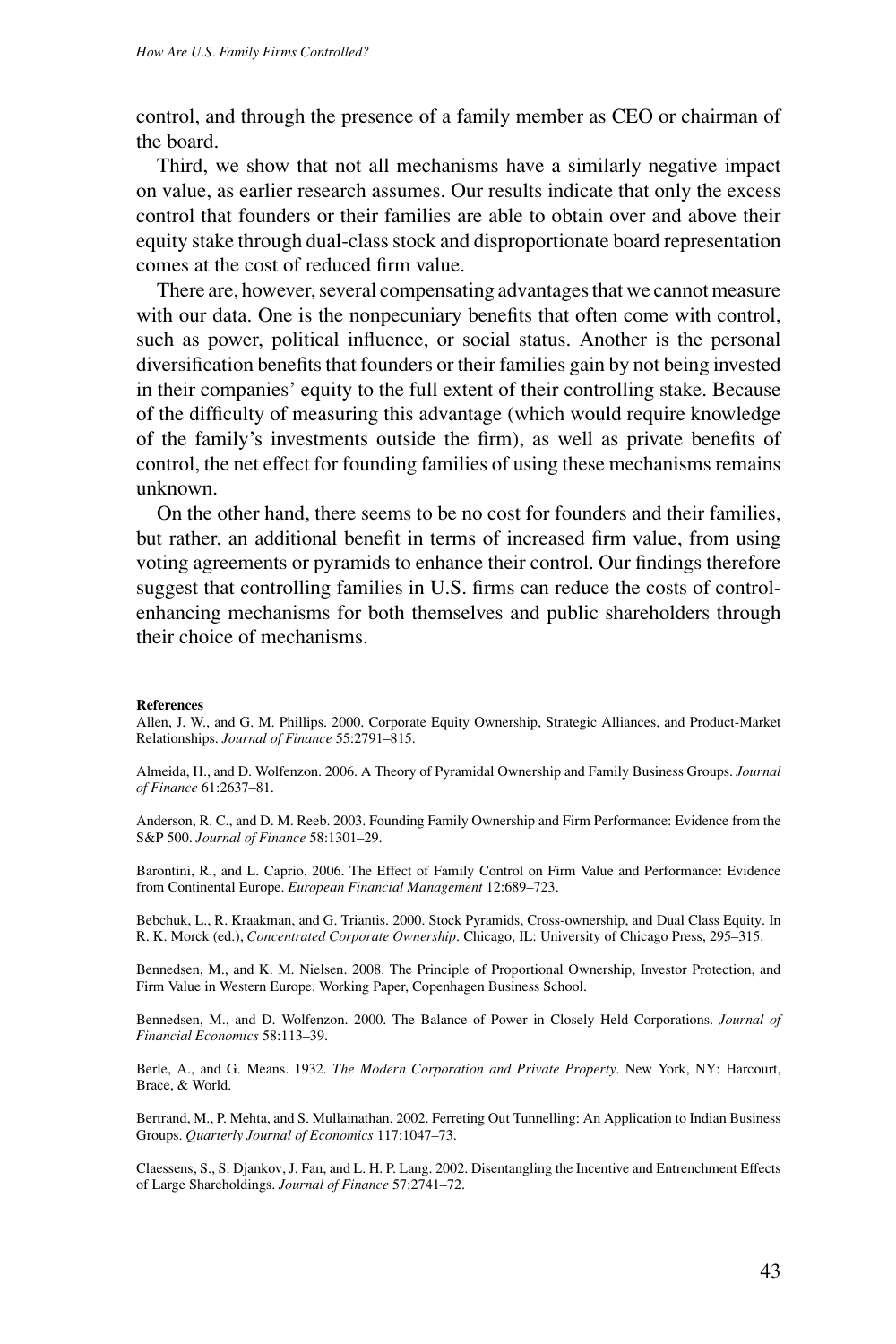Claessens, S., S. Djankov, and L. H. P. Lang. 2000. Separation of Ownership from Control of East Asian Firms. *Journal of Financial Economics* 58:81–112.

DeAngelo, H., and L. DeAngelo. 1985. Managerial Ownership of Voting Rights. A Study of Public Corporations with Dual Classes of Common Stock. *Journal of Financial Economics* 14:33–69.

Doidge, C. 2004. U.S. Cross-Listings and the Private Benefits of Control: Evidence from Dual-Class Firms. *Journal of Financial Economics* 72:519–53.

Faccio, M., and L. H. P. Lang. 2002. The Ultimate Ownership of Western European Corporations. *Journal of Financial Economics* 65:365–95.

Faccio, M., L. H. P. Lang, and L. Young. 2001. Dividends and Expropriation. *American Economic Review* 91:54–78.

Gadhoum, Y., L. H. P. Lang, and L. Young. 2005. Who Controls US. *European Financial Management* 11:339–63.

Gomes, A., and W. Novaes. 2005. Sharing of Control versus Governance as Corporate Governance Mechanisms. Working Paper, Washington University and Pontifical Catholic University of Rio de Janeiro.

Gompers, P. A., J. Ishii, and A. Metrick. 2003. Corporate Governance and Equity Prices. *Quarterly Journal of Economics* 118:107–55.

Gompers, P. A., J. Ishii, and A. Metrick. 2008. Extreme Governance: An Analysis of Dual-Class Firms in the United States. Working Paper, Harvard Business School, Stanford Graduate School of Business, and Wharton School.

Jarrell, G. A., and A. B. Poulsen. 1988. Dual-Class Recapitalizations as Antitakeover Mechanisms. *Journal of Financial Economics* 20:129–52.

Jensen, M. C., and W. Meckling. 1976. Theory of the Firm: Managerial Behavior, Agency Costs, and Ownership Structure. *Journal of Financial Economics* 3:305–60.

Johnson, S., R. La Porta, F. López DeSilanes, and A. Shleifer. 2000. Tunneling. American Economic Review 90:22–27.

Khanna, T., and K. Palepu. 2000. Is Group Affiliation Profitable in Emerging Markets? An Analysis of Diversified Indian Business Groups. *Journal of Finance* 55:867–91.

La Porta, R., F. López De Silanes, and A. Shleifer. 1999. Corporate Ownership around the World. *Journal of Finance* 54:471–517.

La Porta, R., F. López De Silanes, A. Shleifer, and R. W. Vishny. 2002. Investor Protection and Corporate Valuation. *Journal of Finance* 57:1147–70.

Lease, R. C., J. J. McConnell, and W. H. Mikkelson. 1983. The Market Value of Control in Publicly-Traded Corporations. *Journal of Financial Economics* 11:439–71.

Morck, R. K. 2005. How to Eliminate Pyramidal Business Groups—The Double Taxation of Inter-Corporate Dividends and Other Incisive Uses of Tax Policy. In J. Poterba (ed.), *National Bureau of Economic Research Tax Policy Annual*. Chicago, IL: University of Chicago Press.

Morck, R. K., A. Shleifer, and R. W. Vishny. 1988. Management Ownership and Market Valuation: An Empirical Analysis. *Journal of Financial Economics* 20:293–315.

Nenova, T. 2001. How to Dominate a Firm with Valuable Control: Regulation, Security-Voting Structure, and Ownership Patterns of Dual-Class Firms. Working Paper, Harvard University.

Nenova, T. 2003. The Value of Corporate Voting Rights and Control: A Cross-Country Analysis. *Journal of Financial Economics* 68:325–51.

Partch, M. M. 1987. The Creation of a Class of Limited Voting Common Stock and Shareholder Wealth. *Journal of Financial Economics* 18:313–39.

Reiling, H. B. 2007. Note on Trusts. Harvard Business School Note, 283-022.